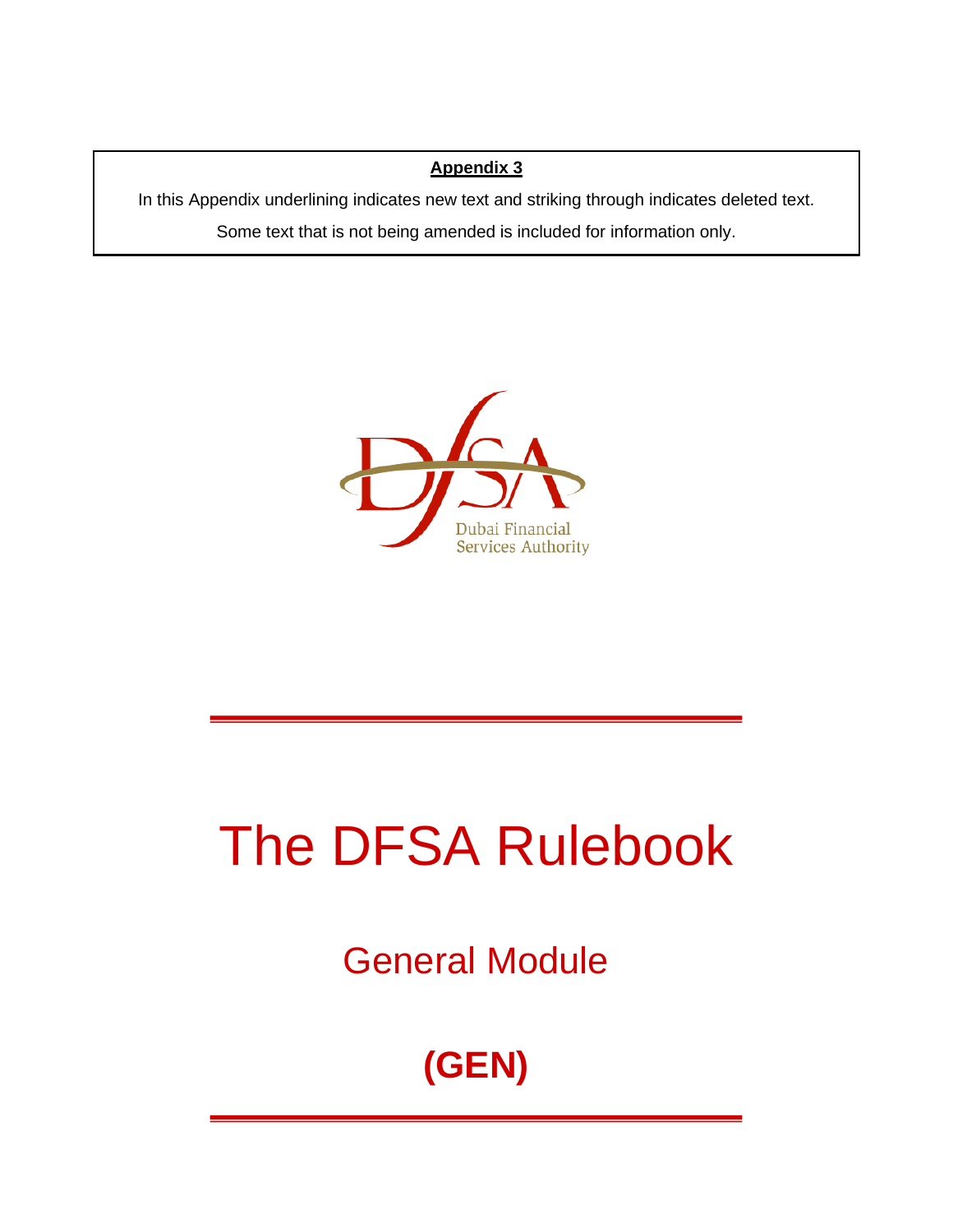

**GENERAL (GEN)**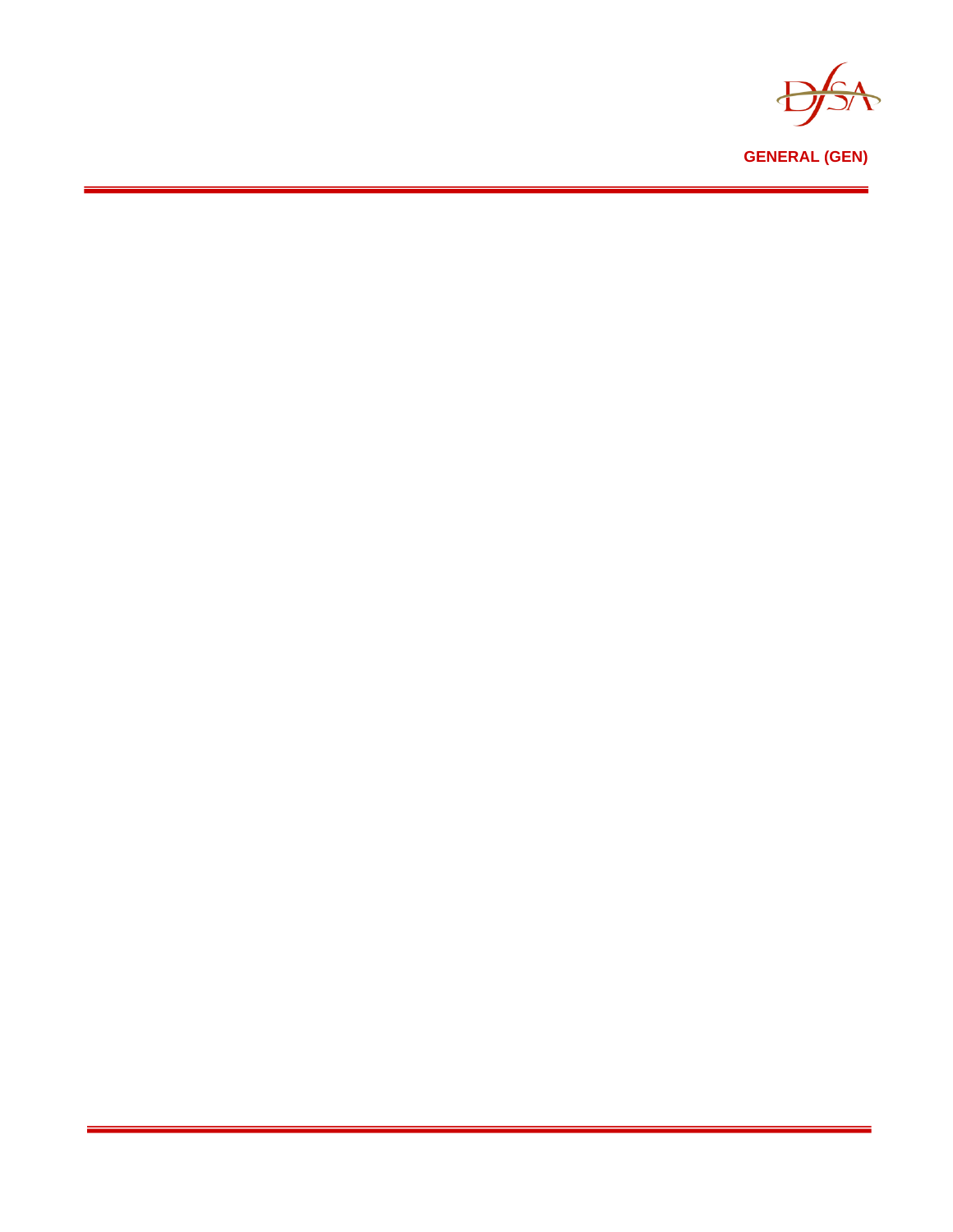

### **1 INTRODUCTION**

### **1.1 Application**

**1.1.1** This module (GEN) applies to every Person to whom the Regulatory Law or Markets Law applies and to the same extent in relation to every such Person as that law, except to the extent that a provision of GEN provides for a narrower application.

### **Guidance**

Pursuant to the application provisions in each chapter, only chapters 1 to 3 inclusive and sections 6.9, 6.10, 11.2, 11.3, 11.12 and 11.13 of GEN apply to a Representative Office.

### **Overview of the module**

#### **Guidance**

- 1. Chapter 2 prescribes, pursuant to Article 41(2) of the Regulatory Law, the activities which constitute a Financial Service and, pursuant to Article 42(1) of the Regulatory Law, the kind of Financial Services that may be carried on by Authorised Firms and Authorised Market Institutions. It also specifies various exclusions in relation to the 'by way of business' requirement and, where applicable, in relation to each Financial Service. Further, the appendices contain detailed definitions of what constitutes a Deposit, Investment, Collective Investment Fund and Contract of Insurance.
- 1A . Chapter 2A defines a Financial Product for the purposes of the general prohibition against misconduct in Article 41B of the Regulatory Law.
- 2. Chapter 3 sets out the requirements for a Person making or intending to make a Financial Promotion in or from the DIFC.
- 2A. Chapter 3A specifies requirements that apply to Financial Services and other activities relating to Crypto Tokens.
- 3. Chapter 4 sets out the Principles for Authorised Firms and Authorised Individuals.
- 4. Chapter 5 specifies the requirements upon senior management to implement effective systems and controls. There are also requirements upon the Authorised Firm to apportion material responsibility among its senior management.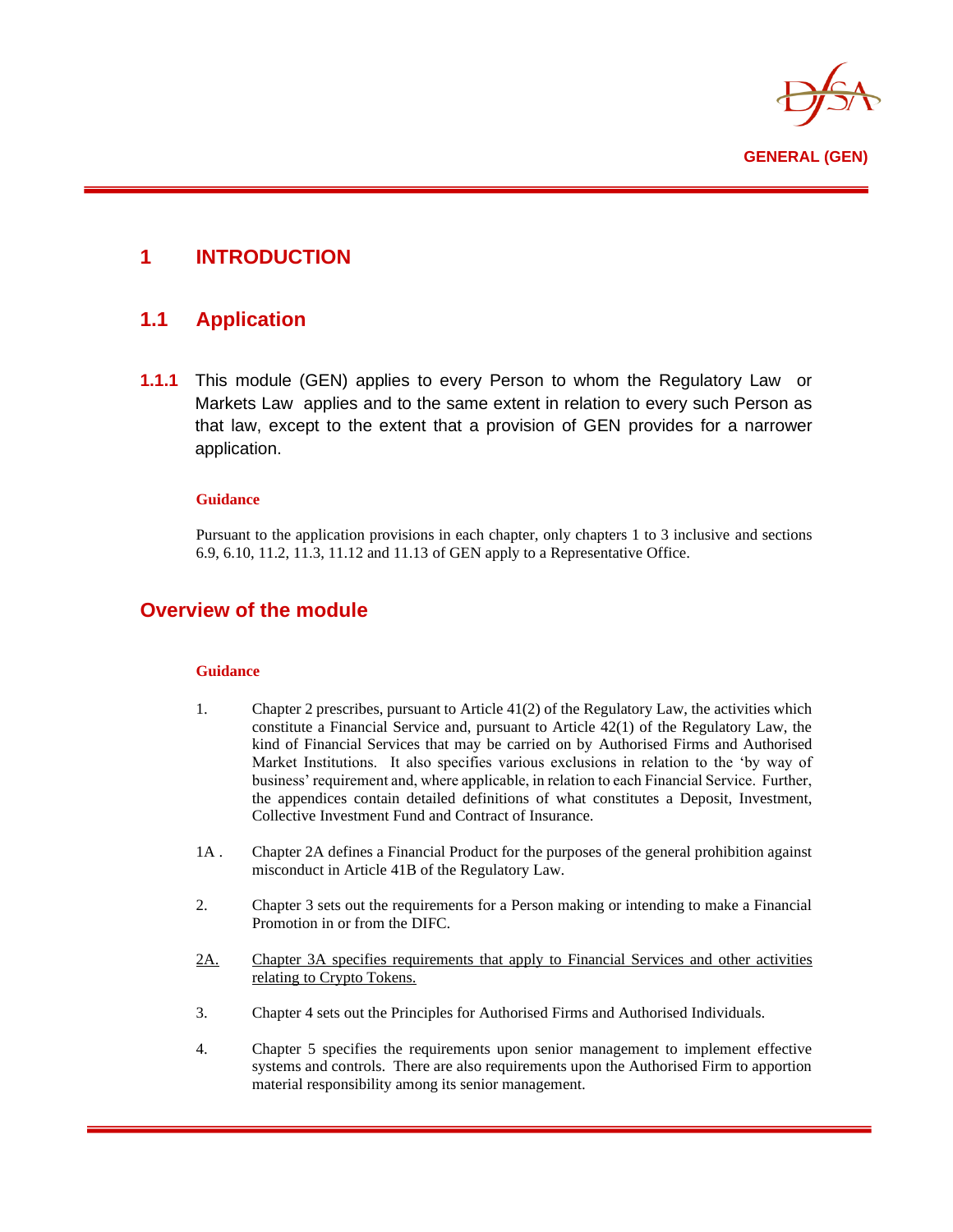

- 5. Chapter 6 contains mainly guidance in respect of: interpretation of the Rulebook, emergency procedures, disclosure, the location of offices, close links, complaints against the DFSA and the public register.
- 6. Chapter 7 specifies the DFSA's authorisation requirements for any applicant intending to become an Authorised Firm or Authorised Individual.
- 7. Chapter 8 specifies, in relation to Authorised Persons, the auditing and accounting requirements which deal with such matters as the appointment and termination of auditors, accounts and regulatory returns and the functions of an auditor. There are also requirements for auditors to register with the DFSA.
- 8. Chapter 9 prescribes the manner in which an Authorised Firm must handle Complaints made against it by Retail Clients or Professional Clients.
- 9. Chapter 10 contains three sets of transitional rules.
	- a. Section 10.1 contains transitional rules relating to endorsements to hold Client Assets and Insurance Monies.
	- b. Section 10.2 contains transitional rules relating to a Safe Custody Auditor's Report.
	- c. Section 10.3 contains transitional rules relating to the reclassification of the Financial Services of 'Arranging Credit or Deals in Investments' and 'Advising on Financial Products or Credit'.
- 10. Chapter 11 specifies the DFSA's supervisory requirements for any Authorised Person being regulated by the DFSA.
- 11. Chapter 12 sets out Rules relating to business transfer schemes under Part 9 of the Regulatory Law.
- 12. Chapter 13 contains guidance on the DFSA's approach to facilitating the testing and development of innovative financial technology (Fintech) in the DIFC.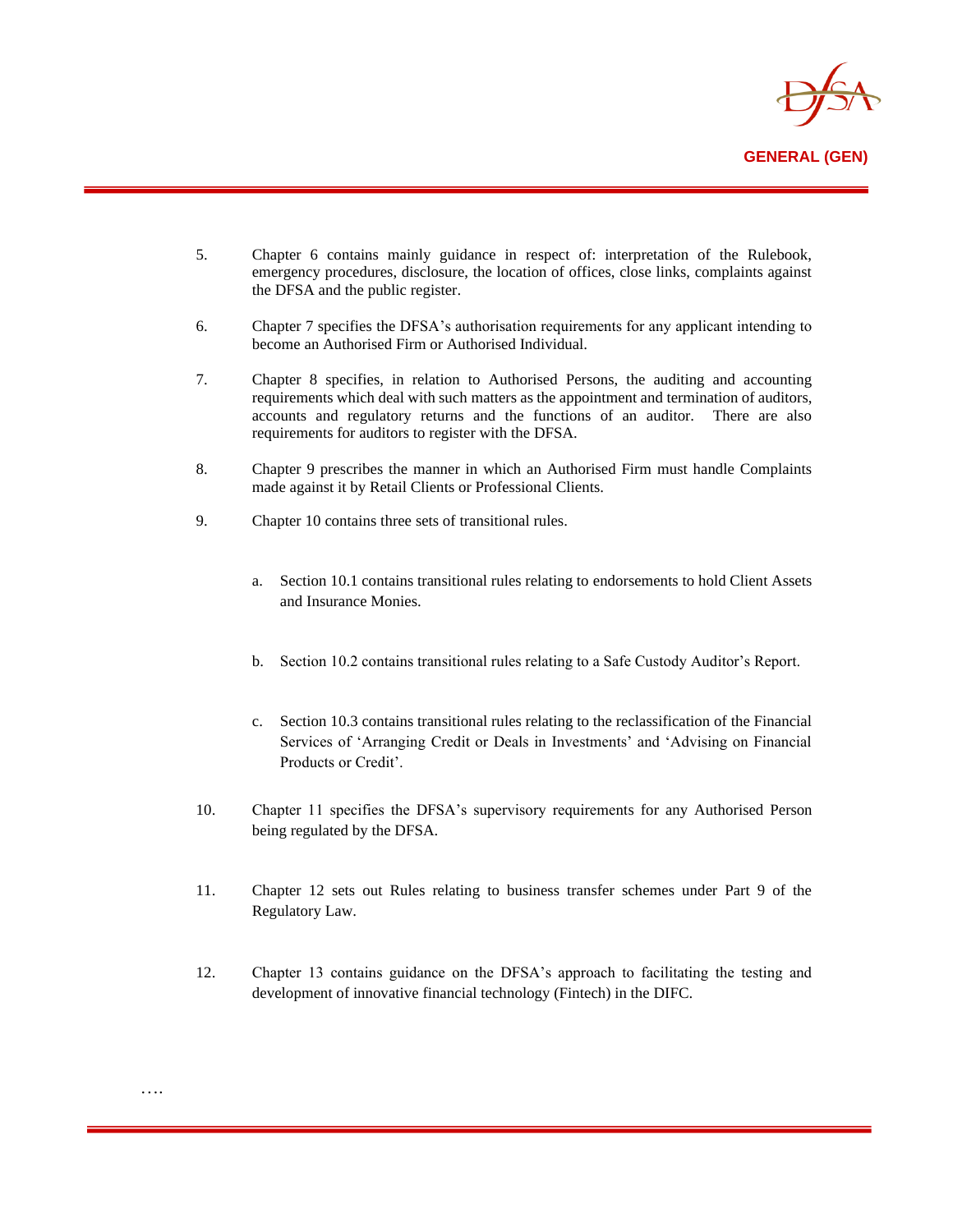

### **2 FINANCIAL SERVICES**

….

### **2.2 Financial Service activities**

- **2.2.1** An activity constitutes a Financial Service under the Regulatory Law and these Rules where:
	- (a) it is an activity specified in Rule 2.2.2; and
	- (b) such activity is carried on by way of business in the manner described in section 2.3.
- **2.2.2** The following activities are specified for the purposes of Rule 2.2.1:
	- (a) Accepting Deposits;
	- (b) Providing Credit;
	- (c) Providing Money Services;
	- (d) Dealing in Investments as Principal;
	- (e) Dealing in Investments as Agent;
	- (f) Arranging Deals in Investments;
	- (g) Managing Assets;
	- (h) Advising on Financial Products;
	- (i) Managing a Collective Investment Fund;
	- (j) Providing Custody;
	- (k) Arranging Custody;
	- (l) Effecting Contracts of Insurance;
	- (m) Carrying Out Contracts of Insurance;
	- (n) Operating an Exchange;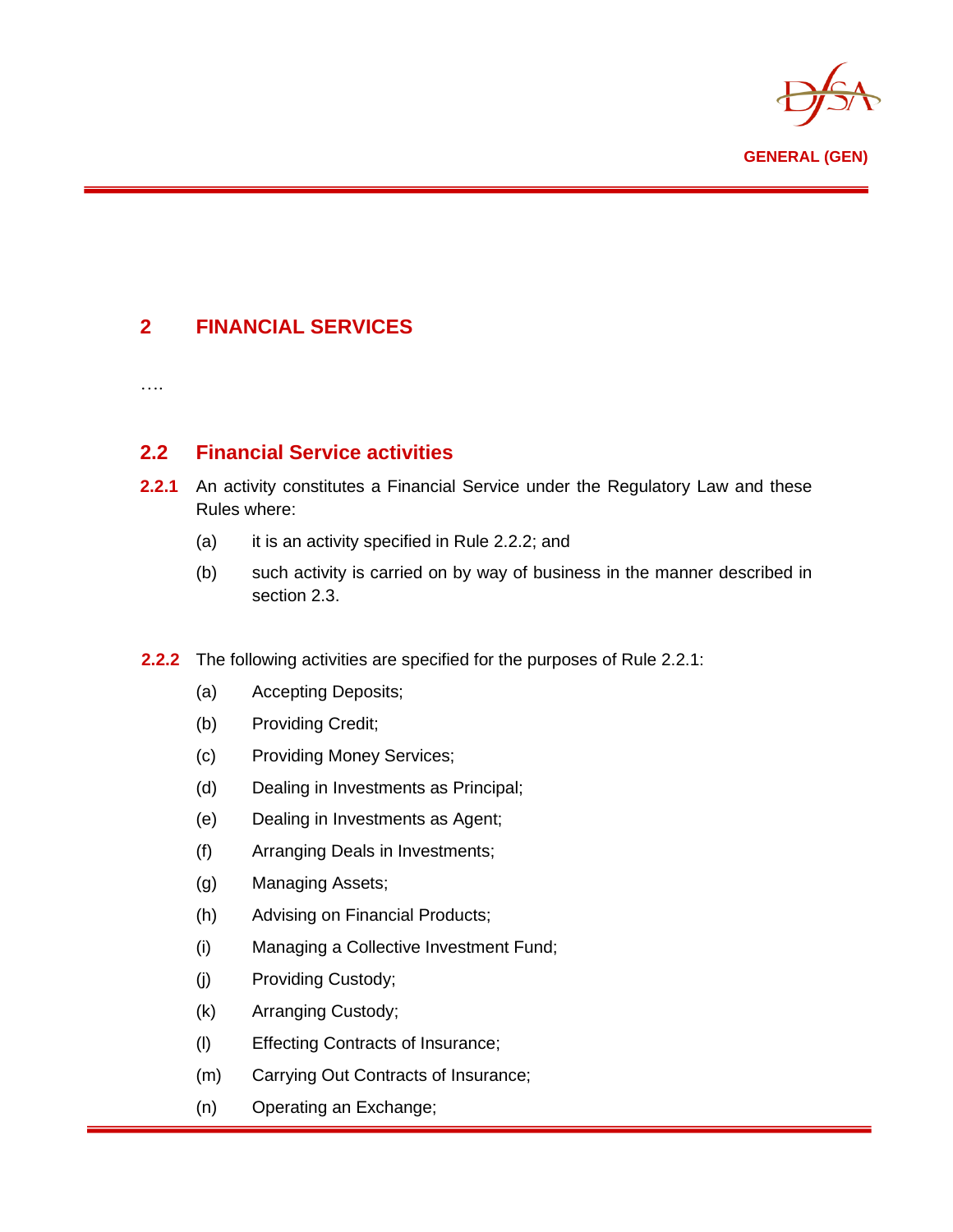

- (o) Operating a Clearing House;
- (p) Insurance Intermediation;
- (q) Insurance Management;
- (r) Managing a Profit Sharing Investment Account;
- (s) Operating an Alternative Trading System;
- (t) Providing Trust Services;
- (u) Providing Fund Administration;
- (v) Acting as the Trustee of a Fund;
- (w) Operating a Representative Office;
- (x) Operating a Credit Rating Agency;
- (y) Arranging Credit and Advising on Credit;
- (z) Operating a Crowdfunding Platform;
- (aa) Operating an Employee Money Purchase Scheme;
- (bb) Acting as the Administrator of an Employee Money Purchase Scheme; and
- (cc) Arranging or Advising on Money Services.

Note that the ambit of these activities in Rule 2.2.2 may be restricted under COB, AMI or REP and may be fettered by the continuing operation of the Federal Law.

- **2.2.3** Each activity specified in Rule 2.2.2:
	- (a) is to be construed in the manner provided under these Rules; and
	- (b) is subject to exclusions under these Rules which may apply to such an activity.

### **Permitted Financial Services for Authorised Firms**

…..

**2.2.10F** A Crowdfunding Operator must not Operate a Crowdfunding Platform that facilitates a Person investing in the following kinds of Investments or Tokens through the platform: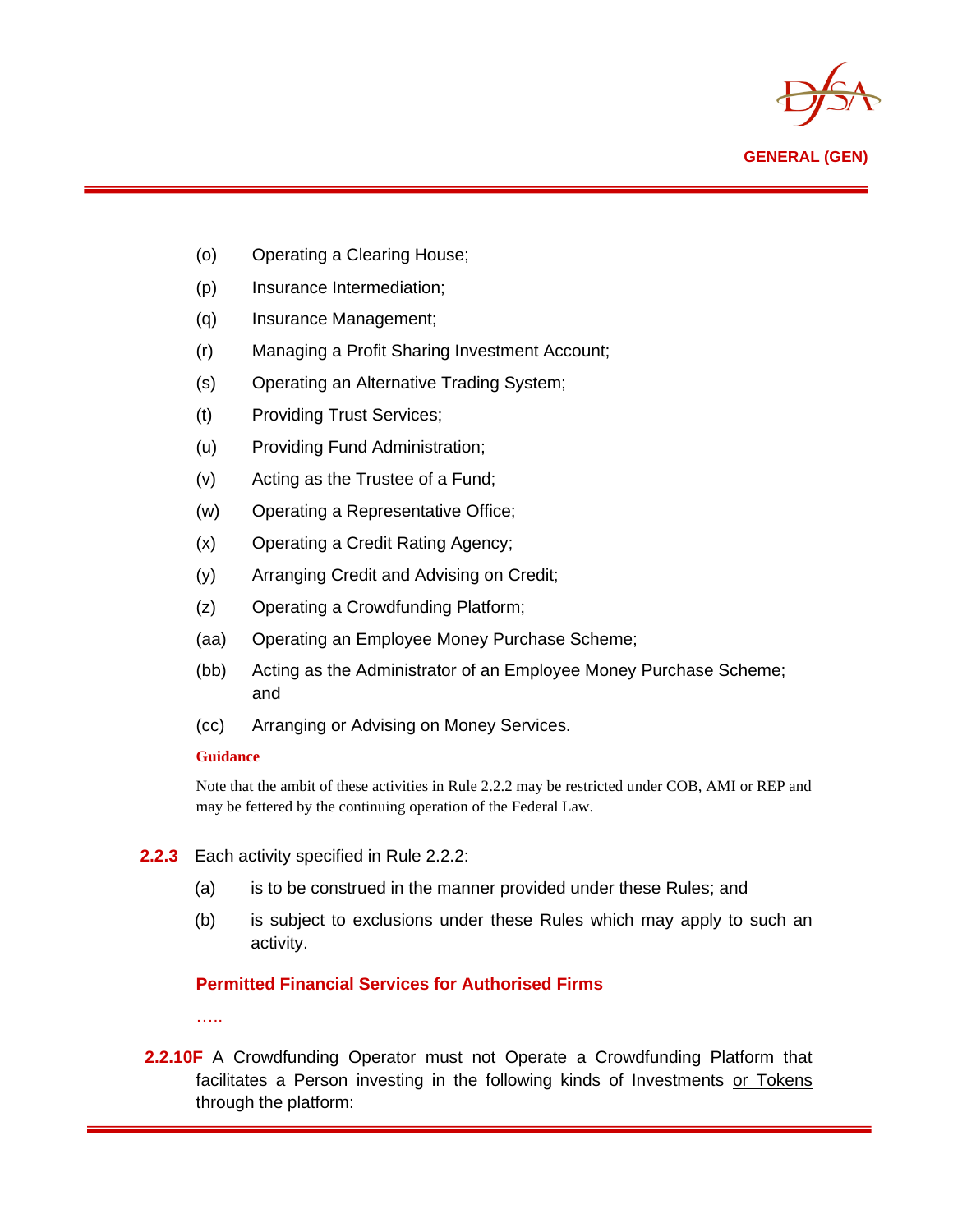

- (a) Warrants, Units or Structured Products; or
- (b) Derivatives.; or
- (c) Crypto Tokens.

### **Permitted Financial Services for Authorised Market Institutions**

- **2.2.11** Pursuant to Article 42(1)(b) of the Regulatory Law 2004 and subject to Rule 2.2.12, an Authorised Market Institution may carry on any one or more of the following Financial Services:
	- (a) Operating an Exchange;
	- (b) Operating a Clearing House; or
	- (c) Operating an Alternative Trading System to the extent that such activities constitute operating a Multilateral Trading Facility as defined in Rule 2.22.1(1)(a).
- **2.2.12** The Financial Service of Operating an Alternative Trading System, to the extent that such activities constitute operating a Multilateral Trading Facility, may be carried on by an Authorised Market Institution which is permitted to do so by an endorsement on its Licence.

….

### **2.6 Providing money services**

- **2.6.1** (1) In Rule 2.2.2, Providing Money Services means:
	- (a) providing currency exchange;
	- (b) providing Money Transmission;
	- (c) providing or operating a Payment Account;
	- (d) executing Payment Transactions on a Payment Account provided or operated by another Person;
	- (e) issuing Payment Instruments; or
	- (f) issuing Stored Value.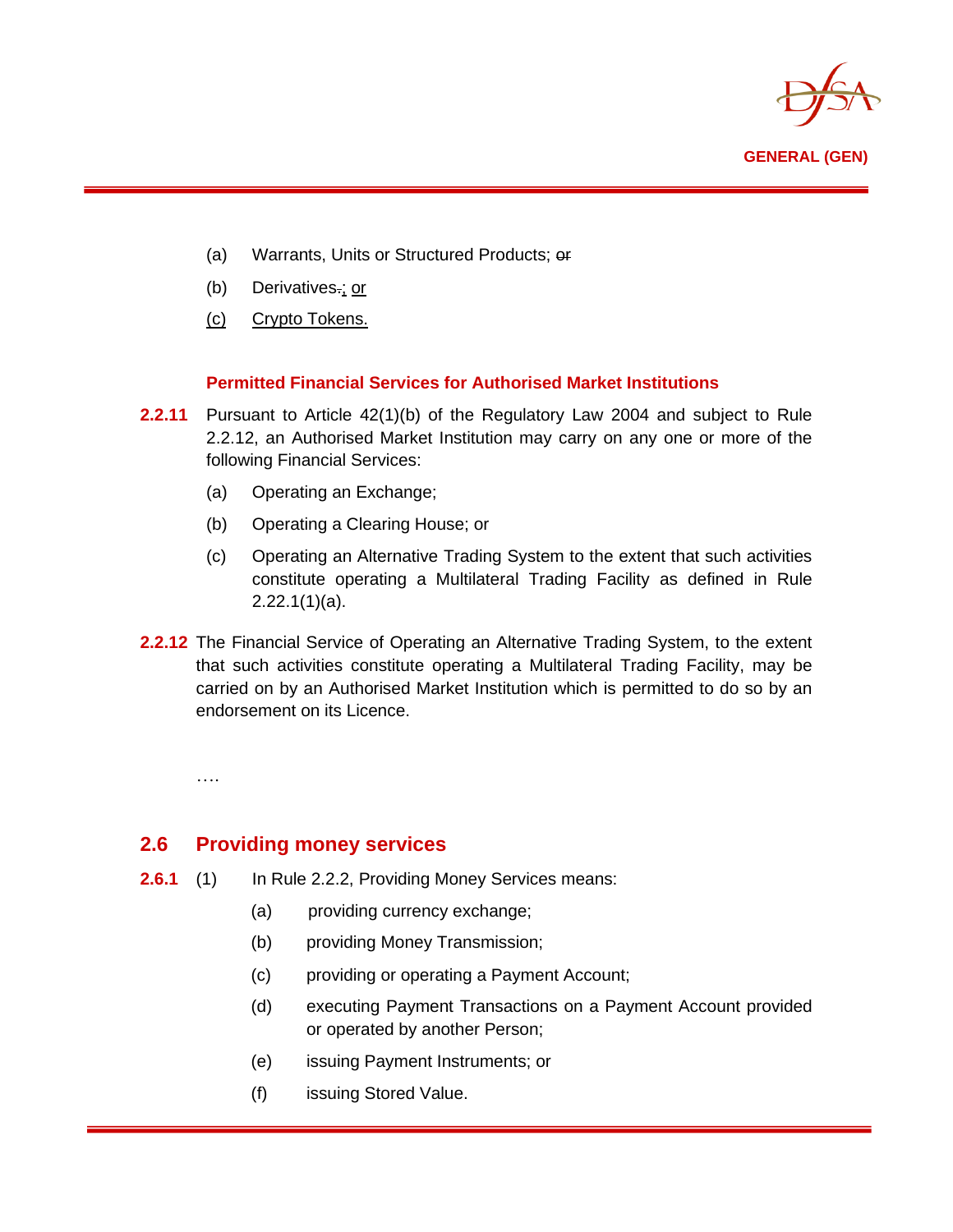

- (2) In this Rule:
	- (a) "Money Transmission" means the transmission of money or monetary value, without a Payment Account being created in the name of the payer or the payee, where funds are:
		- (i) received from a payer for the sole purpose of transferring a corresponding amount to a payee or to another Payment Service Provider acting on behalf of the payee; or
		- (ii) received on behalf of, and made available to, the payee.
	- (b) "Payment Account" means an account held in the name of one or more Users which is used to execute Payment Transactions;
	- (c) "Payment Instrument" means a:
		- (i) personalised device; or
		- (ii) personalised set of procedures agreed between the User and the provider,

that is used by the User to initiate a Payment Order;

- (d) "Payment Order" means an instruction by a payer or payee to their respective Payment Service Provider requesting the execution of a Payment Transaction;
- (e) "Payment Service" means an activity referred to in (1)(b),(c),(d) or (e);
- (f) "Payment Service Provider" means a Person providing a Payment Service;
- (g) "Payment Transaction" means an act initiated by the payer or payee, or on behalf of the payer, of placing, transferring or withdrawing funds, irrespective of any underlying obligations between the payer and payee;
- (h) "Stored Value" means any electronically (including magnetically) stored monetary value as represented by a claim on the issuer which is issued on receipt of funds or other assets for the purpose of making Payment Transactions, but does not include monetary value that can be used only to pay for goods or services referred to in Rule 2.6.4.

#### **Guidance**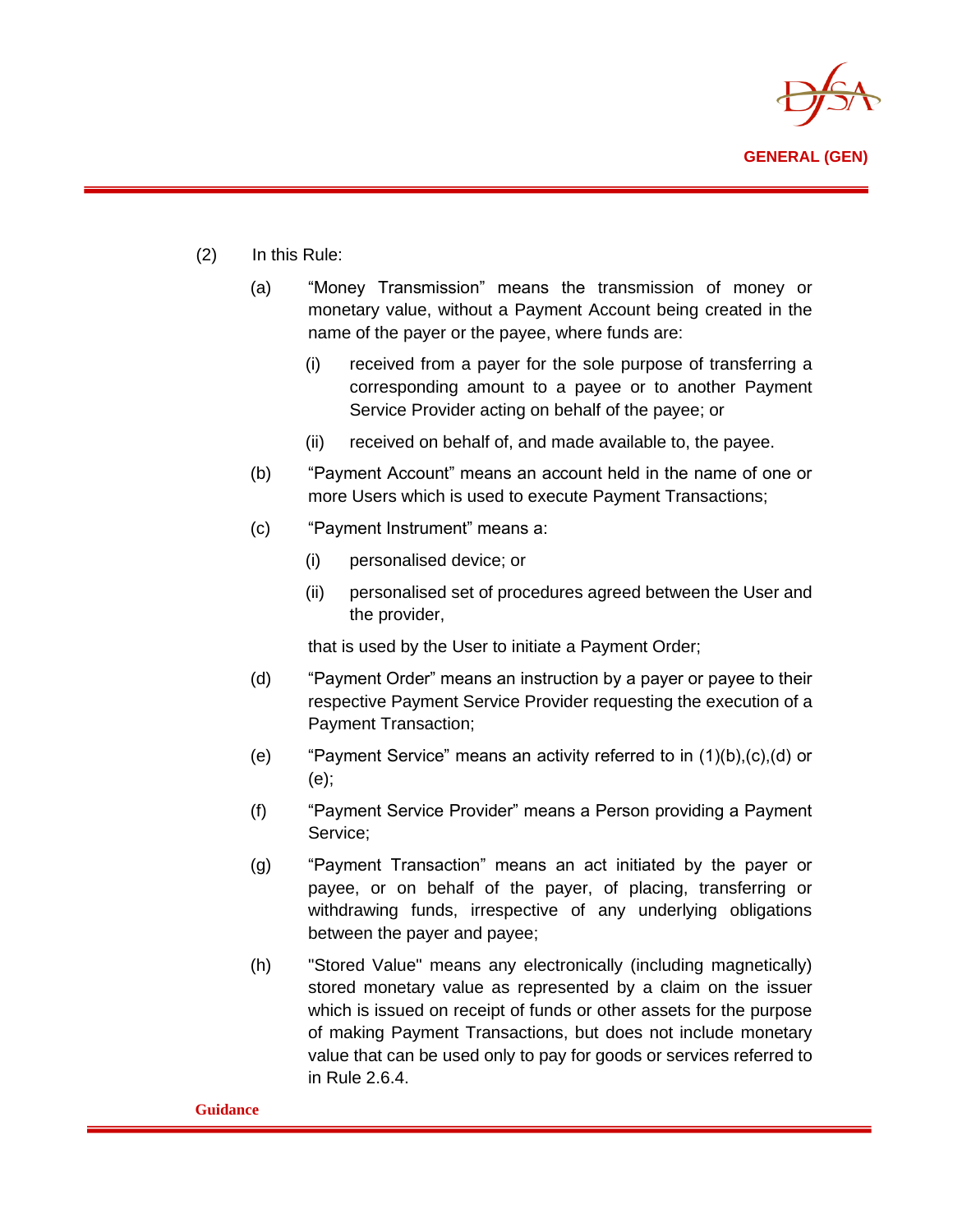

- Providing Money Services providing currency exchange \*currently not permitted as a standalone service in the DIFC Payment Services providing Money Transmission providing or operating a Payment Account executing Payment **Transactions** on a Payment Account provided or operated by another Person issuing Payment Instruments Issuing Stored Value
- 1. The following diagram illustrates the different types of Money Services:

- 2. A particular service provided by an Authorised Firm may involve only one of the above activities e.g. Money Transmission, or a combination of activities e.g. issuing Stored Value, issuing Payment Instruments and operating a Payment Account.
- 3. The term "Payment Service" is used to describe all or any of the activities in Rule 2.6.1(1) other than providing currency exchange or issuing Stored Value.
- 4. A Payment Account is an account that is used to execute Payment Transactions. Funds are usually expected to remain in a Payment Account only for a short period. A provider of such an account is prohibited from paying any interest or other return on funds in the account (COB Rule A7.2.16). This is because paying interest or any other return on the account is likely to result in the account being a Deposit or a Profit Sharing Investment Account (PSIA).
- 5. A "User" means a user of a Money Service and, in relation to a Payment Service, includes a person acting in the capacity of payer, payee or both (see the definition in GLO).
- 6. The reference in the "Stored Value" definition in Rule  $2.6.1(2)(h)$  to receipt of "other assets" includes, for example, the receipt of digital currencies or any other form of assets that may be accepted by an issuer of stored value. Stored Value does not, however, include a loyalty programme where a person earns points that can be redeemed directly for goods or services of the loyalty programme provider.
- 7. COB Rule A7.3.3 limits the total amount of Stored Value that may be issued to an individual User at any point in time to \$5,000 and the total value of a single Payment Transaction to \$1,000.
- 8. Rule 3A.2.5 prohibits a Money Services Provider from using Crypto Tokens in connection with its Money Services business, except in limited circumstances specified in that Rule, and from carrying on other Financial Services relating to Crypto Tokens.

…..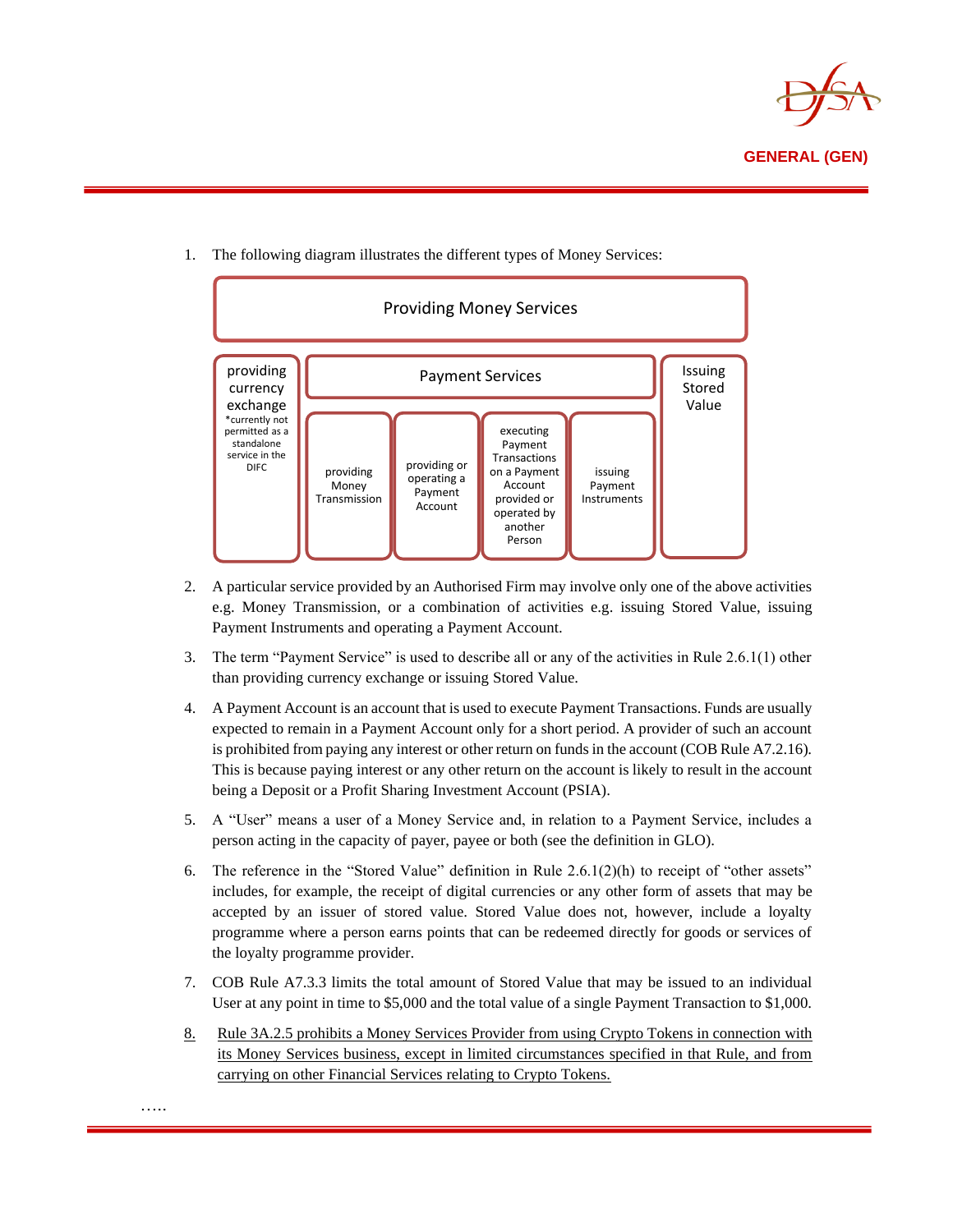

### **2.7 Dealing in investments as principal**

**2.7.1** In Rule 2.2.2, Dealing in Investments as Principal means buying, selling, subscribing for or underwriting any Investment or Crypto Token, as principal.

### **Exclusions**

- **2.7.2** A Person does not Deal in Investments as Principal merely by accepting an instrument, creating or acknowledging indebtedness in respect of any loan, credit, guarantee or other similar financial accommodation which that person has made or provided.
- **2.7.3** A Person does not Deal in Investments as Principal by issuing or redeeming Securities or Crypto Tokens issued by that person.
- **2.7.4** (1) A Person who is not an Authorised Firm or an Authorised Market Institution does not Deal in Investments as Principal in relation to an Investment or Crypto Token by entering into a transaction with or through an Authorised Firm or a Regulated Financial Institution.
	- (2) The exclusion in (1) does not apply if the Person holds itself out as:
		- (a) willing to enter into transactions in Investments or Crypto Tokens of the kind to which the transaction relates; or
		- (b) engaging in the business of buying, selling, subscribing for or underwriting Investments or Crypto Tokens.

### **Guidance**

1. The exclusion in Rule 2.7.4 is intended to apply, for example, to a Person who executes proprietary trades through a duly authorised broker, or to a Person who is carrying on a commercial business and enters into a transaction with a firm for a purpose related to that business, such as to hedge a risk. It does not apply to a Person that holds itself out as willing to enter into transactions relating to Investments or Crypto Tokens of that kind or as engaging in the business of dealing in Investments or Crypto Tokens, such as a market maker or an online trading platform operator (even if it enters into transactions only with Authorised Firms or Regulated Financial Institutions).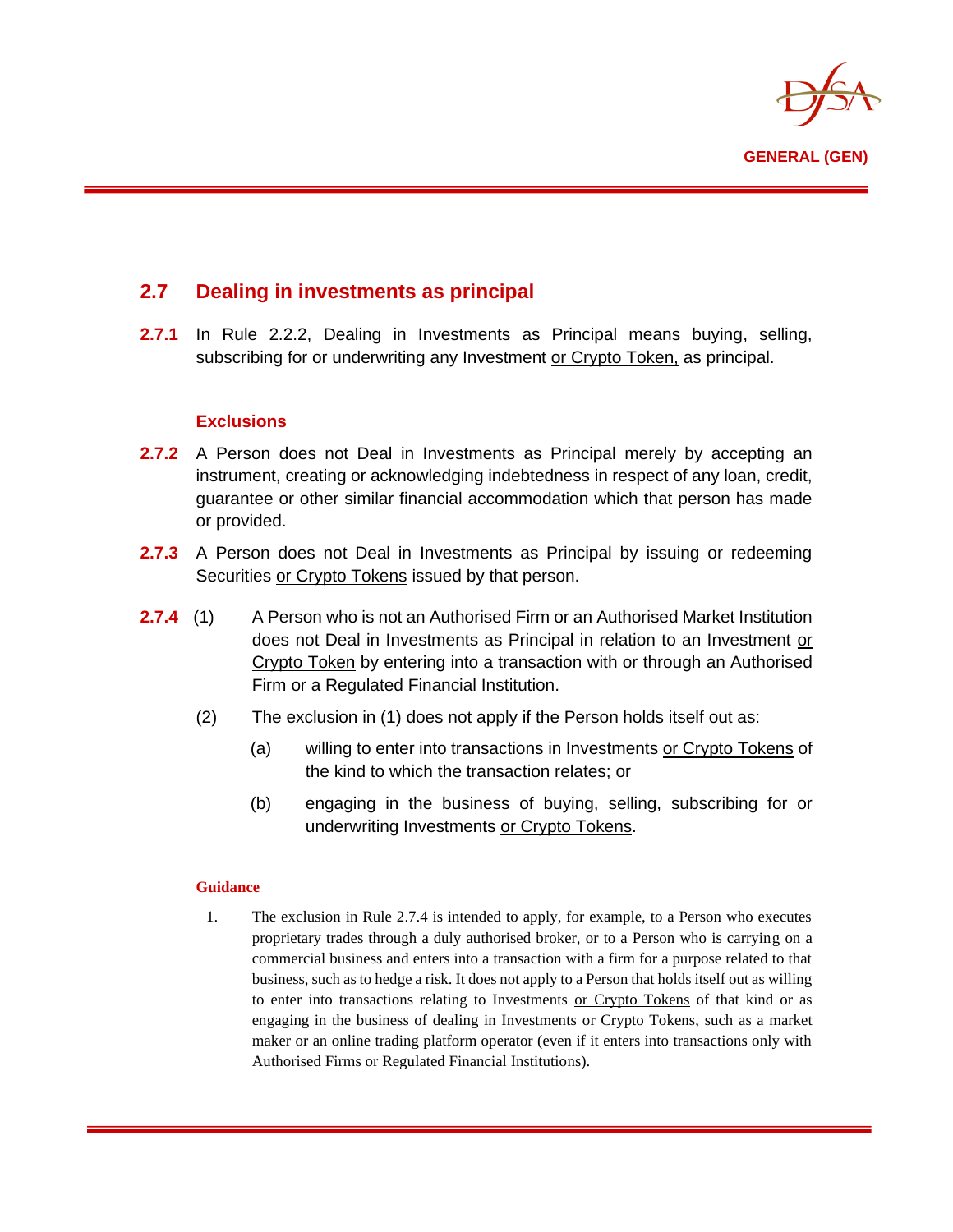

- 2. A Person may hold itself out as carrying on an activity by various means including, for example, on its webpage, in an advertisement or through representations made by its staff. However, merely placing orders with a broker or on a market will not amount to holding out.
- **2.7.5** A Person who is an Authorised Firm does not Deal in Investments as Principal if in the course of managing the assets of a Private Equity Fund:
	- (a) the Person makes an initial subscription for Units of that Fund; and
	- (b) the Units are held by that Person for a period of more than 12 months.

### **2.8 Dealing in investments as agent**

**2.8.1** In Rule 2.2.2, Dealing in Investments as Agent means buying, selling, subscribing for or underwriting any Investment or Crypto Token as agent.

### **Exclusions**

- **2.8.2** A Person does not Deal in Investments as Agent if the activity:
	- (a) is carried on in the course of providing legal or accountancy services which do not otherwise consist of the carrying on of Financial Services;
	- (b) may reasonably be regarded as a necessary part of any other services provided in the course of providing legal or accountancy services; and
	- (c) is not remunerated separately from the other services.
- **2.8.3** A Person does not Deal in Investments as Agent if that Person:
	- (a) is merely receiving and transmitting a Client order in respect of an Investment or Crypto Token; and
	- (b) does not execute the Client order for and on behalf of the Client or otherwise commit the Client to the transaction relating to the relevant Investment or Crypto Token.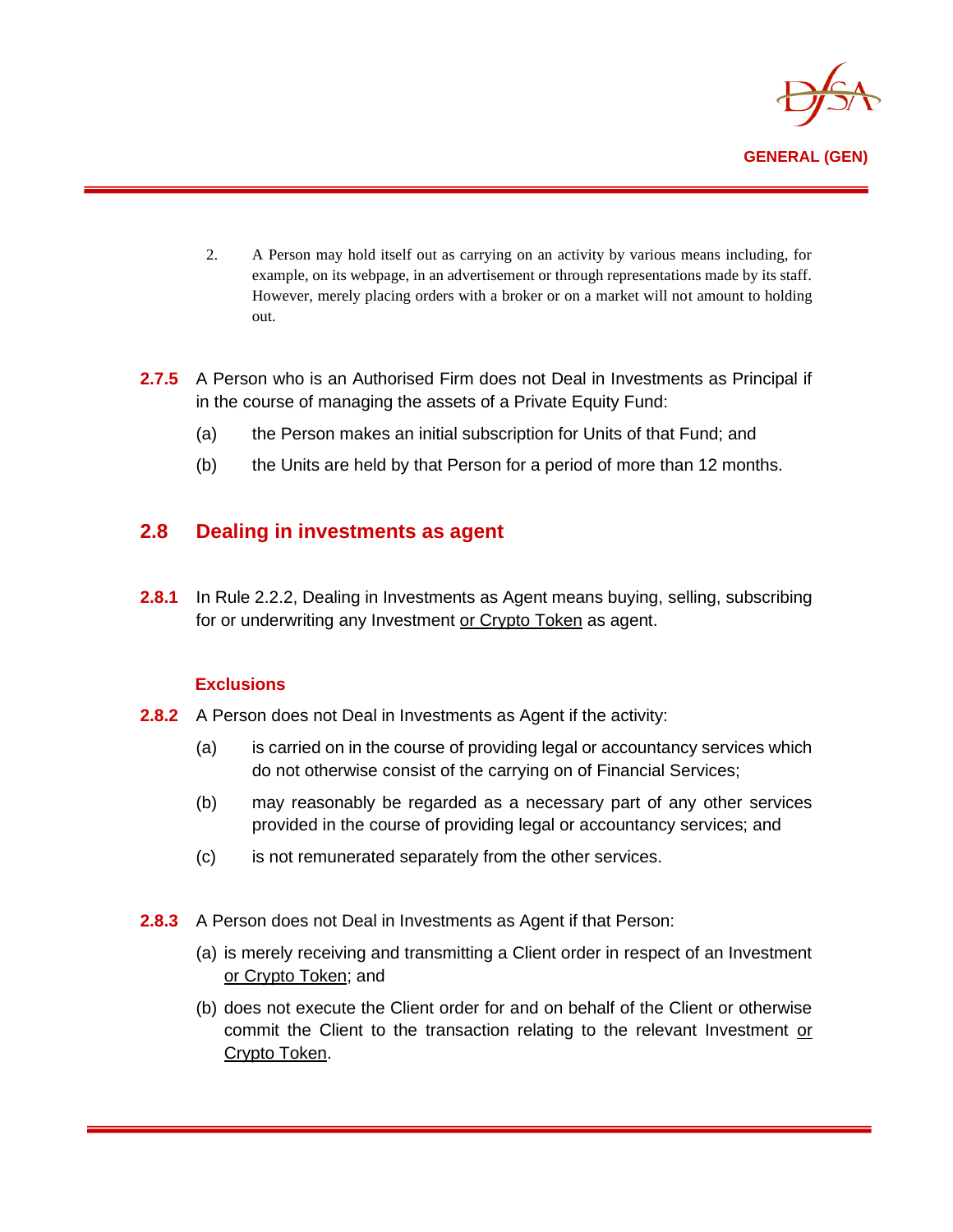

**2.8.4** An Exchange does not Deal in Investments as Agent merely by taking action in accordance with its Default Rules.

### **2.9 Arranging deals in investments**

- **2.9.1** (1) In Rule 2.2.2, Arranging Deals in Investments means making arrangements with a view to another Person buying, selling, subscribing for or underwriting an Investment or Crypto Token (whether that other Person is acting as principal or agent).
	- (2) The arrangements in (1) include:
		- (a) arrangements which do not bring about the transaction; and
		- (b) arrangements comprising or involving the receipt and transmission of Client orders in relation to Investments or Crypto Tokens.
	- (3) The arrangements in (1) do not include arrangements which amount to Operating an Alternative Trading System.
	- (4) In this Rule and in Rules 2.9.2 to 2.9.7, an "Investment" includes rights under a contract of Long-Term Insurance, that is not a contract of reinsurance.

### **Guidance**

### **What constitutes 'Arranging deals in Investments'?**

- 1. The activities which constitute making arrangements with a view to another Person buying, selling, underwriting or subscribing for an Investment or Crypto Token (whether that other Person is acting as principal or agent) generally involve the following elements:
	- a. the purpose of such an arrangement is to 'facilitate' or 'bring about' transactions between other parties such as:
		- i. buyers and sellers of Investments or Crypto Tokens;
		- ii. issuers of and subscribers for Securities (note subscription is generally an activity associated with an initial offer of Securities);
		- iii. issuers of and buyers of Crypto Tokens;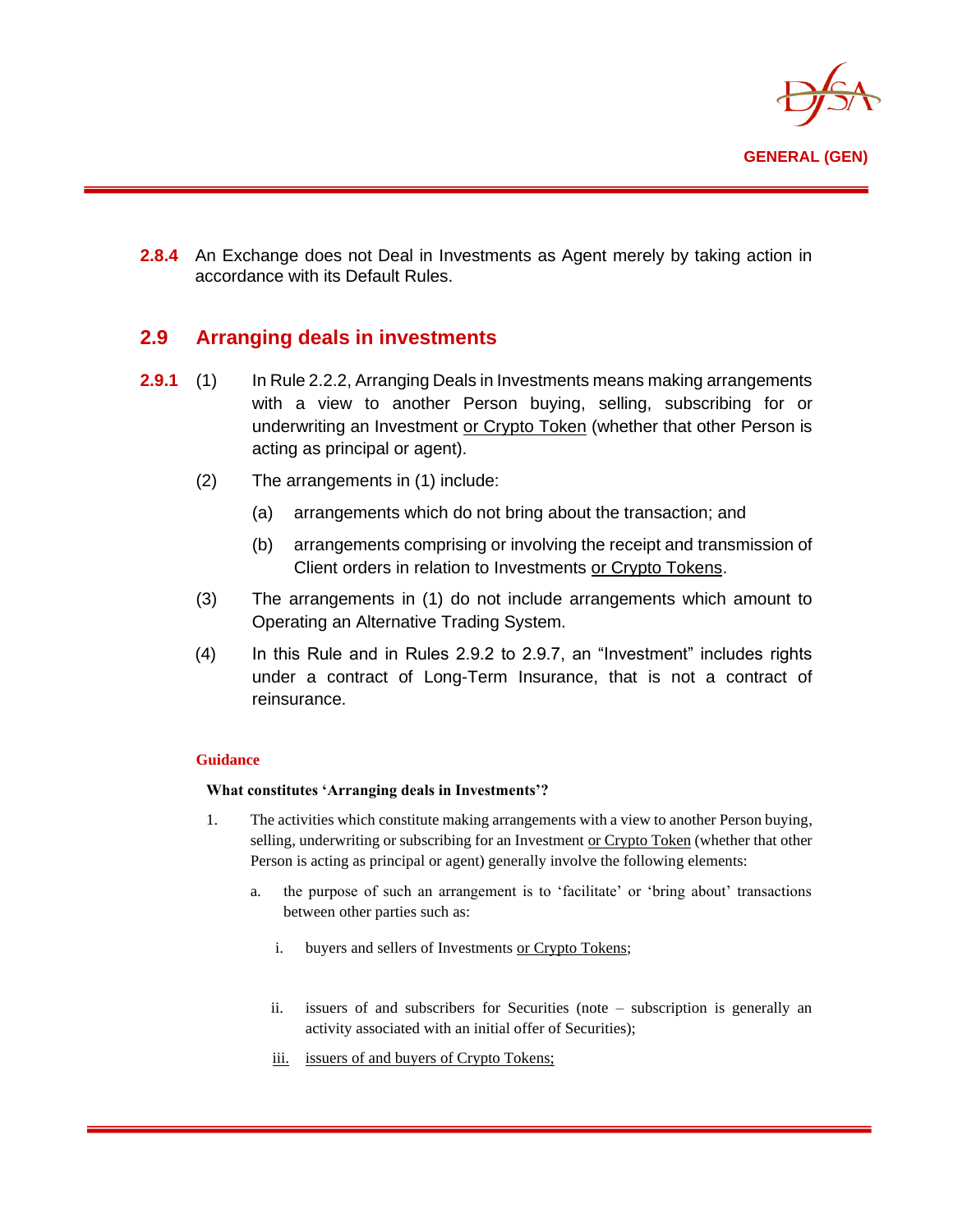

- iiiiv issuers and underwriters of Ssecurities or Crypto Tokens (note underwriting here is an activity associated with an initial offer of Securities or Crypto Tokens, as opposed to underwriting of risks, which is an activity of an insurer); and
- ivy. insurers writing Long-Term Insurance and policyholders who wish to obtain such insurance.
- b. such arrangements can be either of an on-going nature, for example, an arrangement which is available to potential buyers or sellers of Investments or Crypto Tokens, or an arrangement which is bespoke (i.e. available on a one-off basis for a particular client, such as an underwriter of Securities or Crypto Tokens).
- 2. The activities referred to in Guidance item 1 can include one or more of the following:
	- a. the introduction of:
		- i. potential buyers of Investments or Crypto Tokens to issuers or sellers of Investments or Crypto Tokens, or vice versa;
		- ii. potential subscribers for Securities to issuers;
		- iii. potential underwriters to issuers of Securities or Crypto Tokens, or vice–versa;
		- iv. potential parties to a derivatives transaction; and
		- v. policyholders or cedants to insurers or reinsurers underwriting Long-Term Insurance;
	- b. assisting any of the parties referred to in a. through activities, such as, completing the applications or other processes relevant to the transaction;
	- c. negotiating and settling terms of the contracts between the parties referred to in a.;
	- d. collecting and processing fees, commissions or other payments (such as premiums in the case of Long-Term Insurance); and
	- e. transmitting instructions or confirmations relating to transactions.

#### **Do arrangements which form part of another facility constitute arranging?**

3. An arrangement which is part of a wider arrangement for the purpose of bringing about transactions in Investments or Crypto Tokens still falls within the scope of the Financial Service of arranging. For example, an arranger may arrange (i.e. allow access) for potential investors to access a facility set up by an offeror of Securities. The arrangement to allow access constitutes arranging, although, for a transaction to be concluded, the investor will also need to use the offeror's facility.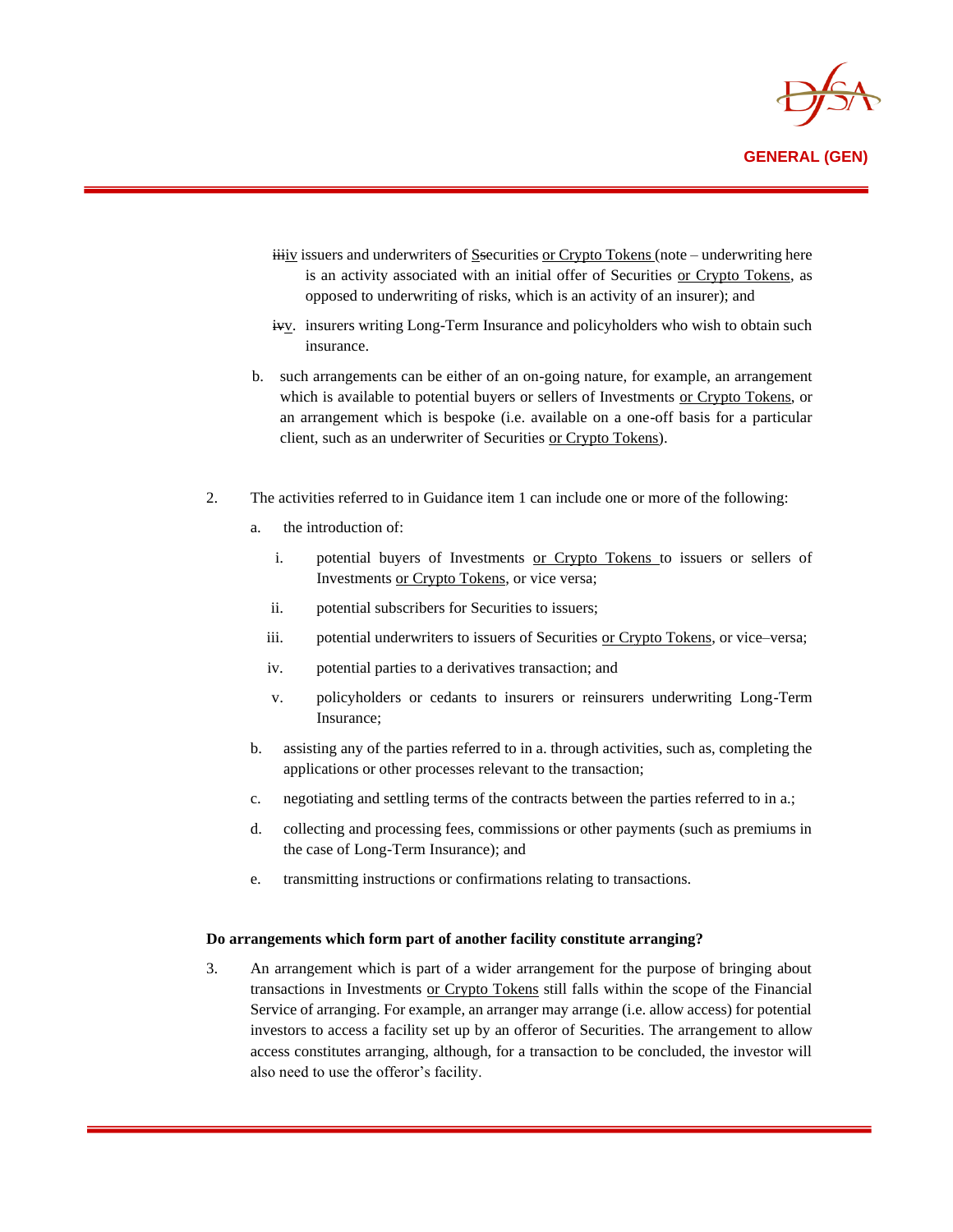

#### **How does 'arranging deals' differ from 'dealing as agent'?**

- 4. 'Arranging Deals in Investments' differs from the Financial Service of 'Dealing in Investments as Agent' in Rule 2.8.1 because:
	- a. a Person 'arranging deals' (i.e. the 'arranger') does not have the authority to bind the parties to an Investment or Crypto Token transaction resulting from its 'arranging' activities; and
	- b. a Person 'dealing as agent' acts as the agent of a party to the Investment or Crypto Token transaction and has the authority to bind its principal.
- 5. For example, a Person acting as an agent either:
	- a. executes the transaction for its principal (the Client); or
	- b. if using another broker to execute the client order, commits the Client to the transaction by giving a binding order to the broker.
- 6. In contrast, a Person acting as an arranger may, for example, receive and transmit client orders to a broker, but does not have the power to execute or enter into the transaction for the client, or commit the client to a transaction. See the exclusion in GEN Rule 2.8.3 from 'Dealing in Investments as Agent', and GEN Rule 2.9.1(2)(b), both of which reflect the above position.

#### **Do arrangements that do not bring about transactions constitute arranging?**

7. An activity falls within the scope of the Financial Service of 'arranging' even if it does not necessarily lead to a completed transaction. For example, a prospective buyer or seller of Securities may change his mind and not sign a contract for the sale or purchase of Securities. Similarly, a potential buyer of Long-Term Insurance, after having completed an application form for Long-Term Insurance with the assistance of an arranger, may not go ahead with the purchase of the policy. In both examples, just because the transaction has not been concluded, the arranger's activities do not cease to be 'arranging' under Rule 2.9.1.

#### **Which activities do not constitute 'arranging'?**

- 8. A Person who performs for a financial service provider (in or outside the DIFC) delegated or outsourced functions, such as back office administration services, does not carry on 'arranging' activities under Rule 2.9.1. For example, a Person undertaking administrative tasks (such as processing applications, transmitting orders, or issuing confirmations of transactions for a brokerage firm or an insurer) is not arranging transactions.
- 9. A passive display of literature which advertises Investments or Crypto Tokens does not amount to arranging, unless something more is done to help potential investors or policyholders to buy such Investments, Crypto Tokens or policies. For example, a passive display of leaflets advertising Investments in property funds at the reception of an office, such as an accountant's office, or a display of leaflets advertising permanent health policies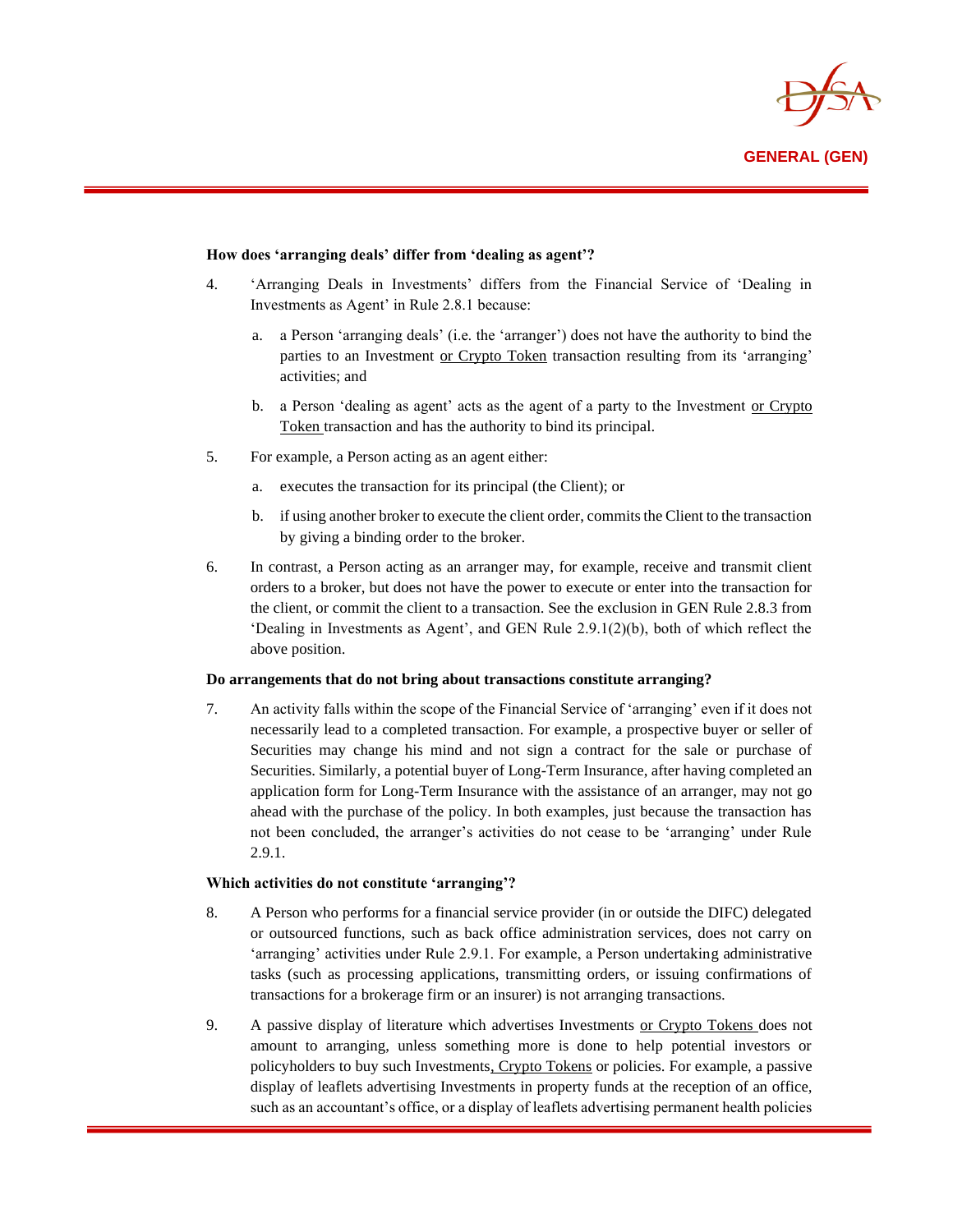

of an Long-Term Insurance insurer at a doctor's or dentist's waiting rooms, would not constitute arranging, provided the relevant service providers or employees in their offices do not assist or facilitate transactions by potential investors/policyholders.

### **Arranging Long-Term Insurance**

10. An 'Investment' is defined in Rule 2.9.1(4) to include rights under a contract of Long-Term Insurance (other than a contract of reinsurance). As a result, arranging activities relating to contracts of Long-Term Insurance fall within Arranging Deals in Investments. 'Long-Term Insurance' is defined in GLO, in summary, as a contract of the type described in Rule A4.1.2 (certain types of life insurance) that is expressed to be in force for more than one year and meets specified conditions.

### **Exclusions**

- **2.9.2** A Person does not carry on the activity of Arranging Deals in Investments under Rule 2.9.1(1) in relation to a transaction if the Person becomes, or proposes to become, a party to the transaction (regardless of whether the transaction is effected). This exclusion does not apply in the case of a branch which makes arrangements for its head office, or any other branch of the same legal entity as itself, to enter into a transaction as provided under Rule 2.9.1(1).
- **2.9.3** A Person does not Arrange Deals in Investments merely by providing means by which one party to a transaction is able to communicate with other such parties.
- **2.9.4** A Person does not Arrange Deals in Investments by making arrangements under which another Person accepts or is to accept an instrument creating or acknowledging indebtedness in respect of any loan, credit, guarantee or other similar financial accommodation which he or his principal has made or provided.
- **2.9.5** A Person does not Arrange Deals in Investments merely by making arrangements having as their sole purpose the provision of finance to enable a Person to buy, sell, subscribe for or underwrite Investments or Crypto Tokens.
- **2.9.6** A Person does not Arrange Deals in Investments by making arrangements for the issue or redemption of Securities or Crypto Tokens issued by it.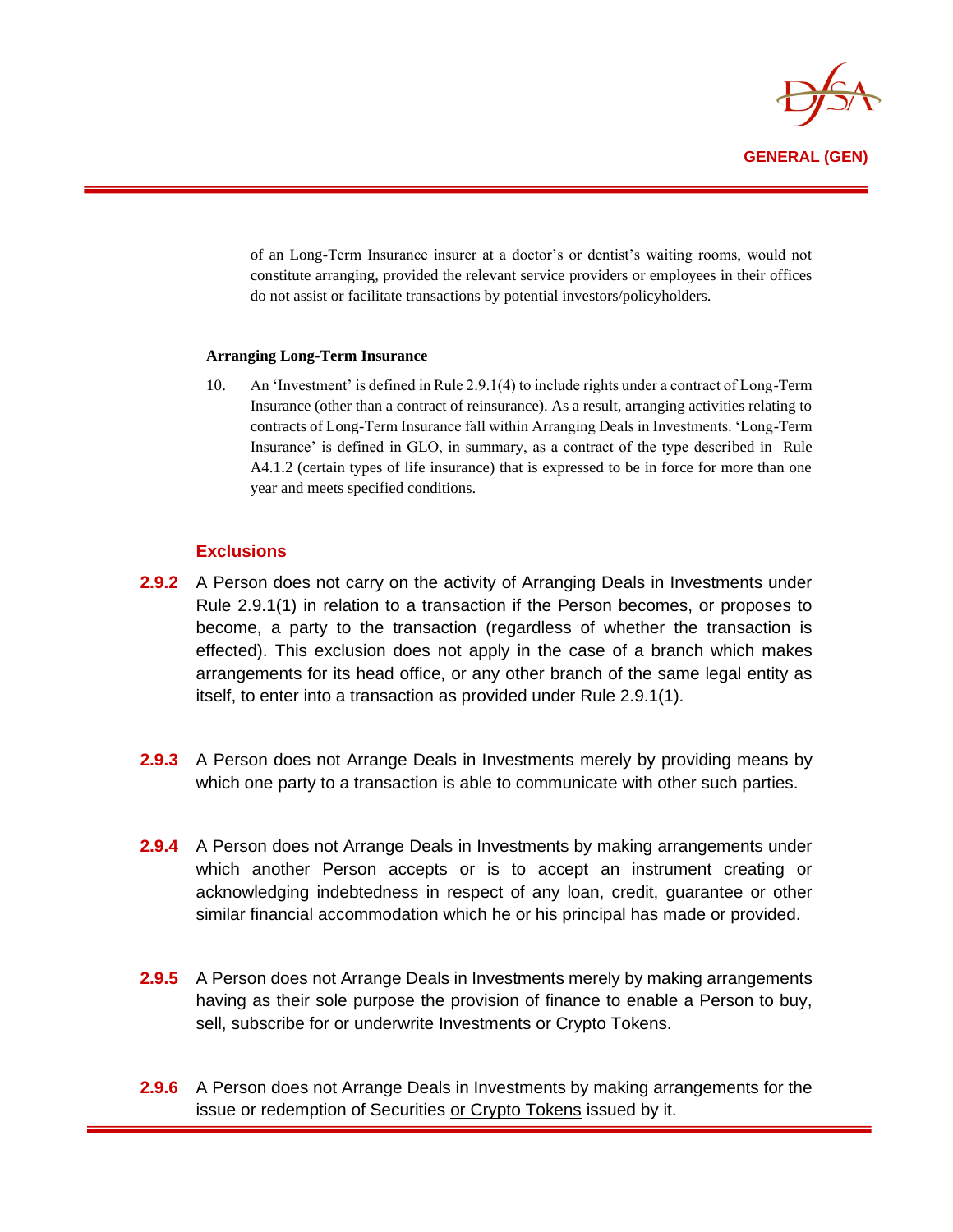

- **2.9.7** A Person does not Arrange Deals in Investments if the activity:
	- (a) is carried on in the course of providing legal or accountancy services, which do not otherwise consist of the carrying on of Financial Services;
	- (b) may reasonably be regarded as a necessary part of any other services provided in the course of providing legal or accountancy services;
	- (c) is not remunerated separately from the other services; and
	- (d) in the case of a contract of Long-Term Insurance, does not assist in the conclusion or performance of the contract.
- **2.9.8** An Exchange does not make arrangements referred to in Rule 2.9.1(1), merely by making arrangements for, or taking steps that facilitate, another Person to act as Central Counterparty to transactions entered into on a facility operated by the Exchange.
- **2.9.9** A Crowdfunding Operator does not Arrange Deals in Investments to the extent that it Operates an Investment Crowdfunding Platform.

- 1. Rule 2.9.2 excludes the activities of a party to a transaction from being 'arranging'. This is because a person cannot be both a party to a transaction, and its arranger.
- 2. Where a Person (an arranger) makes arrangements in the DIFC for another Person to obtain dealing services (e.g. broking services) from its head office, the arranger is not regarded as 'Dealing in Investments as Agent' in the DIFC merely because it is the same legal entity as its head office. However, to be able to do so without breaching the Financial Services Prohibition, the arranger would need to have an Authorisation for 'Arranging Deals in Investments'. It would also need to take care not to conduct activities that go beyond 'arranging' (see Guidance under Rule 2.9.1 for activities which constitute arranging).
- 3. Rule 2.9.3 excludes providers of means by which one party to a transaction (or potential transaction) communicates with the other contracting parties, from being arrangers. Communication channel providers, such as internet or telecommunication network providers, are excluded from being arrangers under this exclusion. However, if such a provider goes beyond being a 'mere' communication channel provider, for example, by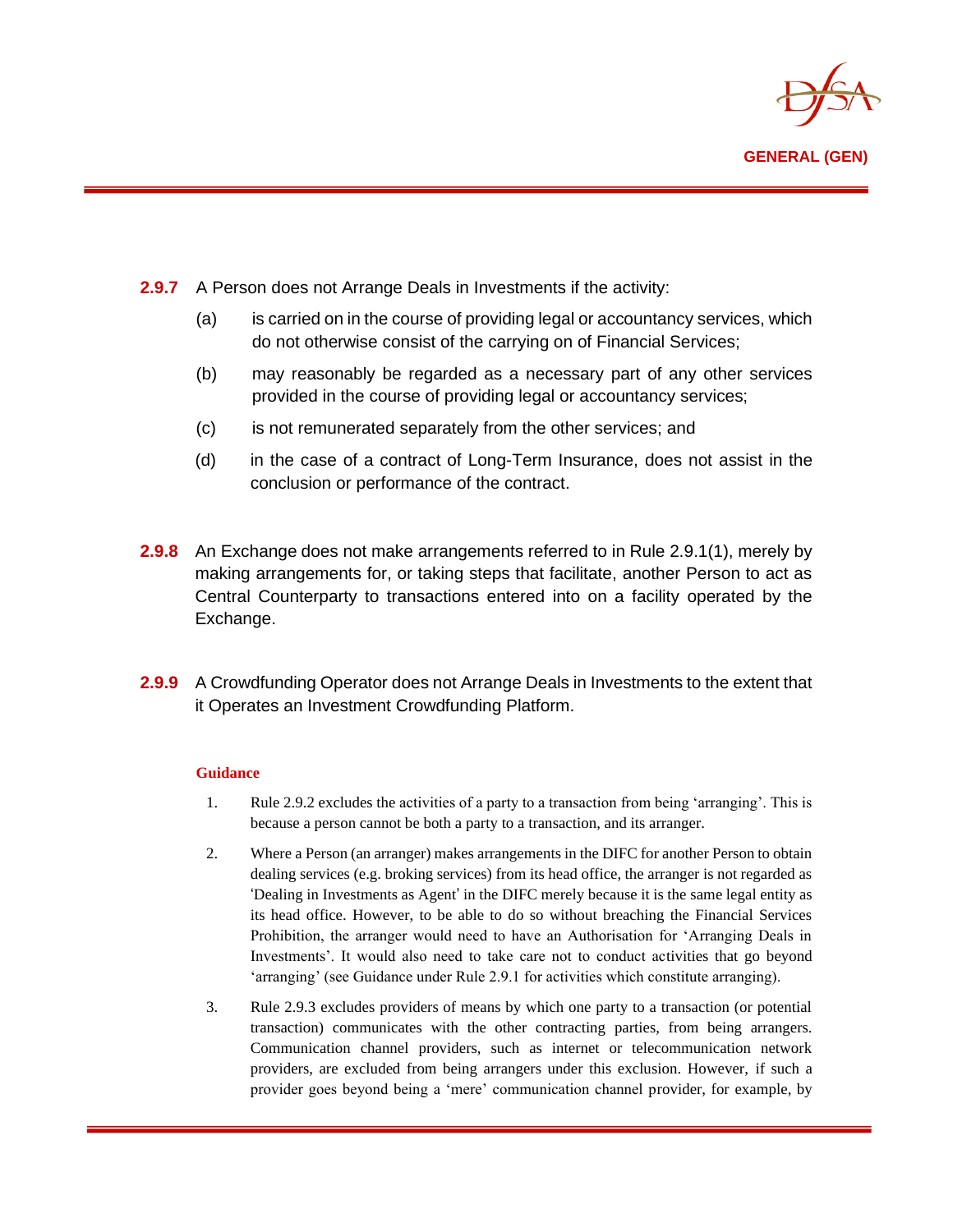

adding value to the service provided to those communicating with each other, with a view to facilitating a contract being concluded, this exclusion will not apply to them.

- 4. Rule 2.9.4 excludes from being arranging the activity of making arrangements for a lender (such as a bank) to accept an instrument acknowledging debt by a person who has obtained credit, a loan, a guarantee or any other form of financial facility. This mirrors the similar carve-out from regulation available to banks and other lenders where they are not considered to be 'dealing as principal' in Investments merely because they accept instruments acknowledging debt from those obtaining credit, loans, guarantees or any other form of financial facility from them.
- 5. Rule 2.9.6 excludes issuers of Securities or Crypto Tokens from being regarded as arrangers. For example, if an issuer of Securities or Crypto Tokens sets up a website which enables prospective buyers of Securities to read the offer document or prospective buyers of Crypto Tokens to read the white paper and apply for the relevant Securities or Crypto Tokens, the issuer is not required to have a Licence as an arranger due to this exclusion (but may have to comply with the disclosure requirements in MKT relating to the offer).
- 6. Rule 2.9.7 excludes from being 'arrangers' lawyers and accountants, who, in the course of conducting their legal and accounting business, arrange for their clients to buy or sell Securities. To have the benefit of this exclusion, certain conditions have to be met (such as the activity being reasonably regarded as a necessary part of services provided by legal and accounting practitioners and not being separately remunerated). For example, if a lawyer arranges as part of estate planning services for a portfolio of investments to be sold by a brokerage firm, this exclusion can be applied, provided the lawyer's fees do not include a separate charge for arranging the liquidation of the portfolio, and the lawyer does not assist or participate in the conclusion of the contracts.

### **2.10 Managing assets**

**2.10.1** In Rule 2.2.2, Managing Assets means managing on a discretionary basis assets belonging to another Person if the assets include any Investment, Crypto Token or rights under a contract of Long-Term Insurance, not being a contract of reinsurance.

### **Exclusions**

**2.10.2** A Person who is not an Authorised Firm or an Authorised Market Institution does not Manage Assets if: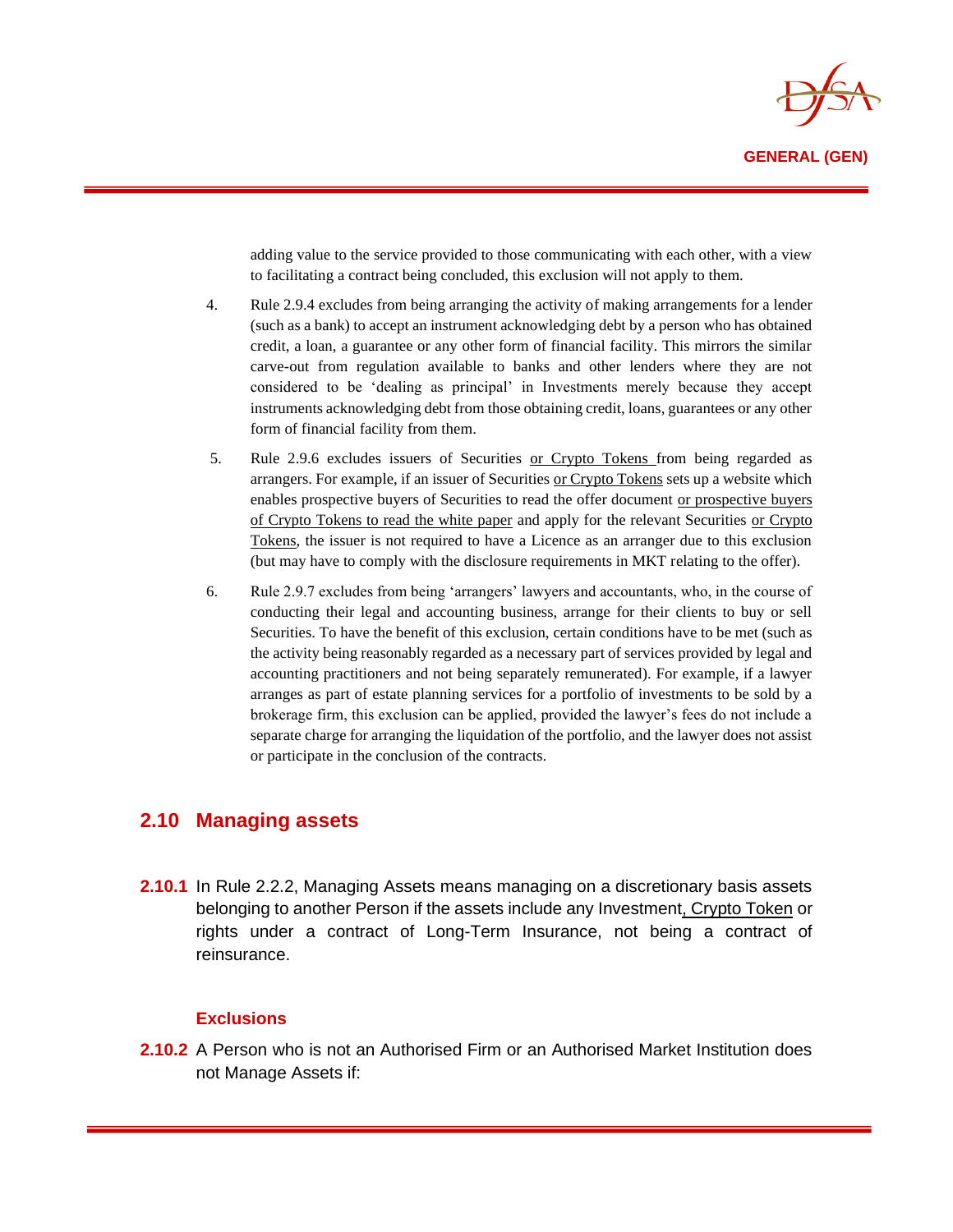

- (a) he is a Person formally appointed in writing by the owner of the assets to manage the assets in question; and
- (b) all day-to-day decisions relating to the Investments or Crypto Tokens which are included in those assets are taken by an Authorised Firm or a Regulated Financial Institution.

- 1. A Person does not become a Fund Manager of a Fund merely by being appointed by a Fund Manager of a Fund to provide the Financial Service of Managing Assets to the Fund. This is because the Fund Manager remains legally accountable to the Unitholders of the Fund for the proper management of the Fund in accordance with its Constitution and Prospectus.
- 2. If an Authorised Firm has a discretionary portfolio mandate from a Client to manage assets on behalf of the Client, the firm controls those Client Assets as it can execute transactions relating to those assets, within the parameters set in the mandate (see also COB Rule 6.11.4(d)).

### **2.11 Advising on financial products**

- **2.11.1** (1) In Rule 2.2.2, Advising on Financial Products means giving advice to a Person in his capacity as an investor or potential investor, or in his capacity as agent for an investor or a potential investor, on the merits of his buying, selling, holding, subscribing for or underwriting a particular financial product (whether as principal or agent).
	- (2) Advice in (1) includes a statement, opinion or report:
		- (a) where the intention is to influence a Person, in making a decision, to select a particular financial product or an interest in a particular financial product; or
		- (b) which could reasonably be regarded as being intended to have such an influence.
	- (3) Giving advice to a Person under (1) includes operating an Insurance Aggregation Site relating to contracts of Long-Term Insurance, other than contracts of reinsurance.
	- (4) For the purposes of this Rule and Rule 2.11.2, a "financial product" is: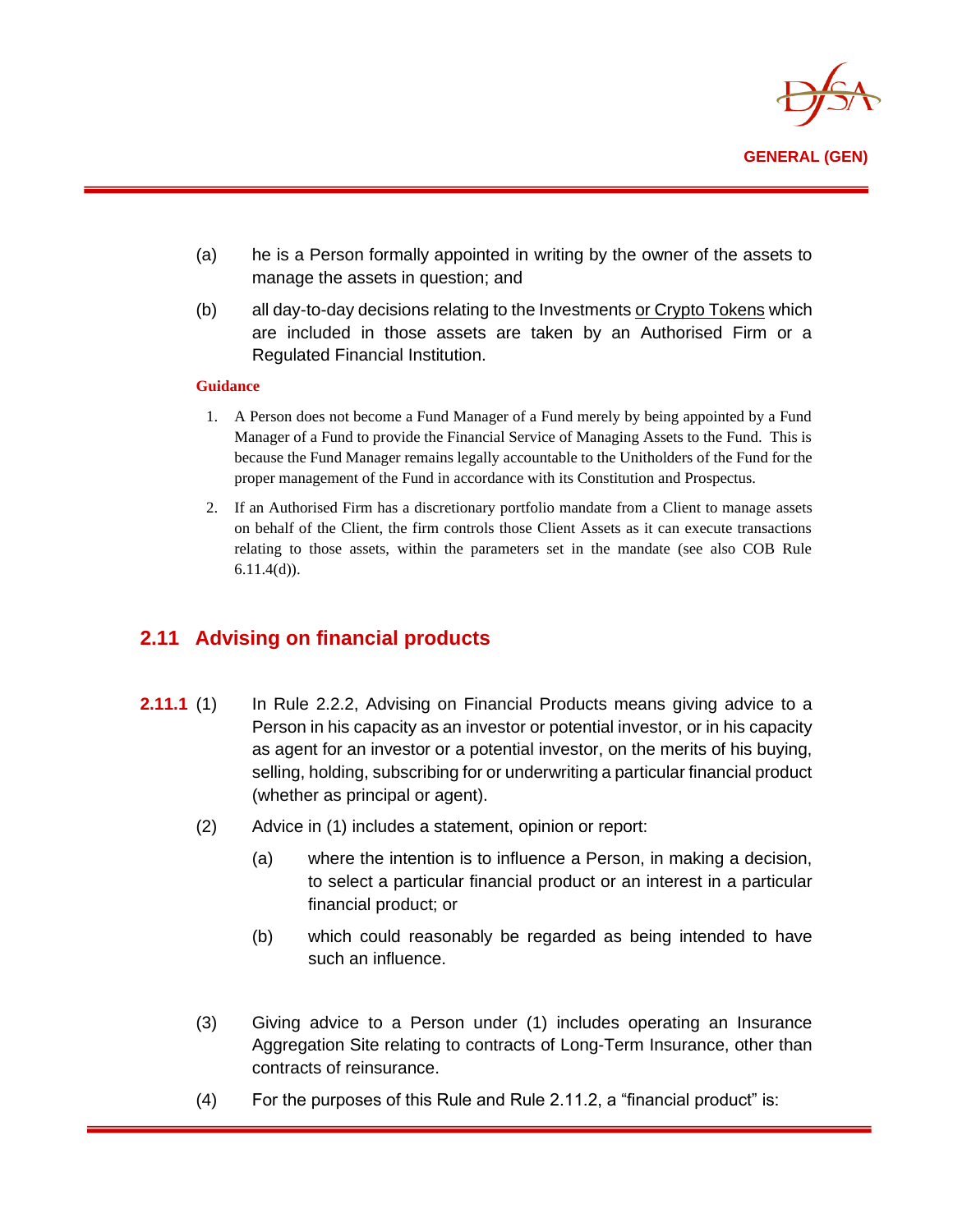

- (a) an Investment;
- (b) a Deposit;
- (c) a Profit Sharing Investment Account;
- (d) a right under a contract of Long-Term Insurance, that is not a contract of reinsurance;
- (e) a right under an Employee Money Purchase Scheme; or
- (f) a right or interest in a pension, superannuation, retirement or gratuity scheme or arrangement, or a broadly similar scheme or arrangement.; or
- (g) a Crypto Token.

- 1. As a 'financial product' is defined in Rule 2.11.1(4) to include rights under a contract of Long-Term Insurance (other than a contract of reinsurance), advice on contracts of Long-Term Insurance will fall within Advising on Financial Products.
- 2. An 'Insurance Aggregation Site' is defined in GLO. In summary, it is a website or other form of electronic media that provides a facility for a user to search for, and then to conclude, directly or indirectly, a Contract of Insurance. The site may, for example, enable the user to conclude a Contract of Insurance:
	- a. directly, if the user can enter into the Contract of Insurance by clicking a button on the website itself; or
	- b. indirectly, if it provides a link to the insurer, transmits the details of one party to the other party or otherwise facilitates contact between the parties.
- 3. Operating an Insurance Aggregation Site will fall under Advising on Financial Products to the extent that it relates to contracts of Long-Term Insurance, and under Insurance Intermediation to the extent that it relates to other types of Contracts of Insurance.
- 4. An operator of an Insurance Aggregation Site that can be used by Retail Clients will need an endorsement on its Licence to deal with Retail Clients (see Rule 2.2.8).
- 5. As a 'financial product' is defined in Rule 2.11.1(4) to include rights under an Employee Money Purchase Scheme, advice on rights under an Employee Money Purchase Scheme will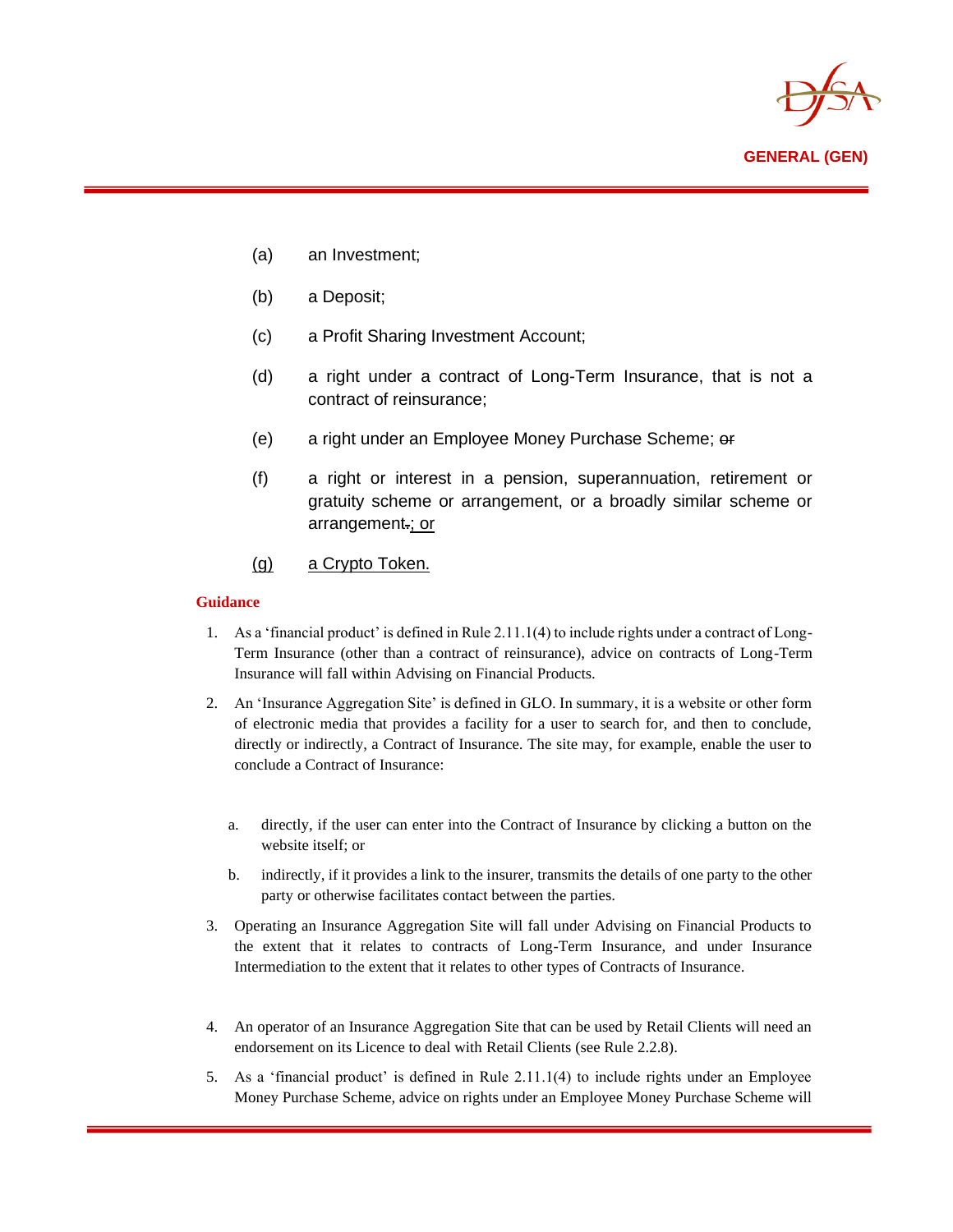

fall within Advising on Financial Products. It should be noted that an Operator of an Employee Money Purchase Scheme or an Administrator of an Employee Money Purchase Scheme are not licensed to provide such advice to Members of the Scheme.

### **Exclusions**

- **2.11.2** A Person does not Advise on Financial Products by giving advice in any newspaper, journal, magazine, broadcast service or similar service in any medium if the principal purpose of the publication or service, taken as a whole, is neither:
	- (a) that of giving advice of the kind mentioned in Rule 2.11.1; nor
	- (b) that of leading or enabling Persons to buy, sell, subscribe for or underwrite a particular financial product of the kind in Rule 2.11.1(4).
- **2.11.3** A Person does not Advise on Financial Products if the activity:
	- (a) is carried on in the course of providing legal or accountancy services, which do not otherwise consist of the carrying on of Financial Services;
	- (b) may reasonably be regarded as a necessary part of any other services provided in the course of providing legal or accountancy services; and
	- (c) is not remunerated separately from the other services.

….

### **2.13 Providing custody**

- **2.13.1** (1) In Rule 2.2.2, Providing Custody means one or more of the following activities:
	- (a) safeguarding and administering Investments belonging to another Person;
	- (aa) safeguarding and administering Crypto Tokens belonging to another Person;
	- (b) in the case of a Fund, safeguarding and administering Fund Property; or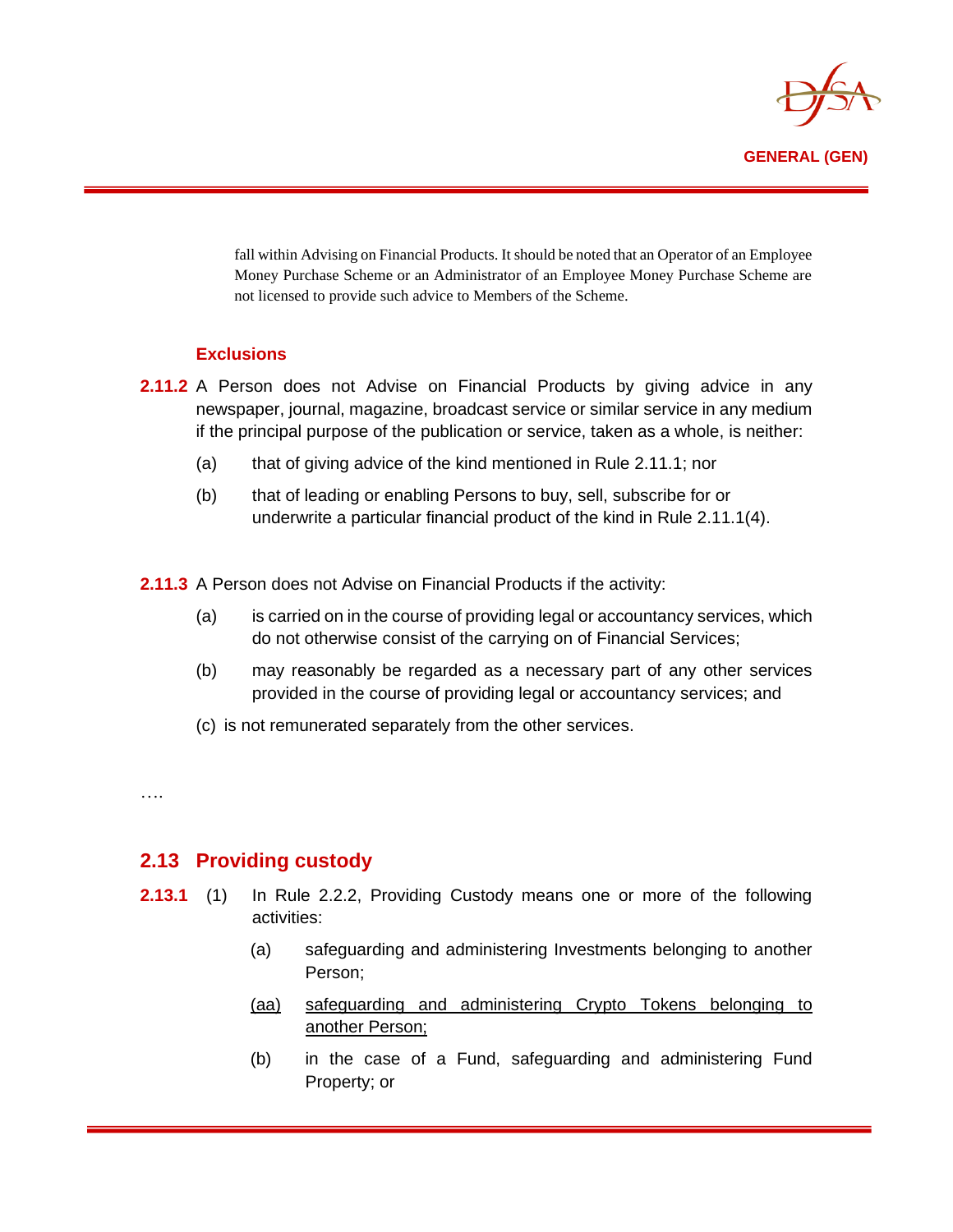

- (c) acting as a Central Securities Depository.
- (2) In (1) (a) and (b), the following activities do not constitute administering Investments or Fund Property:
	- (a) providing information as to the number and value of any Investments, Crypto Tokens or Fund Property safeguarded;
	- (b) converting currency; or
	- (c) receiving documents relating to an Investment, Crypto Tokens or Fund Property for the purpose of onward transmission to, from or at the direction of the Person to whom the Investment, Crypto Tokens or Fund Property belongs.
- (3) In (1)(c), "acting as a Central Securities Depository" means holding securities in uncertificated (dematerialised) form to enable [book entry](http://en.wikipedia.org/wiki/Book_entry) transfer of such securities for the purposes of clearing or settlement of transactions executed on a facility operated by an Authorised Market Institution or an Alternative Trading System or a similar facility regulated and supervised by a Financial Services Regulator.

A Person does not become a Fund Manager of a Fund merely by being appointed by a Fund Manager of a Fund to provide the Financial Service of Providing Custody to the Fund. This is because the Fund Manager remains legally accountable to the Unitholders of the Fund for the safe custody and proper management of the Fund in accordance with its Constitution and Prospectus.

### **How does Providing Custody differ from Arranging Custody?**

- 2. The Financial Service of Providing Custody differs from that of Arranging Custody because:
	- a. a Person Providing Custody is legally accountable to Clients for safeguarding and administering Client Investments or Crypto Tokens (which are defined as Client Assets – see the GLO definition), even if it appoints a Third Party Agent (see GLO) to hold Client Investments or Crypto Tokens; and
	- b. a Person arranging Custody does not become a party to the arrangement to Provide Custody and hence does not assume any duties or responsibilities to the Client for the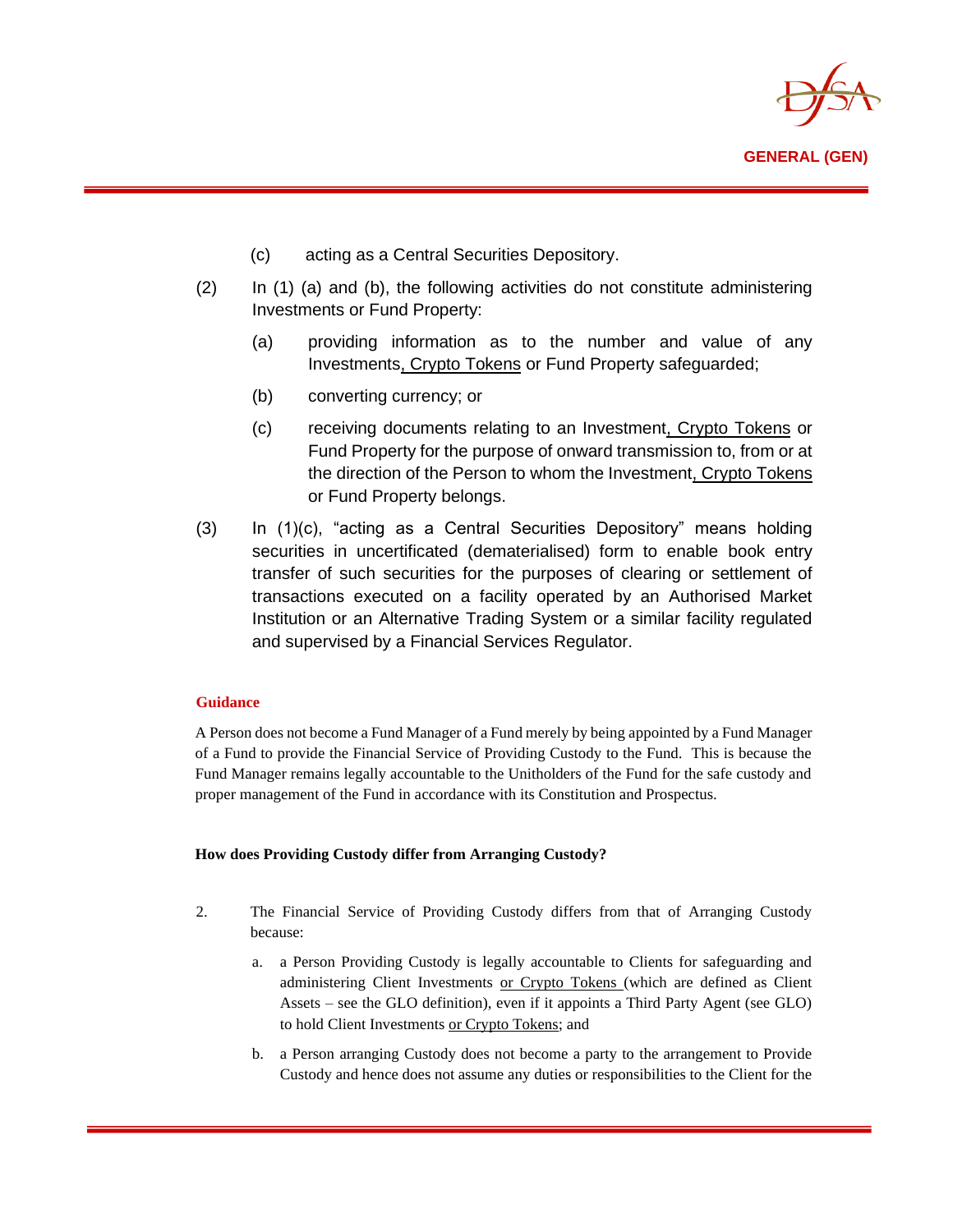

safe custody of the Client's Investments or Crypto Tokens – instead, such a Person merely facilitates a custodian to provide its services to a potential user of its services.

#### **What is 'Safeguarding' and 'Administering' Investments?**

- 3. As set out in Rule 2.13.1, both the elements (i.e. the activities) of safeguarding and administering, must be present before a Person is said to carry on the Financial Service of Providing Custody.
- 4. A Person:
	- a. 'safeguards' a Client's Investments if that Person is the holder of the legal title to the Client's Investments (whether in certificated or uncertificated form); and
	- b. 'administers' a Client's Investments if that Person carries out activities as the holder of legal title to the Investments, such as effecting transactions, reinvesting dividends or other income arising from the Investments, and carrying out corporate actions relating to the exercise of rights attaching to the Investments (e.g. voting or appointing proxies to vote and accepting a rights offer/issue of Investments).

#### **What is 'Safeguarding' and 'Administering' Crypto Tokens?**

- 5. A Person 'safeguards' a Client's Crypto Token if that Person is the holder of the legal title to the Crypto Token or of the means of access to that Token. For example, this may occur if the Person's name is registered on the blockchain as the holder of the relevant Token, cryptographic key or Digital Wallet or if the Person, through other means, holds legal title or any beneficial interest in the Crypto Token or controls the cryptographic keys or other instruments that provide access to the Client's Digital Wallet.
- 6. A Person 'administers' a Crypto Token if that Person carries out activities as the holder of the legal title to the Crypto Token or as the holder of the means of access to that Crypto Token. For example, administering can be done by effecting transactions such as exchanging or transferring the Token, participating in the consensus mechanism where applicable, reinvesting rewards or other income arising from the token, or exercising other rights, including rights of early access or discounts to products and services offered on the native blockchain of the Token.

### **Who is a Third Party Agent?**

57. A Third Party Agent is simply an agent of the firm which Provides Custody. A Person is regarded as Providing Custody even if it appoints a Third Party Agent (see GLO) to carry out either or both of the activities of safeguarding and administering its Clients' Investments or Crypto Tokens. The Person Providing Custody (and not the Third Party Agent) remains accountable to the Client for the safe custody of the Investments or Crypto Tokens of the Client.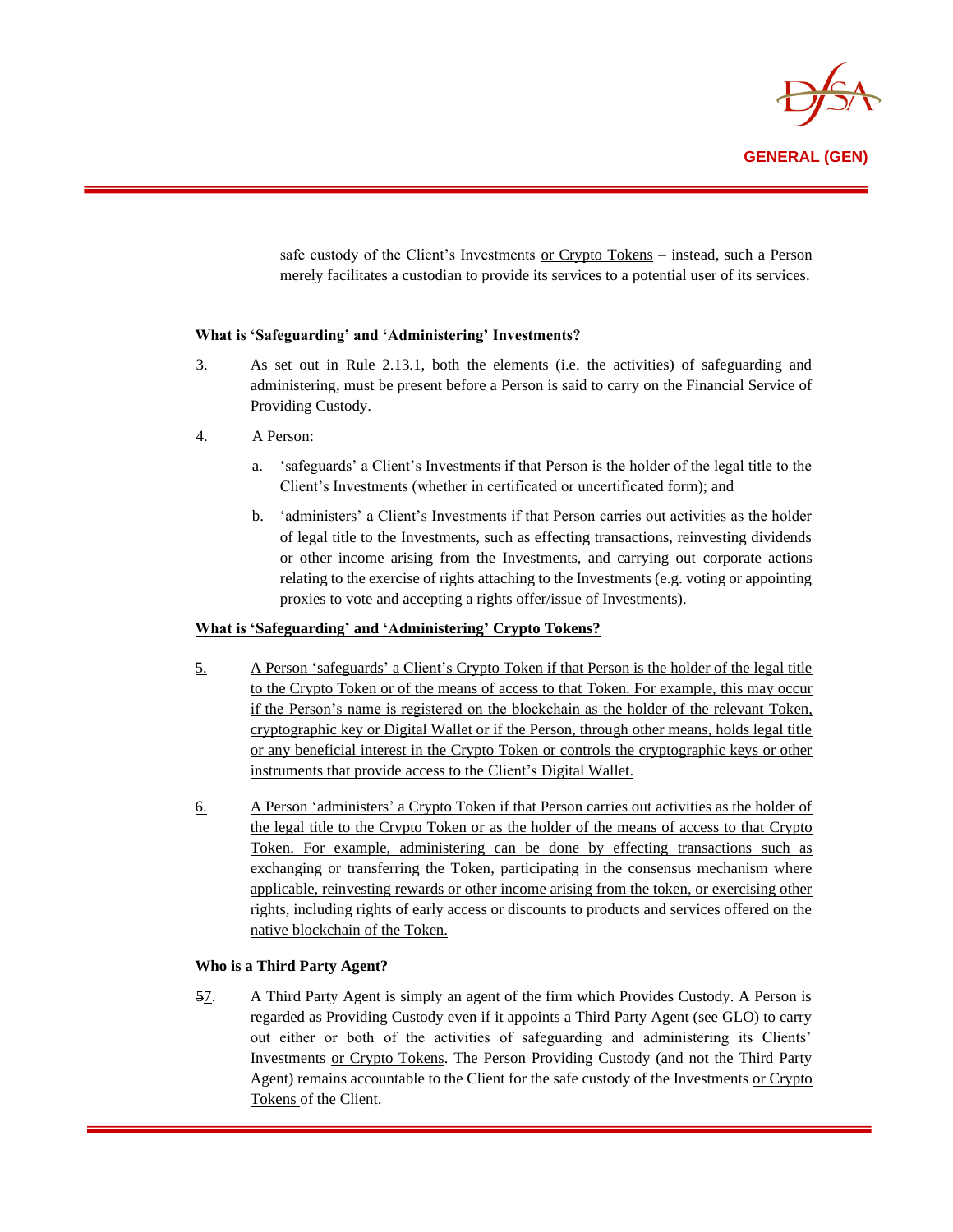

68. The DFSA requires a firm which Provides Custody, if it is outsourcing or delegating the safeguarding or administering of Client Investments or Crypto Tokens to a Third Party Agent, to undertake due diligence relating to the Third Party Agent (see COB Rule A6.5.1).

### **What is the relationship between 'Providing Custody' and 'holding or controlling' Client Assets for Investments?**

- 79. A firm Providing Custody, in order to safeguard and administer Client Investments, must hold and control those Investments. Therefore, a firm Providing Custody is subject to the Client Investments provisions in COB section 6.13 and the Safe Custody Provisions in COB App6. The firm may hold and control Client Investments directly (i.e. itself) or indirectly (i.e. through a Third Party Agent).
- 810. Activities that constitute 'holding or controlling' Client Investments and 'safeguarding and administering' Client Investments can overlap. Guidance items 9 to 11 set out some examples to illustrate the interconnectivity and overlap of such activities.
- 911. In the case of Investments the title to which is evidenced by a physical instrument (e.g. a share or debenture certificate), a Person who has physical possession of the certificate 'holds' it. It is possible that the Person who has physical possession is also the legal owner (i.e. the Person in whose name the title to the certificate is registered). If this is not the case, the Person who 'holds' the certificate is generally regarded as an agent of the legal owner whose name appears on the share or debenture certificate. An example would be a firm Providing Custody in whose name the certificates are registered, but the actual possession of the certificates is with a Third Party Agent (custodian) appointed by the firm. In this example, the firm Providing Custody continues to be subject to the Client Investments provisions in COB 6.13 and the Safe Custody Provisions in COB App6.
- 1012. In the case of Investments which are held in uncertificated or dematerialised form, the Person in whose name the rights to the relevant Investments are registered (by the central securities depository) is the holder and controller of the relevant Investments. Generally, the 'PIN' or other unique identifier of the owner of the Investments will be issued to the Person in whose name the dematerialised Investments are registered. Again, a firm that Provides Custody may appoint a Third Party Agent to hold and have access to them, in which case, the firm Providing Custody indirectly holds and controls those Investments, and remains accountable to the Client for the safe custody of those Investments. The firm must also comply with the Client Investments provisions in COB 6.13 and the Safe Custody Provisions in COB App6.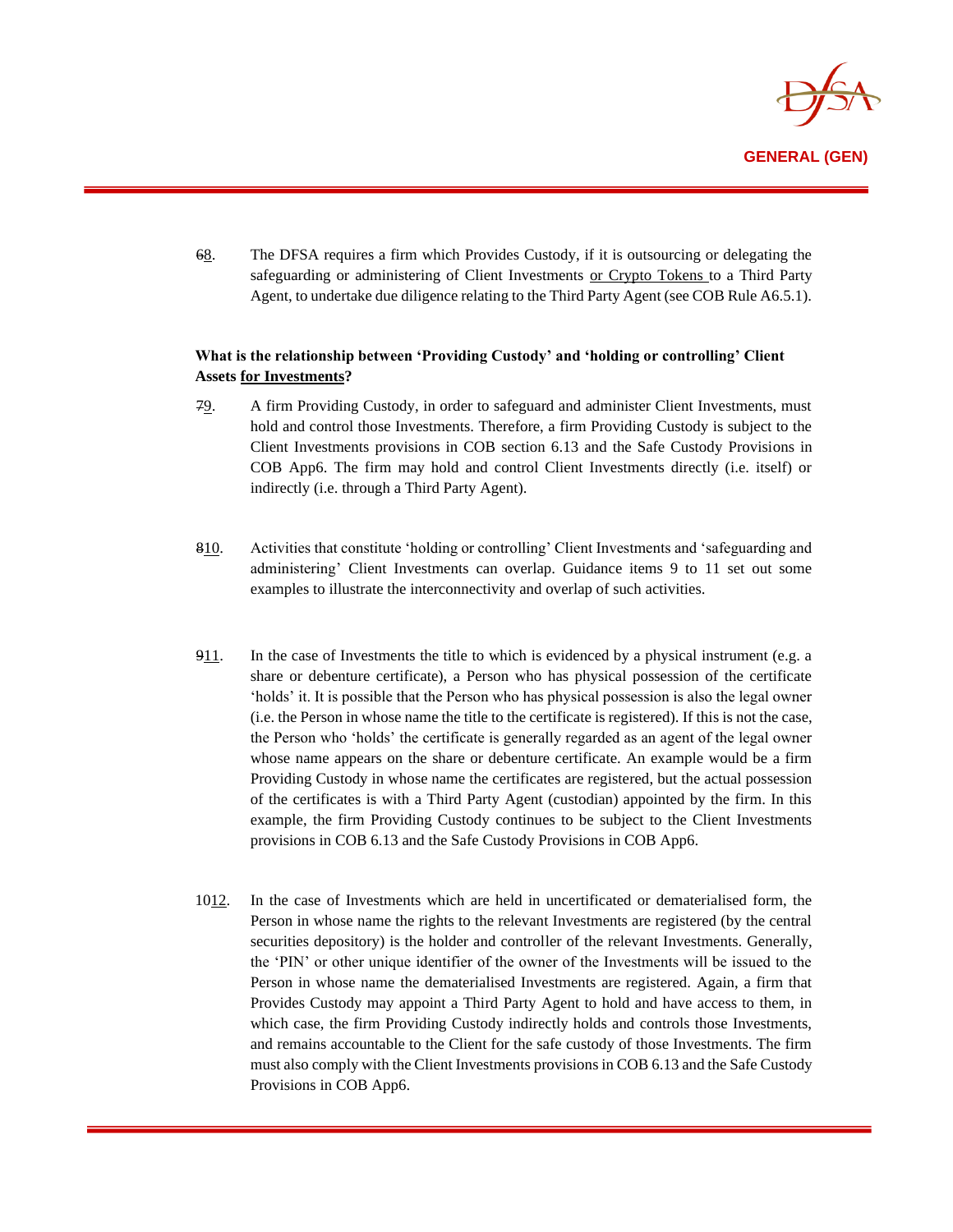

1113. A Person, who has the power and authority to give directions in relation to Investments, controls the relevant Investments. Generally, the Person who is the legal owner would have the power to give such directions. Examples are directions to effect transactions, to reinvest dividends or other income arising from the Investments, and to carry out corporate actions relating to the exercise of rights attaching to the Investments (e.g. to vote or appoint proxies to vote and to accept or renounce a rights offer/issue of Investments). A firm Providing Custody would carry out such tasks for the purposes of administering Client Investments, either directly (i.e. itself) or indirectly (i.e. through a Third Party Agent appointed by it).

### **What is the relationship between 'Providing Custody' and 'holding or controlling' Client Assets for Crypto Tokens?**

- 14. Much of the above Guidance relating to Investments is equally applicable to Crypto Tokens. For example, a firm Providing Custody of Crypto Tokens, in safeguarding and administering those Tokens, must hold and control the Crypto Tokens. Therefore, the firm is subject to the Client Crypto Token provisions in COB section 6.13 and the Safe Custody Provisions in COB App6. The firm may hold and control Client Crypto Tokens directly (i.e. itself) or indirectly (i.e. through a Third Party Agent).
- 15. In the case of Crypto Tokens, the Person in whose name the Token, cryptographic key or the Digital Wallet is registered on the blockchain is the holder and controller of that Token. For example, a private key or another unique identifier, expressed in the form of a string of numbers or QR code, will be issued to the person in whose name the Tokens are registered. A firm that Provides Custody may appoint a Third Party Agent to hold and have access to them, in which case, the firm Providing Custody indirectly holds and controls those Tokens and remains accountable to the Client for the safe custody of the Tokens. The firm must also comply with the Client Asset provisions in COB 6.13 and the Safe Custody provisions in COB App6.
- 16. A Person, who has the power and authority to give directions in relation to Crypto Tokens, controls that Token. Generally, the Person who is the legal owner would have the power to give such directions. For example, directions to effect transactions in the form of exchanging or transferring the Token, participating in the consensus mechanism where applicable, reinvesting rewards or other income arising from the token, or exercising other rights, including rights of early access or discounts to products and services offered on the native blockchain of the Token. A firm Providing Custody would carry out such tasks for the purposes of administering the Client's Crypto Tokens, either directly itself or indirectly through a Third Party Agent.

**….**

### **2.17 Operating an exchange**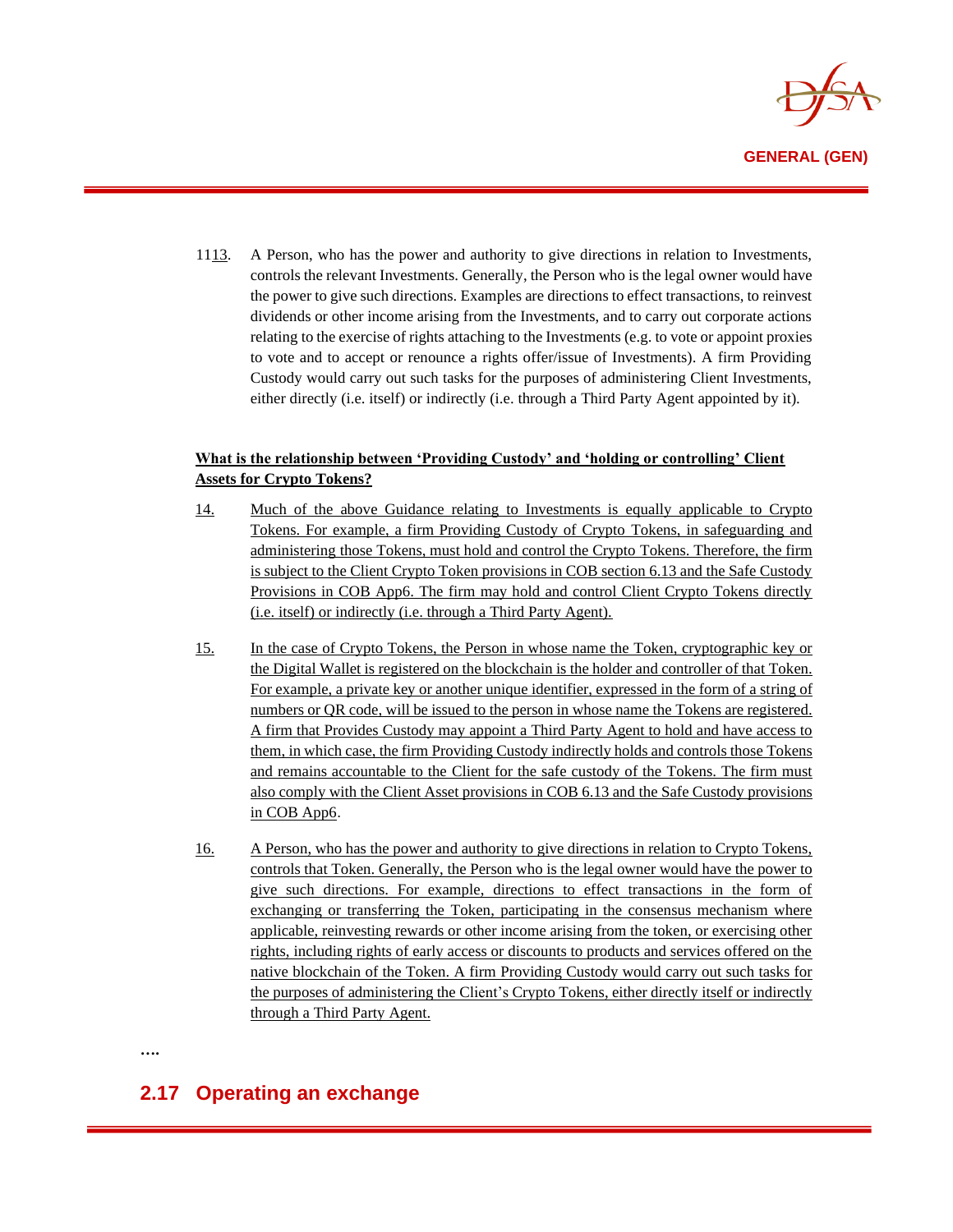

- **2.17.1** (1) In Rule 2.2.2, Operating an Exchange means operating a facility which functions regularly and brings together multiple third party buying and selling interests in Investments or Crypto Tokens, in accordance with its non-discretionary rules, in a way that can result in a contract in respect of Investments or Crypto Tokens admitted to trading or traded on the facility.
	- (2) The facility referred to in (1) may be organised on a temporary or permanent basis and can be an order driven system, a quote driven system or a hybrid of such systems that enables the market to operate electronic trading or trading by other means.

- 1. An Authorised Market Institution authorised to Operate an Exchange may carry on the Financial Service of operating a Multilateral Trading Facility, as defined in Rule  $2.22.1(1)(a)$ , provided it has an endorsement on its Licence that permits it to do so (see Rule 2.2.12).
- 2. An Authorised Market Institution may also act as a Trade Repository if it has an endorsement on its Licence that permits it to do so (see Rule 2.2.13). Acting as a Trade Repository does not constitute a Financial Service but is subject to the additional conduct requirements in App 5.

### **2.18 Operating a clearing house**

- **2.18.1** (1) In Rule 2.2.2, operating a Clearing House means operating a facility where confirmation, clearance and settlement of transactions in Investments or Crypto Tokens are carried out in accordance with the non-discretionary rules of the facility, under which the Person operating the facility:
	- (a) becomes a Central Counterparty ("CCP"); or
	- (b) provides a book-entry Securities Settlement System ("SSS"),

regardless of whether or not such a Person also operates a Central Securities Depository.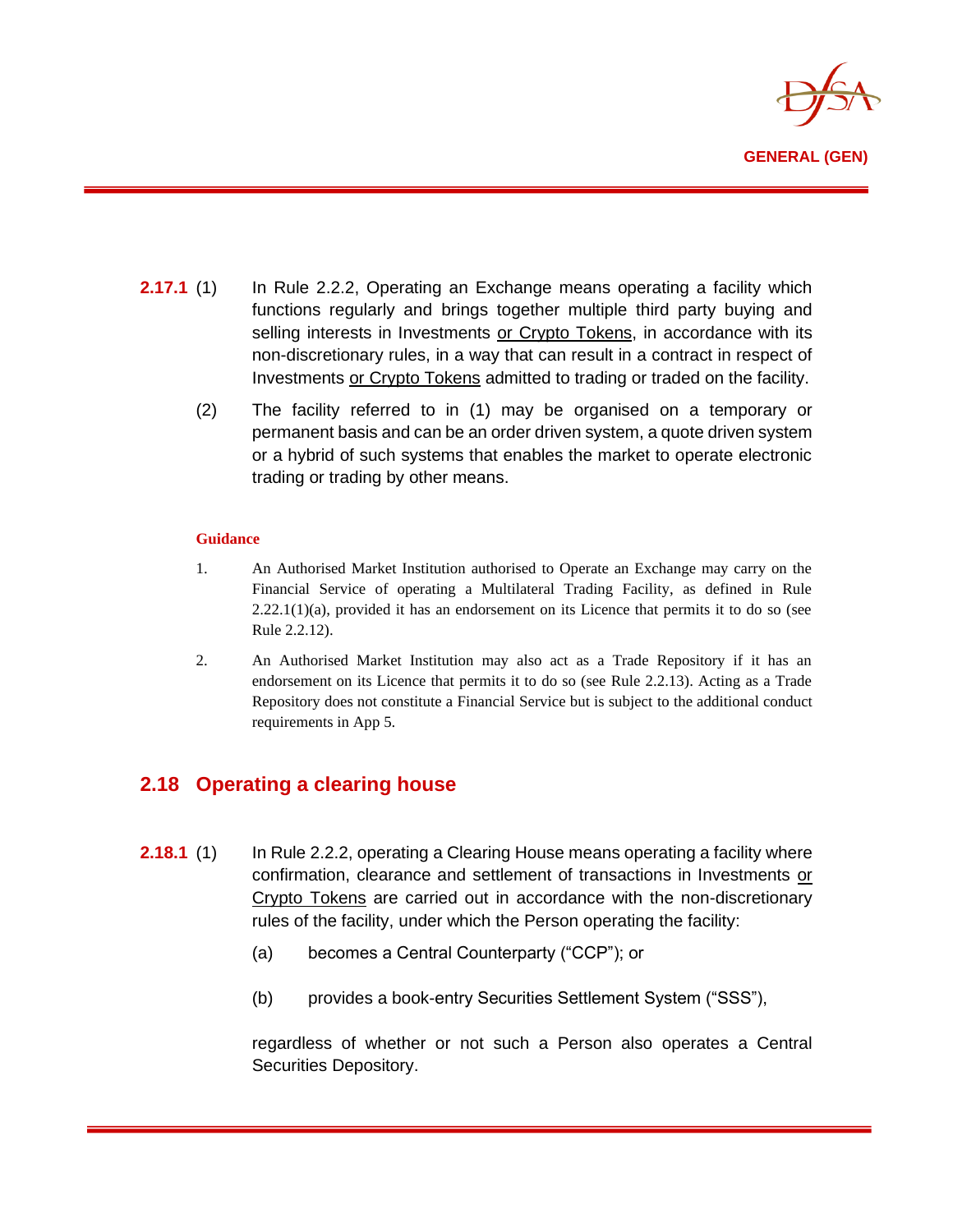

- (2) In (1), confirmation, clearance and settlement means the process of:
	- (a) establishing settlement positions, including the calculation of net positions arising from any transactions in Investments or Crypto Tokens (the transactions);
	- (b) checking that Investments, Crypto Tokens, cash or both any combination of those assets, including margin, are available to secure the exposure arising from the transactions; and
	- (c) securing the timely discharge (whether by performance, compromise or otherwise) of the rights and liabilities in relation to the transactions.
- $(3)$  In  $(1)(a)$ , a Person operates as a CCP where it:
	- (a) ensures the performance of open contracts relating to Investments or Crypto Tokens made on a facility for trading Investments or Crypto Tokens; and
	- (b) does so by interposing itself between counterparties to such contracts by becoming either the buyer to every seller, or the seller to every buyer.
- (4) In (1)(b), a Person operates an SSS where it operates a system which enables Investments held in accounts to be transferred and settled by book entry according to a set of predetermined multilateral rules.
- (5) Acting as a Central Securities Depository in (1) means holding securities in uncertificated (dematerialised) form to enable [book entry](http://en.wikipedia.org/wiki/Book_entry) transfer of such securities for the purposes of clearing or settlement of transactions on its own facility and on any other similar facility, including an Alternative Trading Facility or a facility supervised or regulated by another Financial Services Regulator.
- (6) To the extent that any activity under (1) constitutes Dealing In Investments as Principal, Dealing in Investments as Agent, Arranging Deals in Investments, Managing Assets, Arranging Custody or Arranging Credit, such Financial Services are taken to be incorporated within Operating a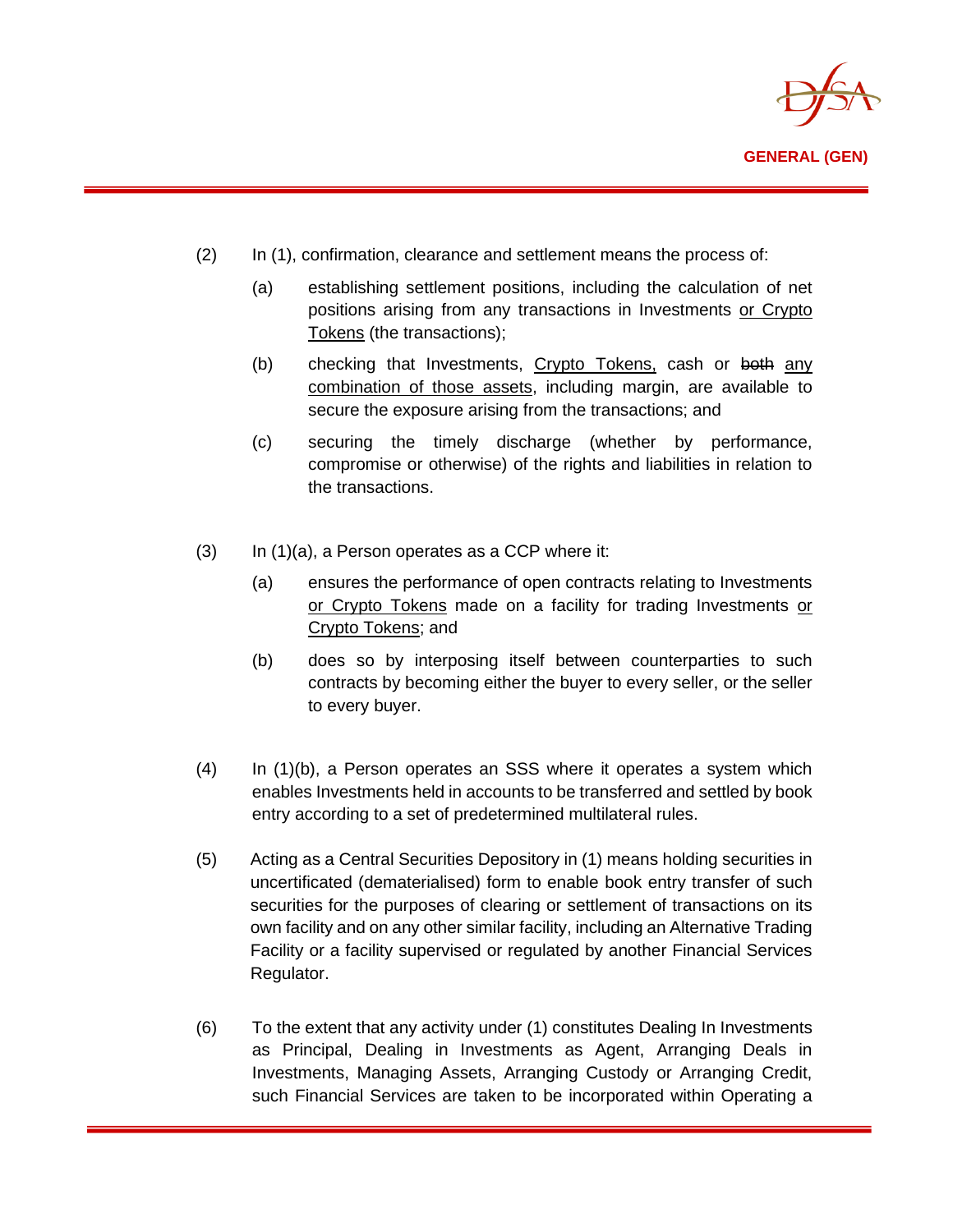

Clearing House, provided such activities are carried out as an incidental and integral part of Operating a Clearing House.

### **Guidance**

- 1. The activity of operating a Central Securities Depository may be carried on by an Authorised Market Institution licensed to Operate a Clearing House in conjunction with its regulated activities, particularly operating an SSS. An Authorised Firm which has a licence authorising it to carry on Providing Custody may also operate a CSD under its licence (see Rule 2.13.1(3)). If a Clearing House were to operate a CSD through a subsidiary, that subsidiary would need to be licensed separately as an Authorised Firm Providing Custody.
- 2. An Authorised Market Institution licensed to Operate a Clearing House may also act as a Trade Repository if it has an endorsement on its Licence that permits it to do so (see Rule 2.2.13). Acting as a Trade Repository does not constitute a Financial Service but is subject to the additional conducts requirements in App 5.
- 3. In the case of Crypto Tokens, acting as a Central Counterparty is the only Clearing House activity relevant to Crypto Tokens, as providing a Securities Settlement System or acting as a Central Securities Depository are relevant only to Investments and Securities. For Crypto Tokens, transfers of the Crypto Tokens take place by means of Distributed Ledger Technology or other similar technology.

**….**

### **2.22 Operating an alternative trading system**

- **2.22.1** (1) In Rule 2.2.2, Operating an Alternative Trading System means:
	- (a) operating a Multilateral Trading Facility ("MTF"); or
	- (b) operating an Organised Trading Facility ("OTF").
	- $(2)$  In  $(1)(a)$ , a Person operates an MTF if that Person operates a system which brings together multiple third party buying and selling interests in Investments or Crypto Tokens, in accordance with its non-discretionary rules, in a way that results in a contract in respect of such Investments or Crypto Tokens.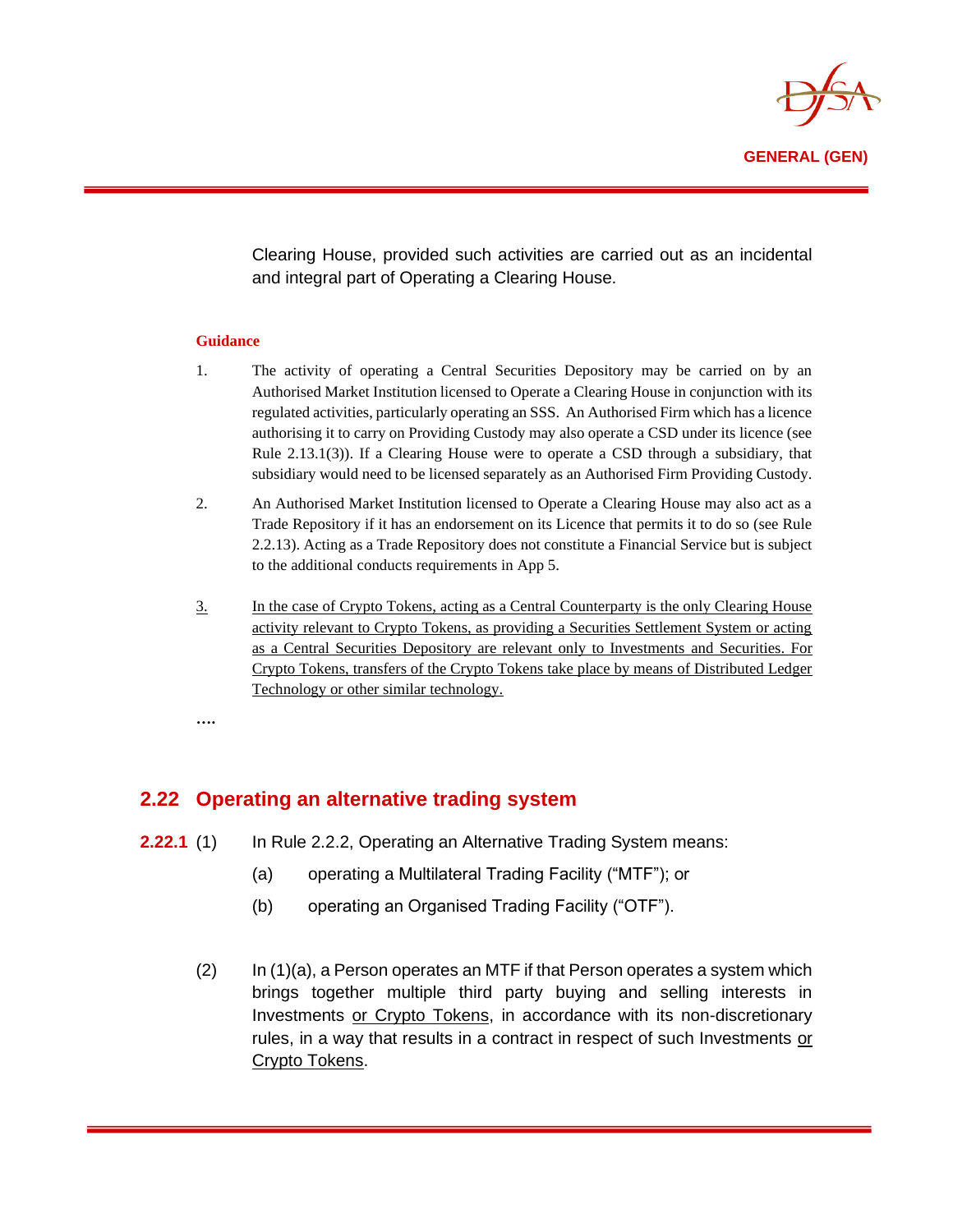

(3) In (1)(b), a Person operates an OTF if that Person operates a system which brings together multiple third party buying and selling interests in Investments, in accordance with its discretionary rules, in a way that results in a contract in respect of such Investments.

### **Guidance**

The main distinction between operating an MTF and operating an OTF is that the former is operated in accordance with the non-discretionary rules adopted and implemented by the operator, whereas the latter is operated in accordance with the discretionary rules of the operator. Accordingly, a Person operating an OTF has more flexibility relating to how it applies its rules to participants on its facility, whereas a Person operating an MTF is required to apply its rules in a non-discretionary manner across all participants on its facility. Under the above definitions, a system relating to Crypto Tokens may be an MTF but not an OTF.

### **Exclusions**

- **2.22.2** A Person does not carry on the activity of the kind specified in Rule 2.22.1 if it operates a facility which is merely an order routing system where buying and selling interests in, or orders for, Investments or Crypto Tokens are merely transmitted but do not interact.
- **2.22.3** A Crowdfunding Operator does not Operate an Alternative Trading System to the extent that it Operates a Crowdfunding Platform.

**….**

### **2.26 Operating a Representative Office**

- **2.26.1** (1) In Rule 2.2.2 Operating a Representative Office means the marketing of one or more financial services or financial products, provided such services or products are those offered:
	- (a) in a jurisdiction other than the DIFC; and
	- (b) by a related party of the Representative Office.
	- (2) For the purposes of (1) 'marketing' means: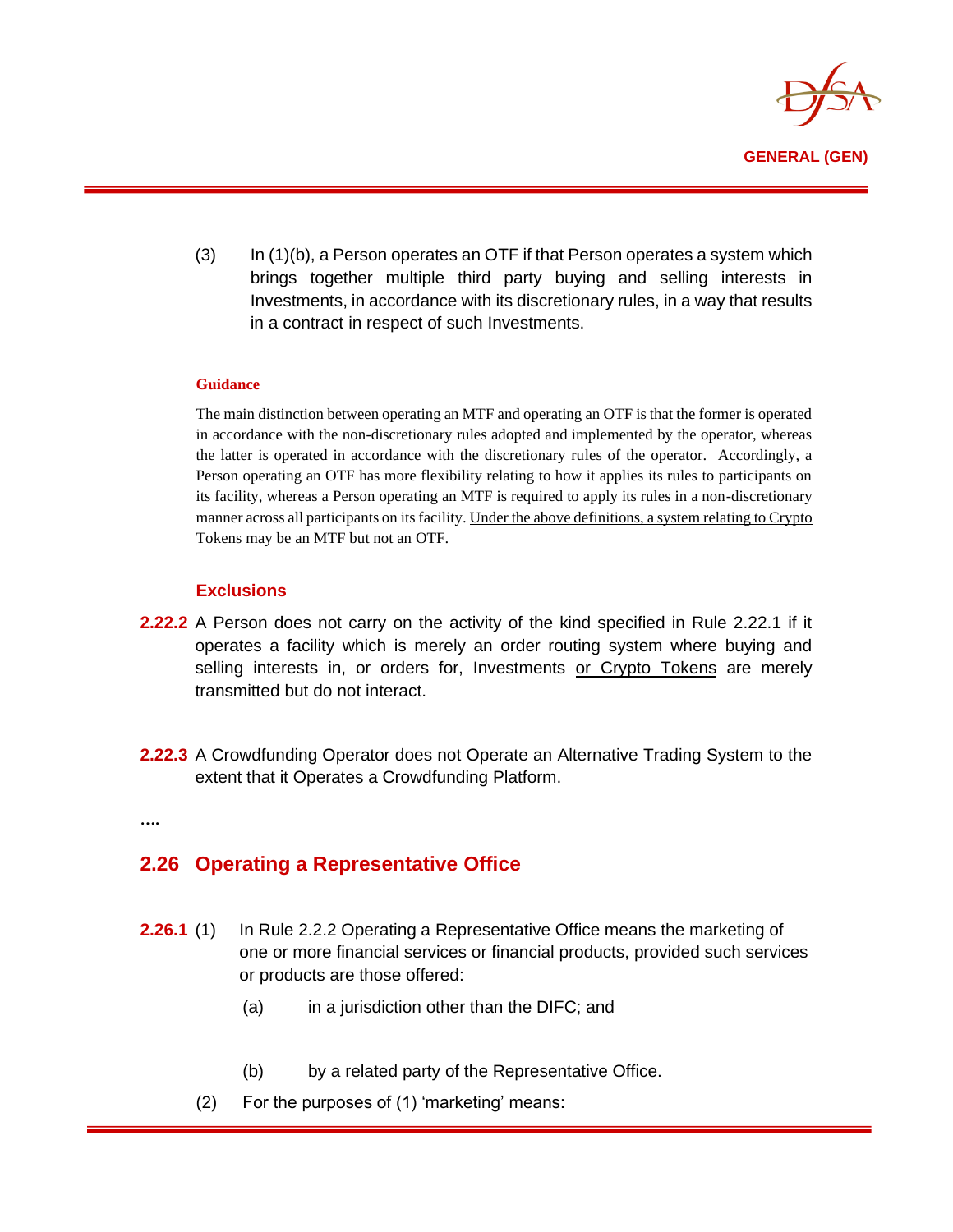

- (a) providing information on one or more financial products or financial services;
- (b) engaging in Financial Promotions in relation to (a); or
- (c) making introductions or referrals in connection with the offer of financial services or financial products;

provided that such activities do not constitute:

- (d) Advising on Financial Products;
- (e) Advising on Credit; or
- (f)  $\qquad$  'arranging' under Rules 2.9.1, 2.14.1, 2.19.1(1)(c) and 2.28.1(1)(a), including receiving and transmitting orders in relation to a financial product.
- (3) For the purposes of this Rule:
	- (a) a 'financial product' means an Investment, a Credit Facility, a Deposit, a Profit Sharing Investment Account or a Contract of Insurance; and
	- (b) a 'related party' of a Representative Office means:
		- (i) the same Body Corporate as the Representative Office, including its head office or any other branch; and
		- (ii) a member of the same Group as the Body Corporate referred to in (i).
- (4) For the purposes of this Rule, a 'financial service' does not include a financial service relating to a Crypto Token.

### **Exclusions**

- **2.26.2** An Authorised Firm other than a Representative Office does not Operate a Representative Office if it undertakes any activities of the kind described in Rule 2.26.1 that constitute marketing.
- **2.26.3** Any communication which amounts to marketing in respect of a financial service or financial product, which is issued by or on behalf of a government or non-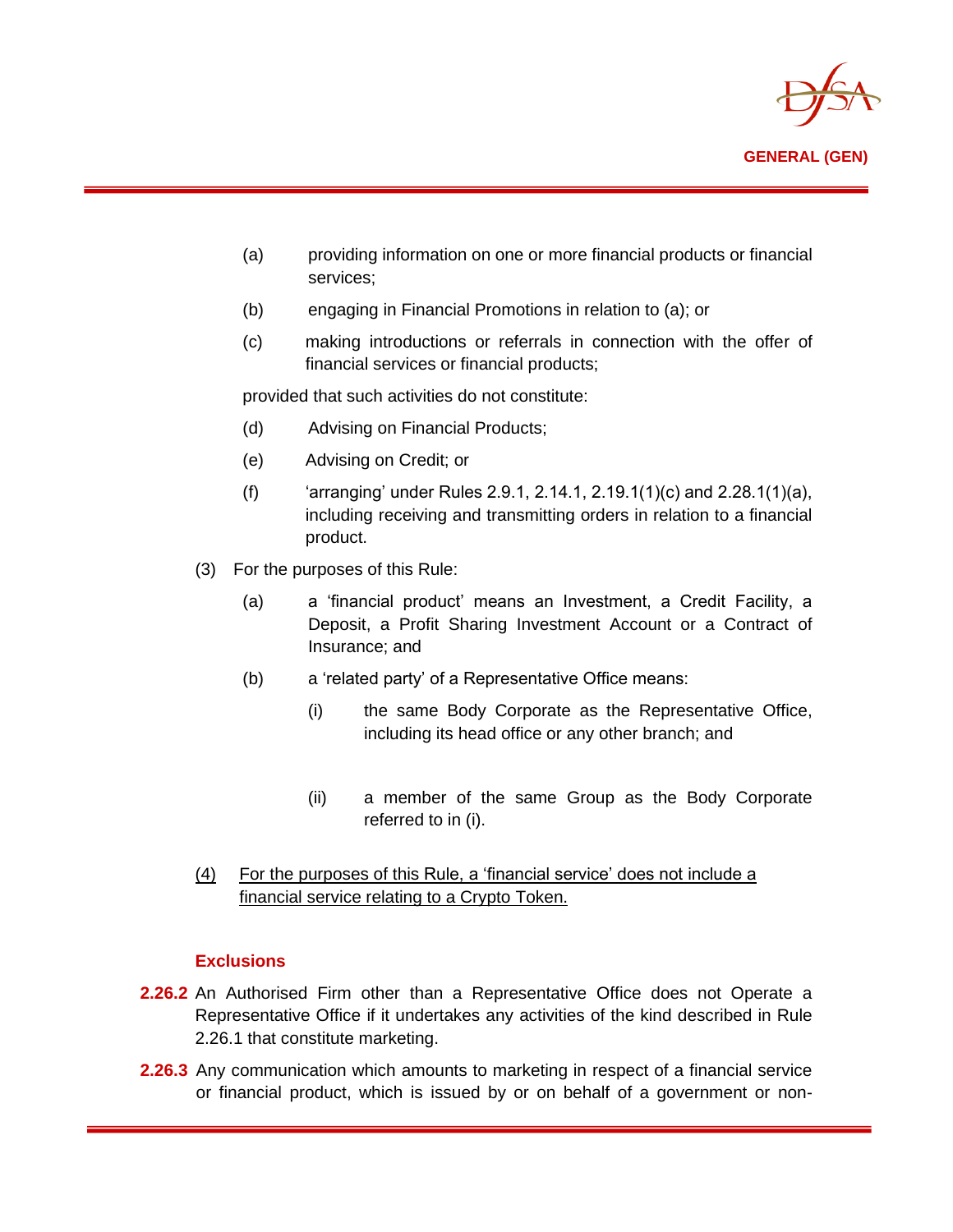

commercial government entity, does not constitute marketing for the purposes of Rule 2.26.1.

### **Guidance**

- 1. Refer to Guidance under REP section 1.3 for the scope of the activities which a Representative Office can conduct under its Licence.
- 2. As the relevant definitions of a 'financial product' and 'financial service' in Rule 2.26.1(3) and (4) do not include a Crypto Token or a Financial Service relating to a Crypto Token, a Representative Office in the DIFC cannot be used to market a Crypto Token or a Financial Service relating to a Crypto Token.

**….**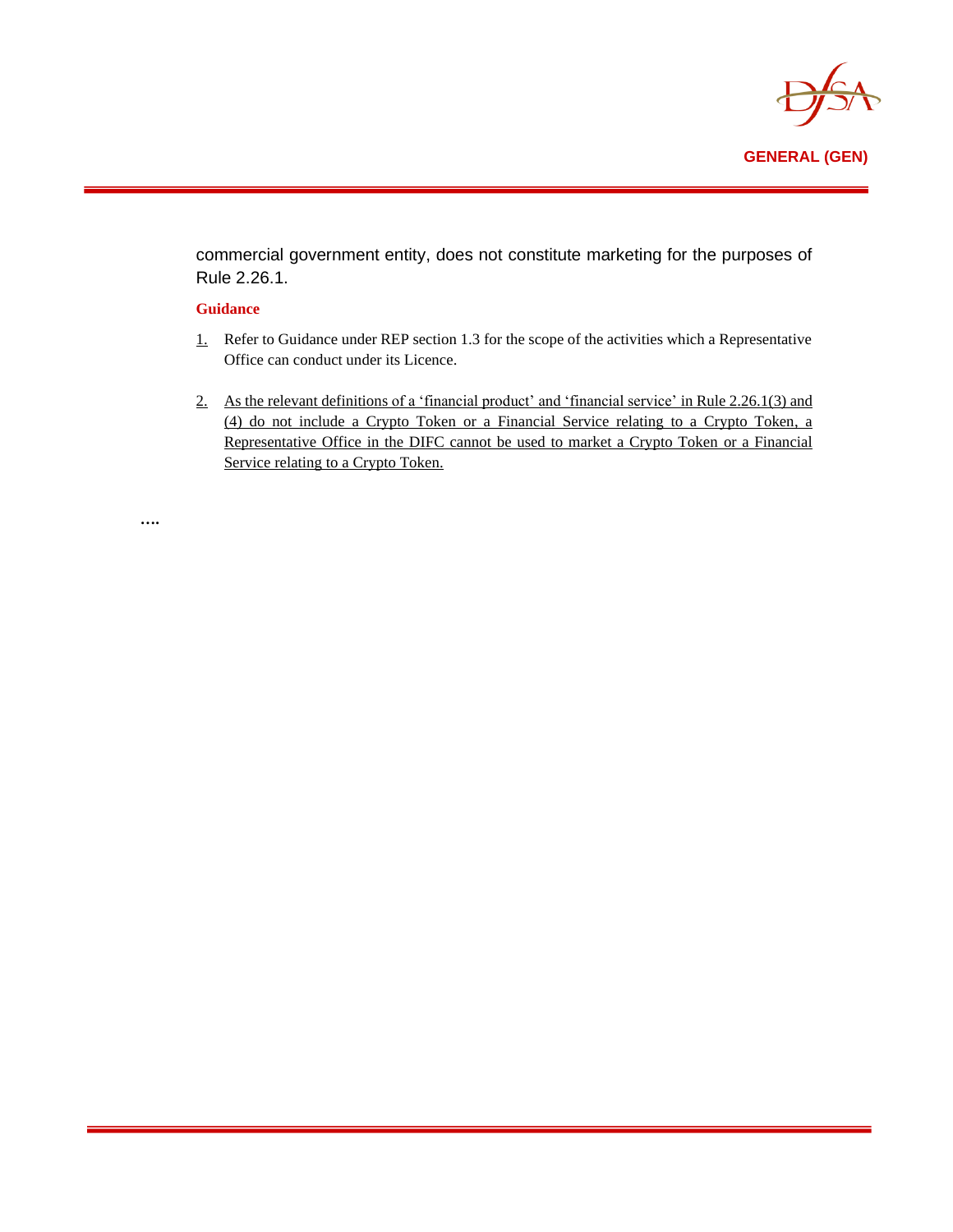

### **2A. DEFINITION OF FINANCIAL PRODUCT IN THE GENERAL PROHIBITION AGAINST MISCONDUCT**

**Definition of Financial Product in the general prohibition against misconduct.**

**2A.1.1** For the purposes of Article 41B of the Regulatory Law, a "Financial Product" means an Investment, a Credit Facility, a Deposit, a Profit Sharing Investment Account, or a Contract of Insurance, or a Crowdfunding Loan Agreement, Crypto Token or rights under an Employee Money Purchase Scheme.

**….**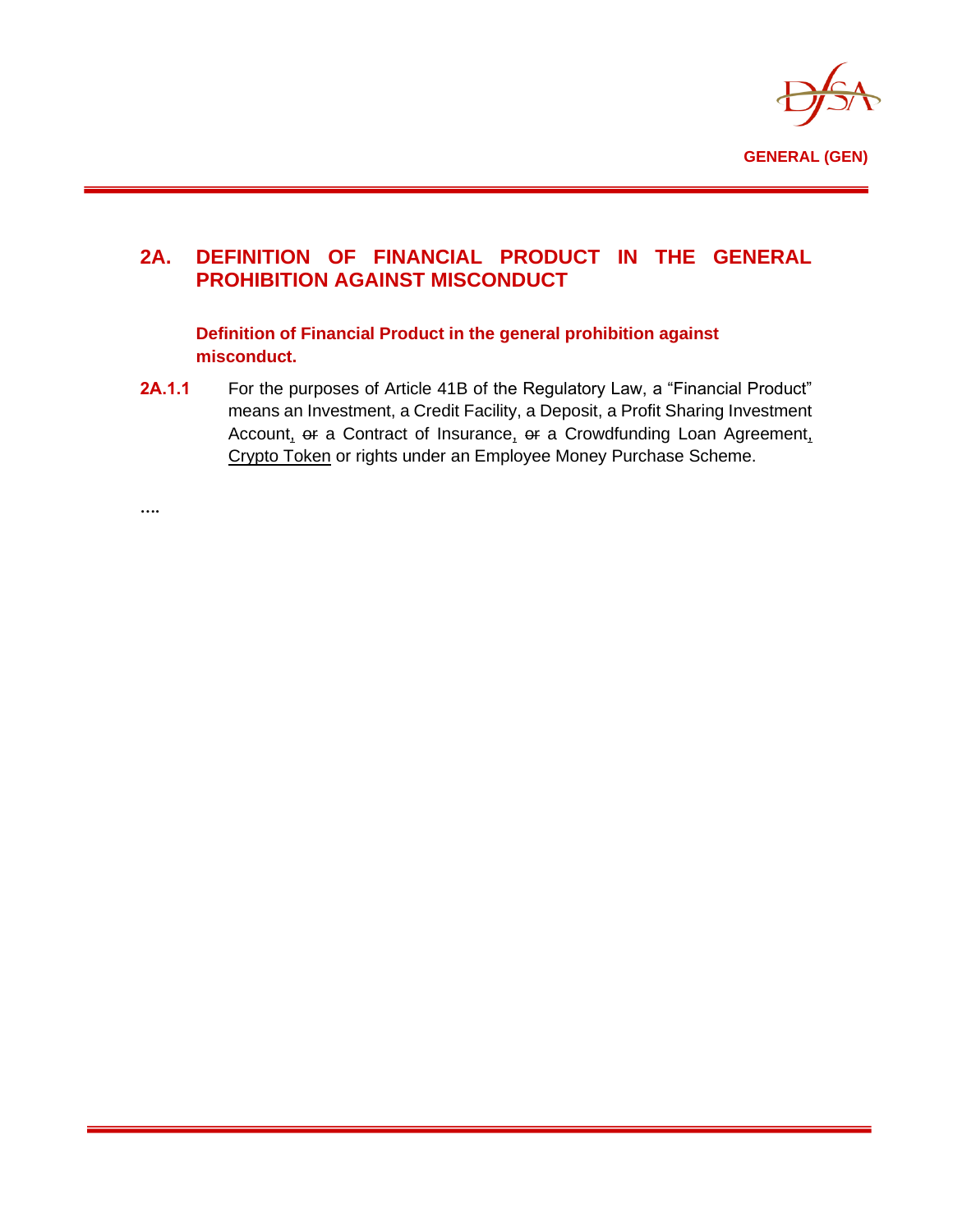

### **3. FINANCIAL PROMOTIONS**

### **3.1 Application**

- **3.1.1** This chapter applies to any Person who approves, makes or intends to make a Financial Promotion in or from the DIFC.
- **3.1.2** Rules 3.4.1 to 3.6.3 do not apply to a Person who makes an Offer which is in accordance with the requirements relating to:
	- (a) an Offer of Securities under the Markets Law and the MKT Rules; or
	- (b) an Offer of Units under the Collective Investment Law 2010 and CIR Rules.

### **Guidance**

The purpose of the exclusion in Rule 3.1.2 is to ensure that a Person who makes an Offer referred to in that Rule is not subject to duplicative requirements under this chapter. The exclusion applies only to a communication by a Person making an Offer and if that communication is subject to requirements specified in the relevant laws or Rules.

### **3.2 Overview**

**3.2.1** The Rules in this chapter are made for the purposes of the Financial Promotions Prohibition in Article 41A of the Regulatory Law.

### **Guidance**

1. Article 41A(3) of the Regulatory Law defines a Financial Promotion as:

*"Any communication, however made, which invites or induces a Person to:*

- *(a) enter into, or offer to enter into, an agreement in relation to the provision of a financial service; or*
- *(b) exercise any rights conferred by a financial product or acquire, dispose of, underwrite or convert a financial product."*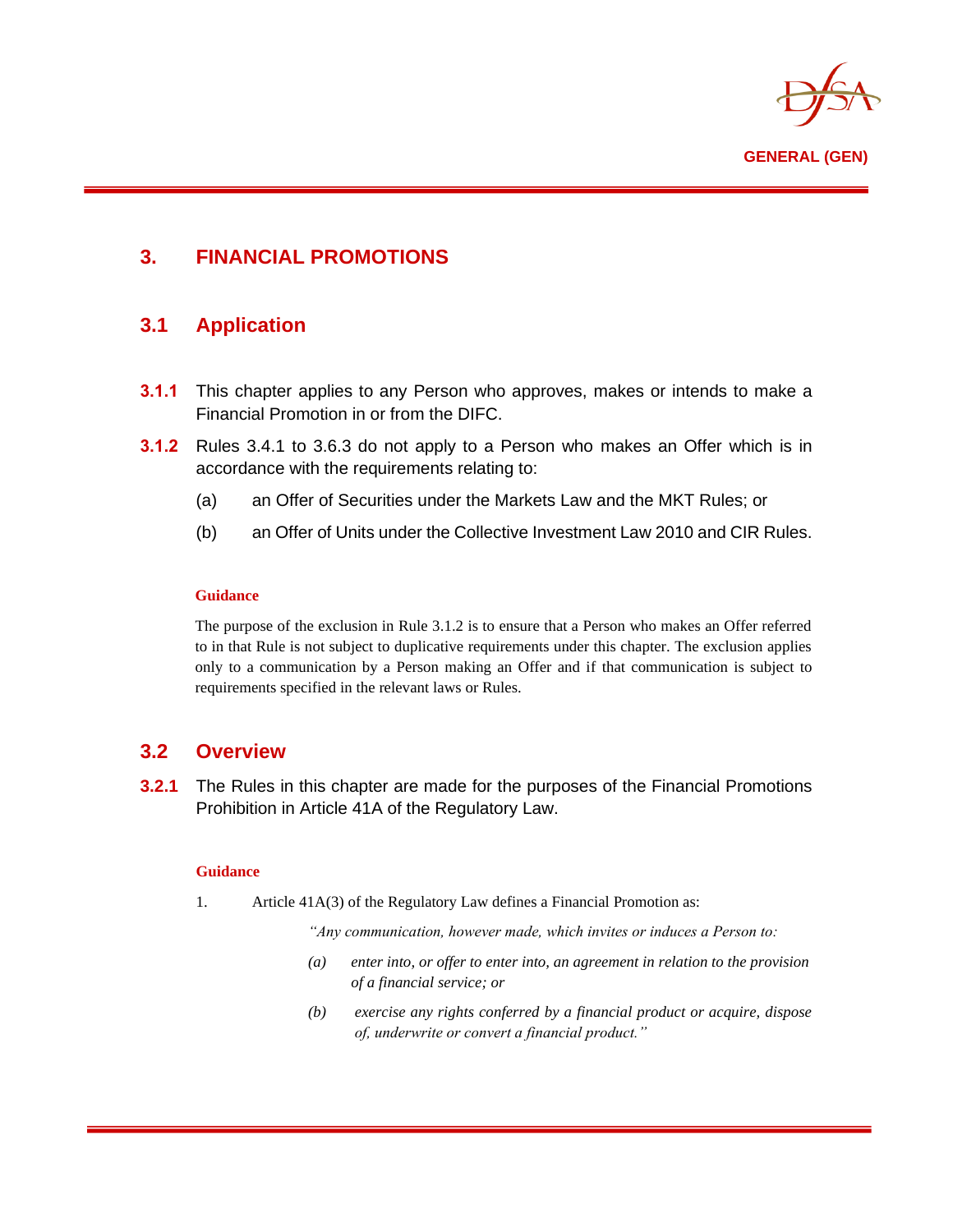

- 2. The Guidance in this chapter is designed to help explain the scope of the Financial Promotions Prohibition.
- 3. The definition of a Financial Promotion is very broad and encompasses the definitions of a "financial promotion" in Article 19(3) of the Collective Investment Law 2010. A Financial Promotion also includes "marketing material" as defined elsewhere in the Rulebook.
- 4. The DFSA considers that a Financial Promotion may be made in any manner and by any form including, but not limited to, an oral, electronic or written communication and includes an advertisement, or any form of promotion or marketing. A disclaimer stating that a communication is not a Financial Promotion would not, on its own, prevent a communication from being a Financial Promotion.
- 5. A Person who is permitted to make a Financial Promotion in the DIFC pursuant to these Rules should ensure that in making such a Financial Promotion he does not breach the Financial Services Prohibition in Article 41 of the Regulatory Law.
- 6. Depending on the nature and scale of the activities, if a Person makes Financial Promotions on a regular basis or for a prolonged period while physically located in the DIFC, for example by way of a booth, meetings or conferences, the DFSA may consider such activities as constituting the carrying on of a Financial Service, such as Operating a Representative Office. The DFSA considers that in the context of Financial Promotions, "a regular basis" would be anything more than occasional and "a prolonged period" would usually be anything more than 3 consecutive days.
- 7. GEN Chapter 3A (Crypto Token requirements) contains several prohibitions that apply to making or approving Financial Promotions relating to particular Crypto Tokens. This includes Financial Promotion prohibitions relating to Crypto Tokens that are not Accepted Crypto Tokens, Algorithmic Tokens and Privacy Tokens.

### **3.3 Definition of a Financial Product**

- **3.3.1** Pursuant to Article 41A(4) of the Regulatory Law, "financial product" in Article 41A(3)(b) of the Regulatory Law is hereby prescribed to mean:
	- (a) an Investment;
	- (b) a Credit Facility;
	- (c) a Deposit;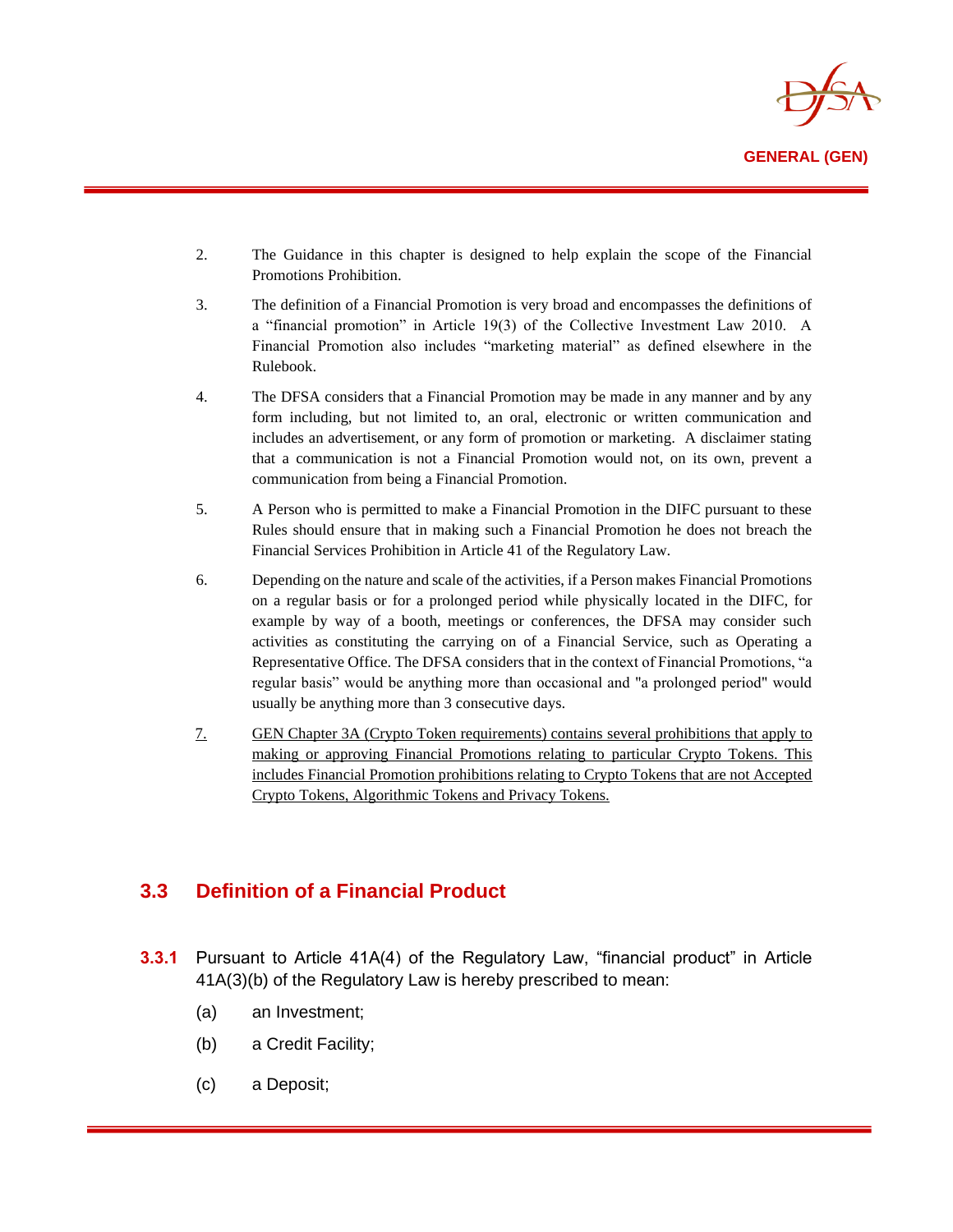

- (d) a Profit Sharing Investment Account;
- (e) a Contract of Insurance;
- (f) a Crowdfunding Loan Agreement;
- (g) a right under an Employee Money Purchase Scheme;
- (h) a right or interest in a pension, superannuation, retirement or gratuity scheme or arrangement, or a broadly similar scheme or arrangement; or
- (i) a Token, whether or not it is an Investment, which is held out or referred to in a relevant communication as an 'investment token', 'security token', 'derivative token' or using any other name that suggests or implies that it is an Investment or a particular type of Investment.; or

### (j) a Crypto Token.

### **Guidance**

Examples of other names that, when used in any marketing material or other Financial Promotion, might suggest or imply that a Token is an Investment under Rule 3.3.1(b), include terms such as 'share token', 'bond token', 'futures token' or 'option token'.

### **3.4 Scope of the Financial Promotions Prohibition**

- **3.4.1** (1) A Person shall not, subject to (2) and (3), make a Financial Promotion in or from the DIFC unless that Person is an Authorised Person.
	- (2) A Representative Office may make a Financial Promotion in or from the DIFC only in relation to a financial service or financial product offered:
		- (a) in a jurisdiction other than the DIFC; and
		- (b) by a related party (as defined in Rule 2.26.1(3)) of the Representative Office.
	- (3) A Person other than an Authorised Person may make a Financial Promotion in or from the DIFC if, and only to the extent that, the Person: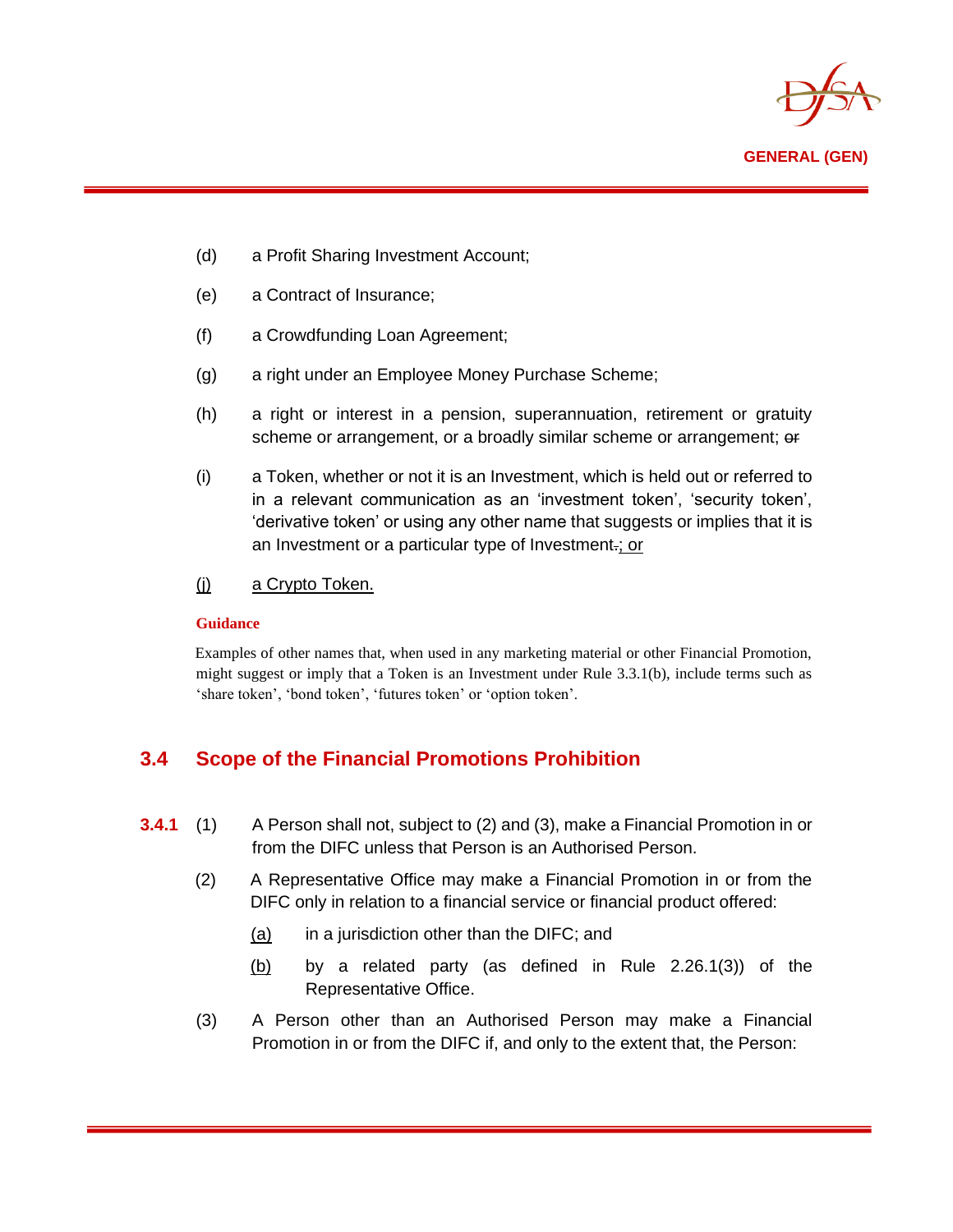

- (a) is licensed and supervised by a Financial Services Regulator in the UAE;
- (b) is a Recognised Body or External Fund Manager;
- (c) is a Reporting Entity and makes a Financial Promotion in or from the DIFC exclusively for the purpose of discharging its mandatory disclosure requirements; or
- (d) makes an exempt Financial Promotion as specified in (4).
- (4) For the purposes of (3)(d), a communication is an "exempt Financial Promotion" if it is:
	- (a) approved by an Authorised Firm other than a Representative Office;
	- (b) approved by a Representative Office and it is a communication relating to a financial service or financial product offered by a related party (as defined in Rule 2.26.1(3)) of the Representative Office;
	- (c) directed at and capable of acceptance exclusively by a Person who appears on reasonable grounds to be a Professional Client of the type specified in COB Rule 2.3.4;
	- (d) made to a Person in the DIFC (the "recipient") as a result of an unsolicited request by the recipient to receive the Financial Promotion;
	- (e) made or issued by or on behalf of a government or non-commercial government entity; or
	- (f) made in the DIFC by a Person in the course of providing legal or accountancy services and may reasonably be regarded as incidental to and a necessary part of the provision of such services.

If a Person proposes to conduct Financial Promotions in or from the DIFC other than as permitted under (3) and (4), that Person should consider obtaining an appropriate Licence.

…..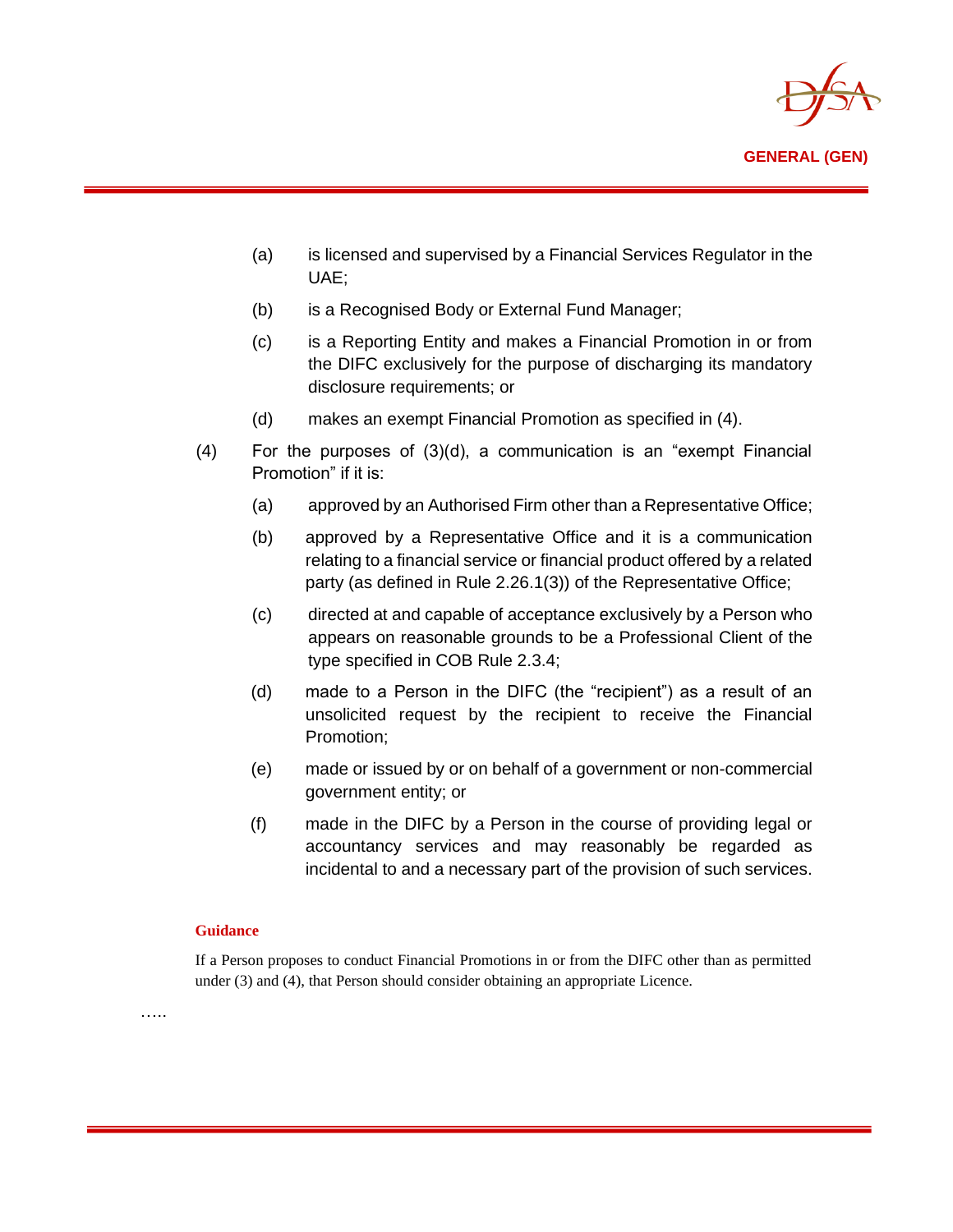

### **3A. CRYPTO TOKEN REQUIREMENTS**

### **Guidance**

- 1. A Crypto Token is defined in section A2.5 of Appendix 2 of these Rules.
- 2. Under chapter 2 only certain Financial Services directly apply to Crypto Tokens: Dealing in Investments as Principal; Dealing in Investments as Agent; Arranging Deals in Investments; Managing Assets; Advising on Financial Products; Providing Custody; Arranging Custody; Operating an Exchange; Operating a Clearing House and Operating a Multilateral Trading Facility. However, other Financial Services may indirectly relate to a Crypto Token. For example, a Fund Manager may manage a Collective Investment Fund that invests in a Crypto Token, or a Money Services Provider may use a Crypto Token in limited circumstances (see Rule 3A.2.5).
- 3. Under chapter 2A a Crypto Token is a Financial Product to which the general prohibitions against misconduct in Article 41B of the Regulatory Law apply.
- 4. Chapter 3 relating to Financial Promotions applies to Crypto Tokens.
- 5. Other parts of GEN will also apply to Financial Services related to Crypto Tokens.
- 6. This chapter sets out several requirements relating to Crypto Tokens that apply across different Financial Services and activities (e.g. Financial Promotions and Offers to the Public).

### **3A.1 Definitions**

**3A.1.1** In this chapter:

- (a) "Accepted Crypto Token" means a Crypto Token which the DFSA has approved under section 3A.3;
- (b) "Algorithmic Token" means a Crypto Token which uses, or purports to use, an algorithm to increase or decrease the supply of Crypto Tokens in order to stabilise its price or reduce volatility in its price;
- (c) "Privacy Device" means any technology, Digital Wallet or other mechanism or device that is used, or is intended to be used, to hide, anonymise, obscure or prevent the tracing of any of the following information:
	- (i) a Crypto Token transaction;
	- (ii) the identity of the holder of a Crypto Token;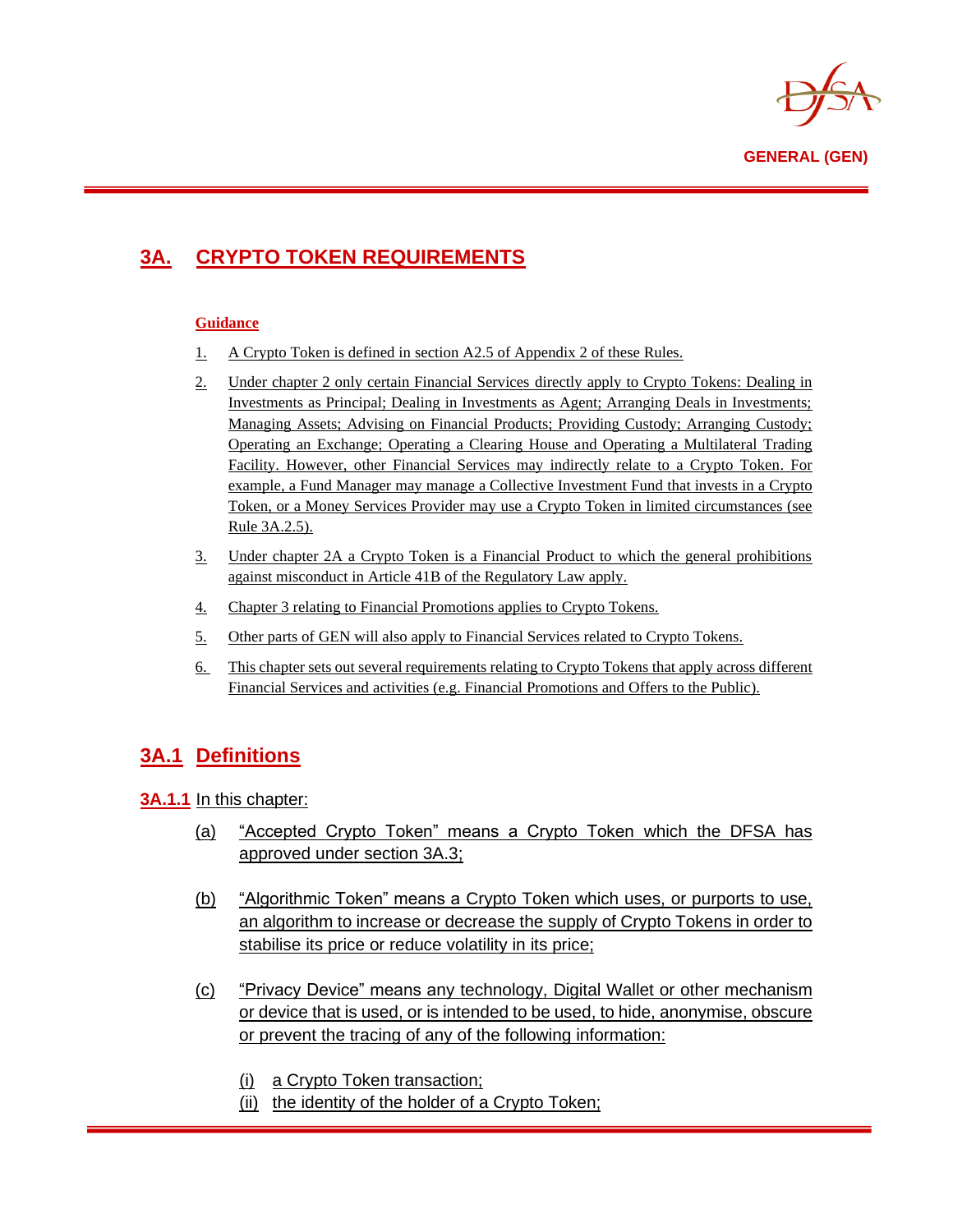

- (iii) the cryptographic key associated with a person;
- (iv) the identity of parties to a Crypto Token transaction;
- (v) the value of a Crypto Token transaction; or
- (vi) the beneficial owner of a Crypto Token;
- (d) "Privacy Token" means a Crypto Token that is used, or is intended to be used, to hide, anonymise, obscure or prevent the tracing of any of the information referred to in (c)(i) to (vi).

### **3A.2 Specific Prohibitions relating to Crypto Tokens**

### **Only Accepted Crypto Tokens to be used in the DIFC**

- **3A.2.1** A Person must not carry on any of the following activities in or from the DIFC in relation to a Crypto Token unless it is an Accepted Crypto Token:
	- (a) carry on a Financial Service relating to the Crypto Token;
	- (b) make or approve a Financial Promotion relating to the Crypto Token;
	- (c) Offer to the Public the Crypto Token;
	- (d) carry on an activity referred to in (a), (b) or (c) in relation to a Fund that invests in the Crypto Token; or
	- (e) carry on an activity referred to in (a), (b) or (c) in respect of a Derivative or instrument relating to the Crypto Token.

### **Guidance**

Rule 3A.2.1 prohibits activities from being carried on in relation to a Crypto Token unless the Crypto Token is an Accepted Crypto Token i.e. a Crypto Token the DFSA has approved as being suitable for use in the DIFC. Section 3A.3 sets out the procedures for applying for a Crypto Token to be an Accepted Crypto Token and the criteria that must be met for the DFSA to approve a Crypto Token.

### **Use of Privacy Tokens and Devices prohibited**

### **3A.2.2** A Person must not in or from the DIFC;

- (a) carry on a Financial Service relating to a Privacy Token or that involves the use of a Privacy Device;
- (b) make or approve a Financial Promotion relating to a Privacy Token; or
- (c) Offer to the Public a Privacy Token.

**Guidance**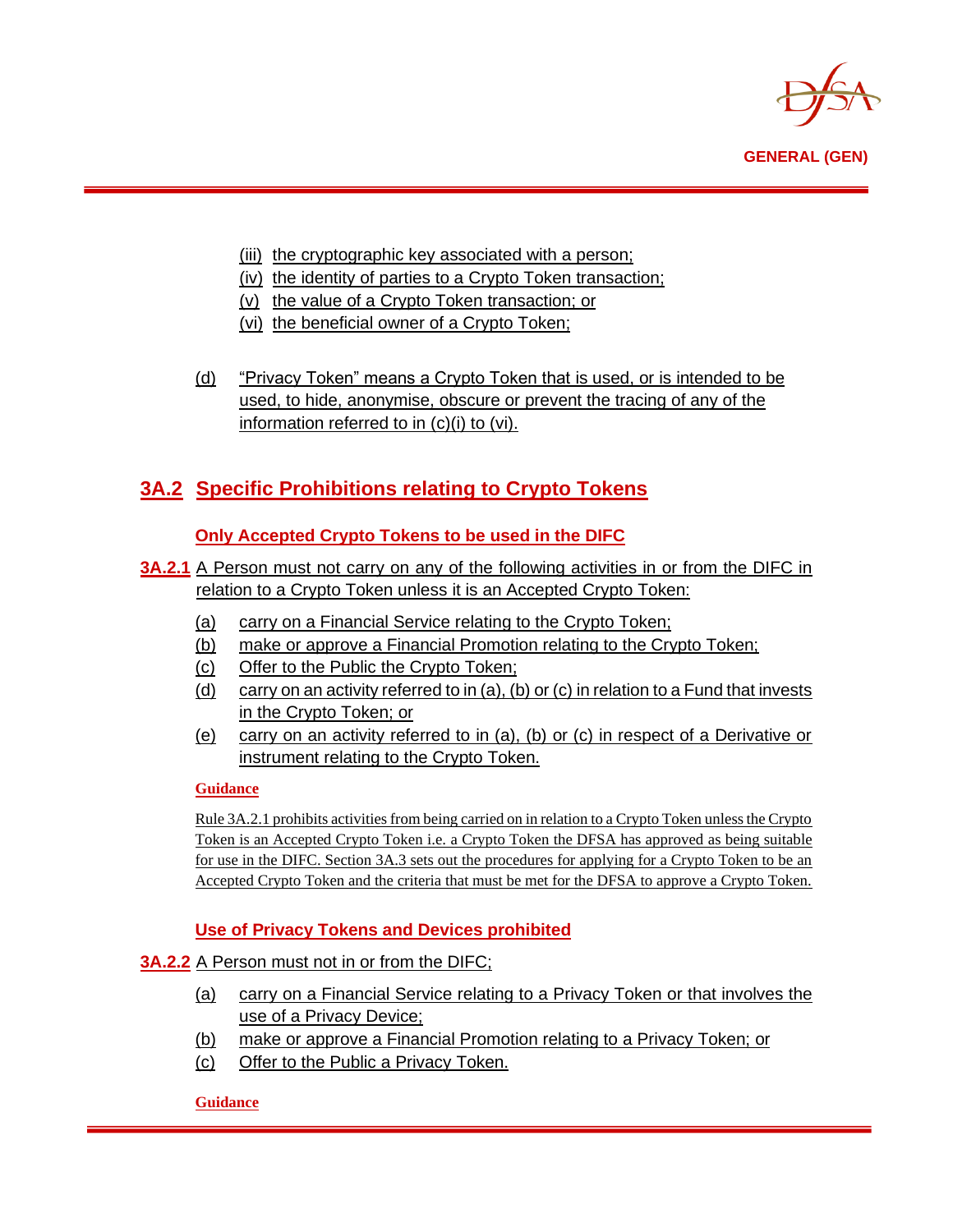

Privacy Tokens and Privacy Devices are typically used for two main purposes: to facilitate anonymity and to prevent the tracing of transactions. Anonymity hides the identity of a holder of a Crypto Token or the identity of two parties to a transaction on the blockchain, while non-traceability makes it difficult or impossible for third parties to follow the trail of a series of transactions. The use of Privacy Tokens or Privacy Devices is prohibited as they can facilitate money laundering, market abuse, fraud or other financial crime.

### **Use of Algorithmic Tokens prohibited**

### **3A.2.3** A Person must not in or from the DIFC:

- (a) carry on a Financial Service relating to an Algorithmic Token;
- (b) make or approve a Financial Promotion relating to an Algorithmic Token; or
- (c) Offer to the Public an Algorithmic Token.

### **Guidance**

Rule 3A.2.3 prohibits activities in the DIFC relating to Algorithmic Tokens i.e. Crypto Tokens that use an algorithm to increase or decrease the supply of the Crypto Token in order to stabilise their price or reduce volatility. This is because the functioning of these algorithms is often not transparent to users, markets or regulators. The lack of transparency makes it difficult for investors to make informed decisions about the Crypto Token. In addition, attempts to stabilise the price of a Crypto Token (or other Investment) by this means will generally be contrary to the market manipulation provisions in the Markets Law, subject to limited exceptions.

**Regulated and unregulated business not to be carried on together**

### **3A.2.4** An Authorised Person must not provide any service or carry on any activity related to an Excluded Token, except safeguarding and administering an Excluded Token for another person.

### **Guidance**

Rule 3A.2.4 generally prohibits Authorised Persons (i.e. Persons that are authorised under a Licence to provide Financial Services) from also carrying on unregulated business relating to Excluded Tokens. The only exception is that an Authorised Person may act as a custodian of an Excluded Token. The prohibition is intended to avoid any misconception by users of a service that regulatory requirements for Financial Services apply to the unregulated part of the business.

### **Money Service Providers restricted from carrying on crypto activities**

**3A.2.5** (1) A Money Services Provider must not: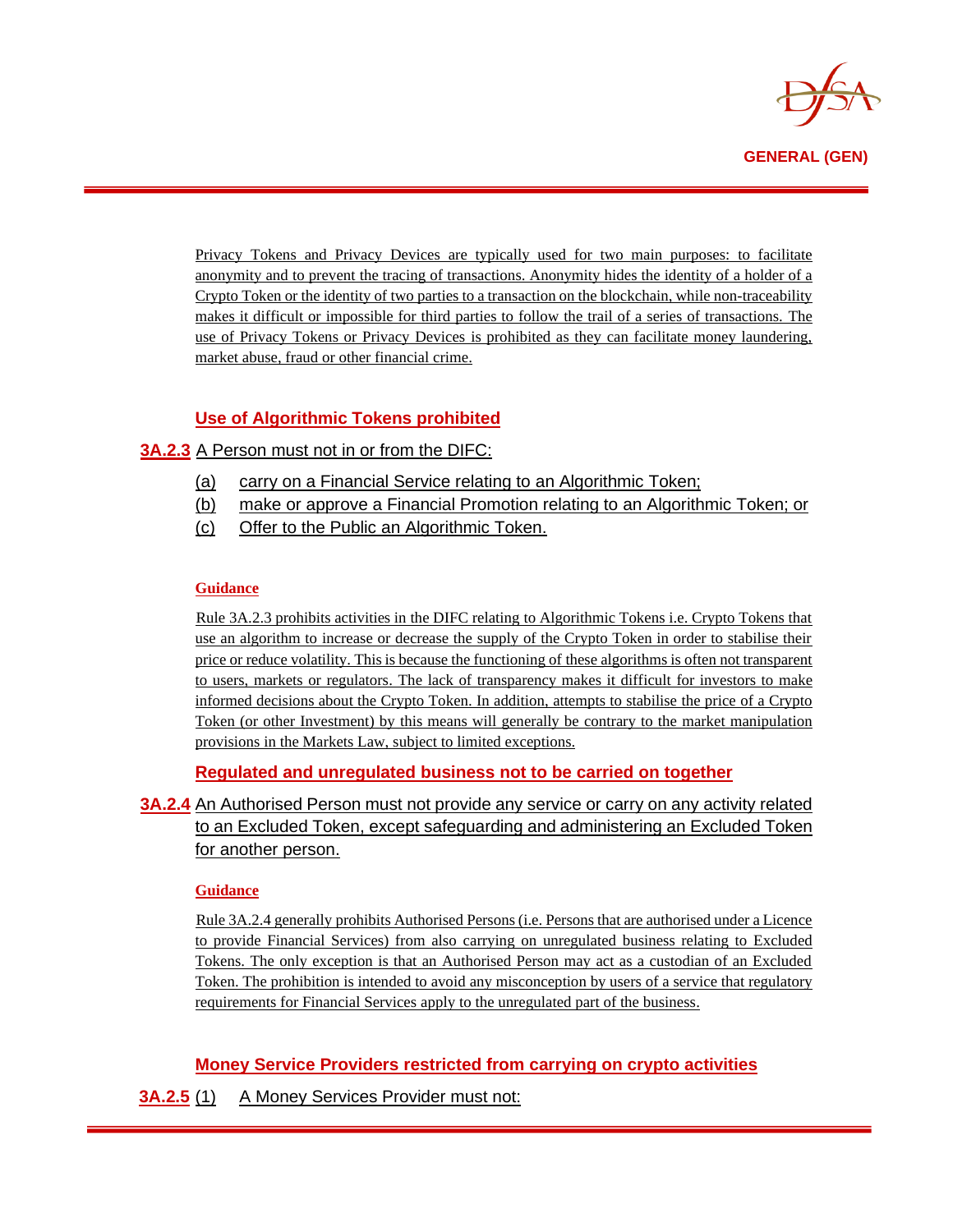

- (a) except as provided in (2), use a Crypto Token in connection with providing Money Services; or
- (b) carry on any other Financial Service relating to a Crypto Token.
- (2) A Money Service Provider may use a Fiat Crypto Token in connection with providing Money Services if the Fiat Crypto Token is:
	- (a) an Accepted Crypto Token;
	- (b) used only for the purposes of Money Transmission or executing a Payment Transaction; and
	- (c) sent, held or received in the name of the Money Services Provider and not in the Client's name.
- (3) In (2), a "Fiat Crypto Token" means an Asset Referenced Token the value of which is determined by reference to a fiat currency.

- 1. Under Rule 3A.2.5, a Money Services Provider is generally prohibited from using Crypto Tokens in connection with its Money Services business. The only exception is that a Money Services Provider may use a Fiat Crypto Token (i.e. a fiat stablecoin) for specified purposes. A Money Services provider is also prohibited from carrying on other Financial Services relating to Crypto Tokens, for example, it cannot deal as principal or agent or arrange transactions relating to Crypto Tokens.
- 2. A Money Services Provider is not however prohibited from using Distributed Ledger Technology or other similar technology as the technological platform for its Money Service operations. For example, an Authorised firm may use a private blockchain offered by a reputable technology provider to facilitate payment transactions and money transmission initiated by their clients. In that case, the use of blockchain and any tokens, where applicable, must serve the sole purpose of facilitating the technology side of the business and supporting the back-office operations.
- 3. Firms should take due care that their clients are not exposed to the risks arising from the use of blockchain. For example, that Clients are not sending, holding, or receiving any Tokens under their name, and that the client agreement is limited to using fiat currency. Depending on the arrangement, the use of blockchain may be an outsourcing of technology to a thirdparty service provider. The Authorised Firm will then be required to inform the DFSA of the material outsourcing arrangement and comply with the relevant provisions in GEN 5.3.21 and 5.3.22.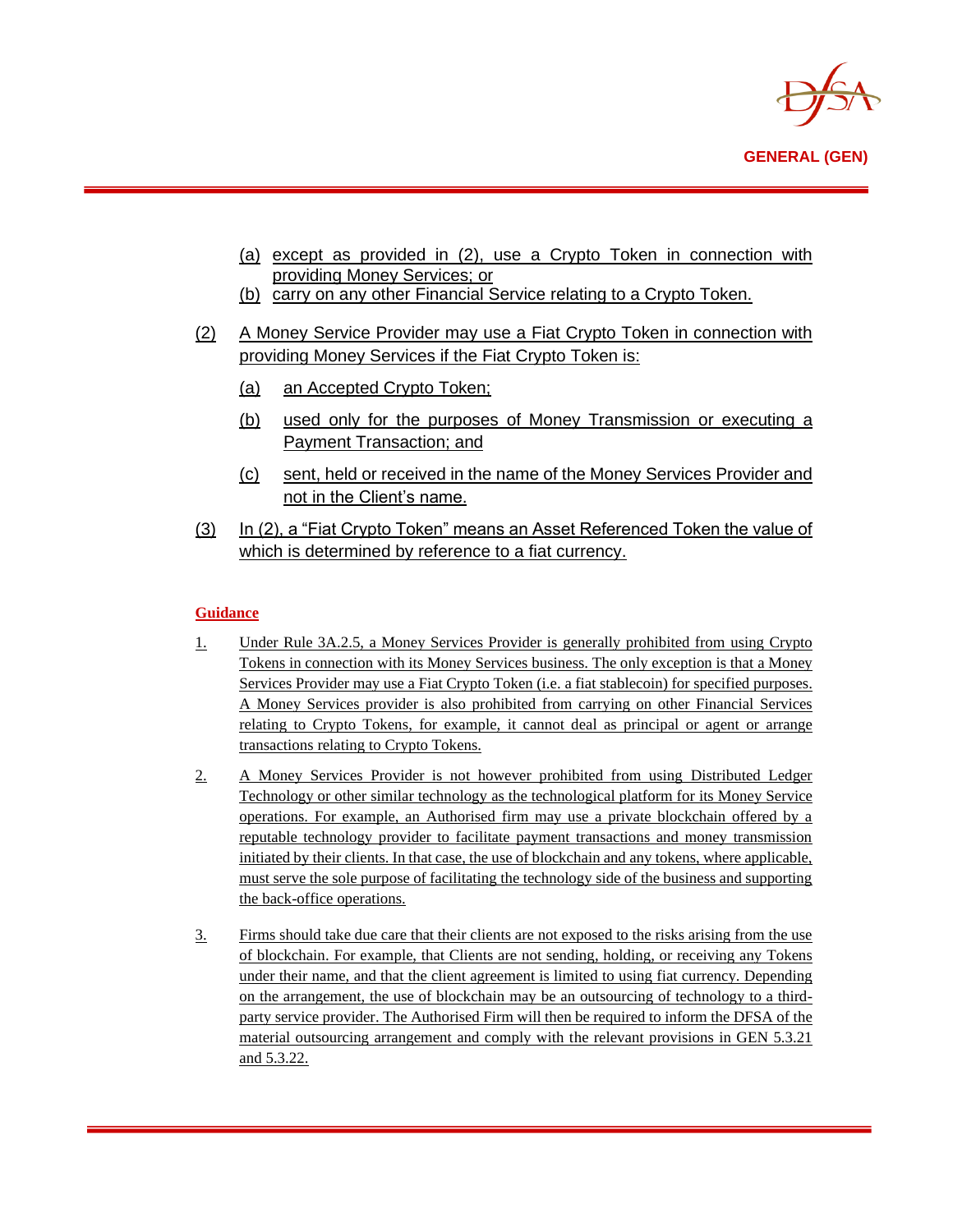

### **3A.3 Applying for a Crypto Token to be an Accepted Crypto Token**

- **3A.3.1** Any of the following Persons may apply to the DFSA for a Crypto Token to be approved for use in the DIFC:
	- (a) an Authorised Person or an applicant for a Licence to be an Authorised Person; or
	- (b) the issuer or developer of the Crypto Token.
- **3A.3.2** An applicant must apply using the appropriate form specified by the DFSA.
- **3A.3.3** (1) The DFSA may approve a Crypto Token if it satisfied that the Crypto Token is suitable for use in the DIFC.
	- (2) In satisfying itself that a Crypto Token is suitable for use in the DIFC, the DFSA may consider factors including the following:
		- (a) the regulatory status of the Crypto Token in other jurisdictions;
		- (b) the adequacy of governance arrangements, including the experience and reputation of key persons behind the Crypto Token;
		- (c) the size, liquidity and volatility of the market for the Crypto Token;
		- (d) whether there is sufficient transparency relating to the Crypto Token, including its technology, protocols, key persons and significant holders;
		- (e) the adequacy and suitability of the technology used in connection with the Crypto Token;
		- (f) whether adequate systems and controls are in place to ensure the Crypto Token is not used for money laundering or other financial crime;
		- (g) whether risks associated with the Crypto Token will be adequately managed; and
		- (h) in the case of an Asset Referenced Token, in addition to the above factors, that:
			- (i) sufficient assets back the Token and there are adequate arrangements to protect the assets;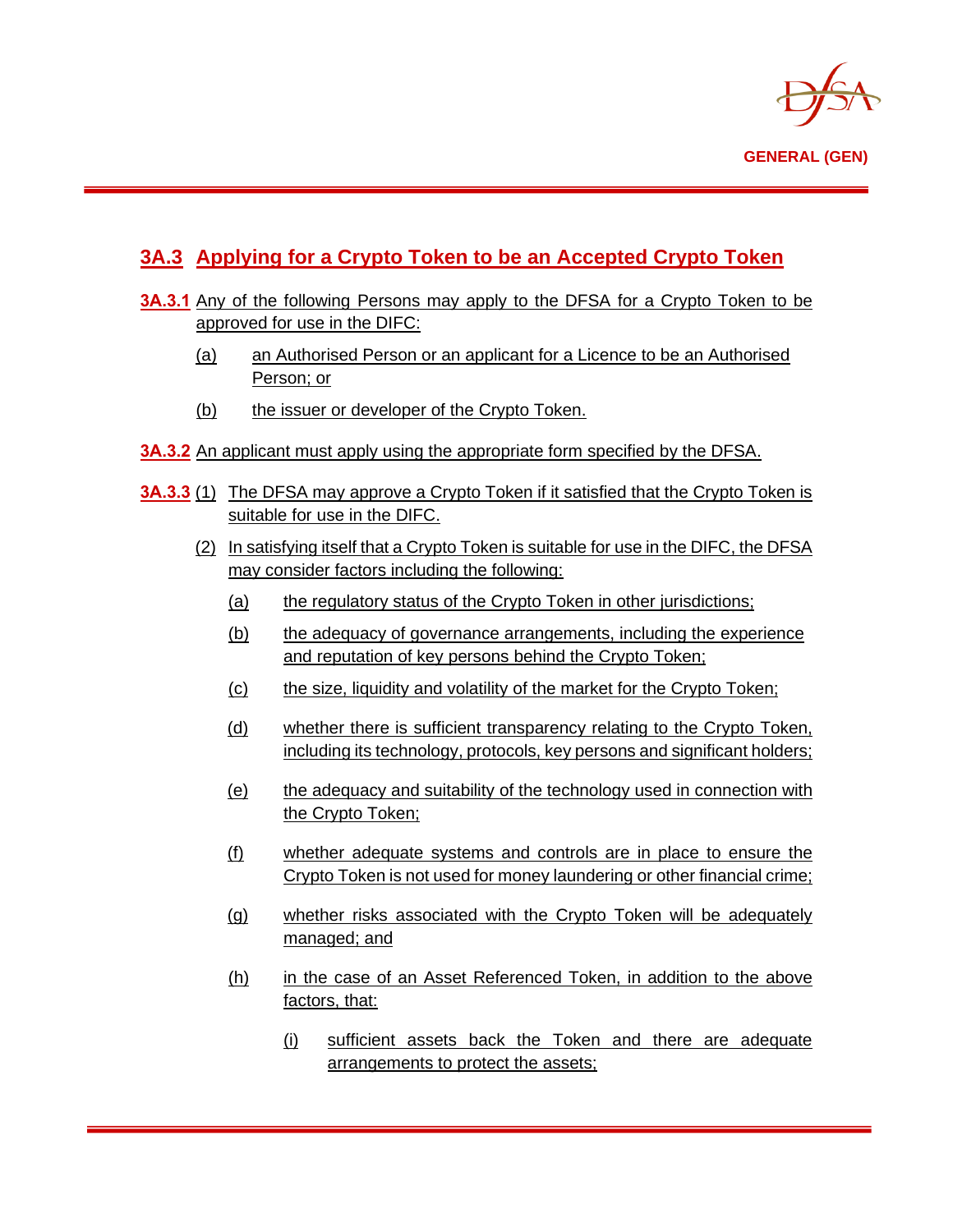

- (ii) a person is clearly responsible and liable to investors for the Token; and
- (iii) the Token will principally be used in the DIFC in connection with Financial Services.

- 1. Matters the DFSA may consider under Rule 3A.3.3(2)(a) and (b) include:
	- (a) the jurisdiction in which the Token was established, where its issuer, founder, developer and other key persons are located and where the technology is located;
	- (b) the regulatory status of the Token in the jurisdiction where it was established;
	- (c) any history of regulatory examination of the Token in other jurisdictions and its status as a green listed or regulated token in other jurisdictions; and
	- (d) whether there are adequate governance arrangements and systems and controls to manage governance risks and conflicts of interest.
- 2. Matters the DFSA may consider under Rule 3A.3.3(2)(c) include:
	- (a) the maturity of the market for the Token, the number of years it has been traded and its trading history across different service providers, markets and jurisdictions;
	- (b) the total supply of Tokens issued, the market capitalisation of Tokens traded, predetermined schedules for issuing or burning Tokens and any inflationary or deflationary mechanisms used; and
	- (c) factors affecting supply and demand for the Token and transparency about significant events affecting price, volatility levels and returns; and
	- (d) the market liquidity of the Token, daily and weekly trading volumes and changes in the liquidity profile in response to market stress.
- 3. Matters the DFSA may consider under Rule 3A.3.3(2)(d) include:
	- (a) the adequacy of public information about the issuer, founders, developers and other key persons behind the project;
	- (b) the adequacy of public information about persons who have significant holdings of the Crypto Token;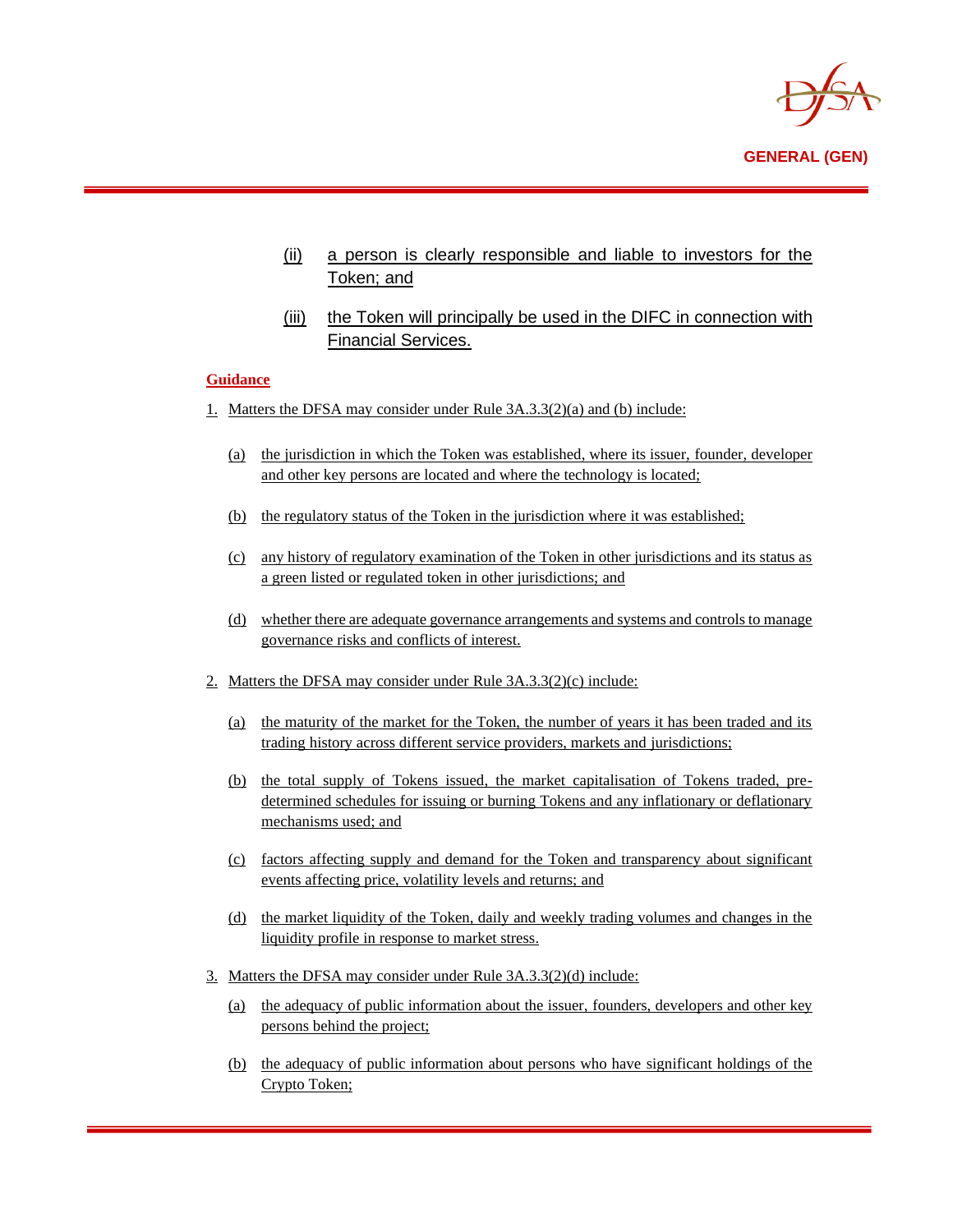

- (c) whether whitepapers set out clearly the purpose, use case and development path for the Crypto Token and how funds raised by offerings have been or will be used;
- (d) whether there is public access to the blockchain protocol and the consensus mechanism, publication of smart contract or technology audit reports and records of live updates to the blockchain; and
- (e) whether persons associated with private and public keys can be identified, Token balances and transactions can be traced and devices to create anonymity are not used.
- 4. Matters the DFSA may consider under Rule 3A.3.3(2)(e) include:
	- (a) the type of blockchain, access permissions and rights to amend the protocol and consensus mechanisms used and the associated environmental costs;
	- (b) smart contract availability, endogenous computational capacity, native token features and the ability to host piggyback tokens on the blockchain;
	- (c) interoperability of the Crypto Token across various blockchains, limitations of transaction validation times and costs on the native blockchain; and
	- (d) technological solutions to collect user information and monitor and maintain records of transactions and to protect privacy of user information.
- 5. Matters the DFSA may consider under Rule 3A.3.3(2)(f) include whether there is a demonstrated record of compliance with anti-money laundering, counter-terrorist finance and sanctions requirements or alternatively evidence of use of the Crypto Token for the purposes of money laundering, terrorist financing, sanctions non-compliance or other financial crime.
- 6. Matters the DFSA may consider under Rule 3A.3.3(2)(g) include:
	- (a) cybersecurity risks and mitigation controls, any history of hacks and thefts involving the token, near miss events and losses from cyber security failures;
	- (b) custody risks, systems and controls relating to wallet management and the track record of users being compensated for any operational failures in custody management;
	- (c) settlement risk and mitigation measures; and
	- (d) operational risk and defence mechanisms, systems and controls to prevent detect and address faulty codes, quality assurance process and risk reaction systems.
- 7. Matters the DFSA may consider under Rule 3A.3.3(2)(h) include:
	- (a) the ability of the Crypto Token to maintain a stable price by reference to a fiat currency or other assets, whether price volatility can generally be maintained within ten basis points from the peg and the absence of any market risk associated with the Crypto Token;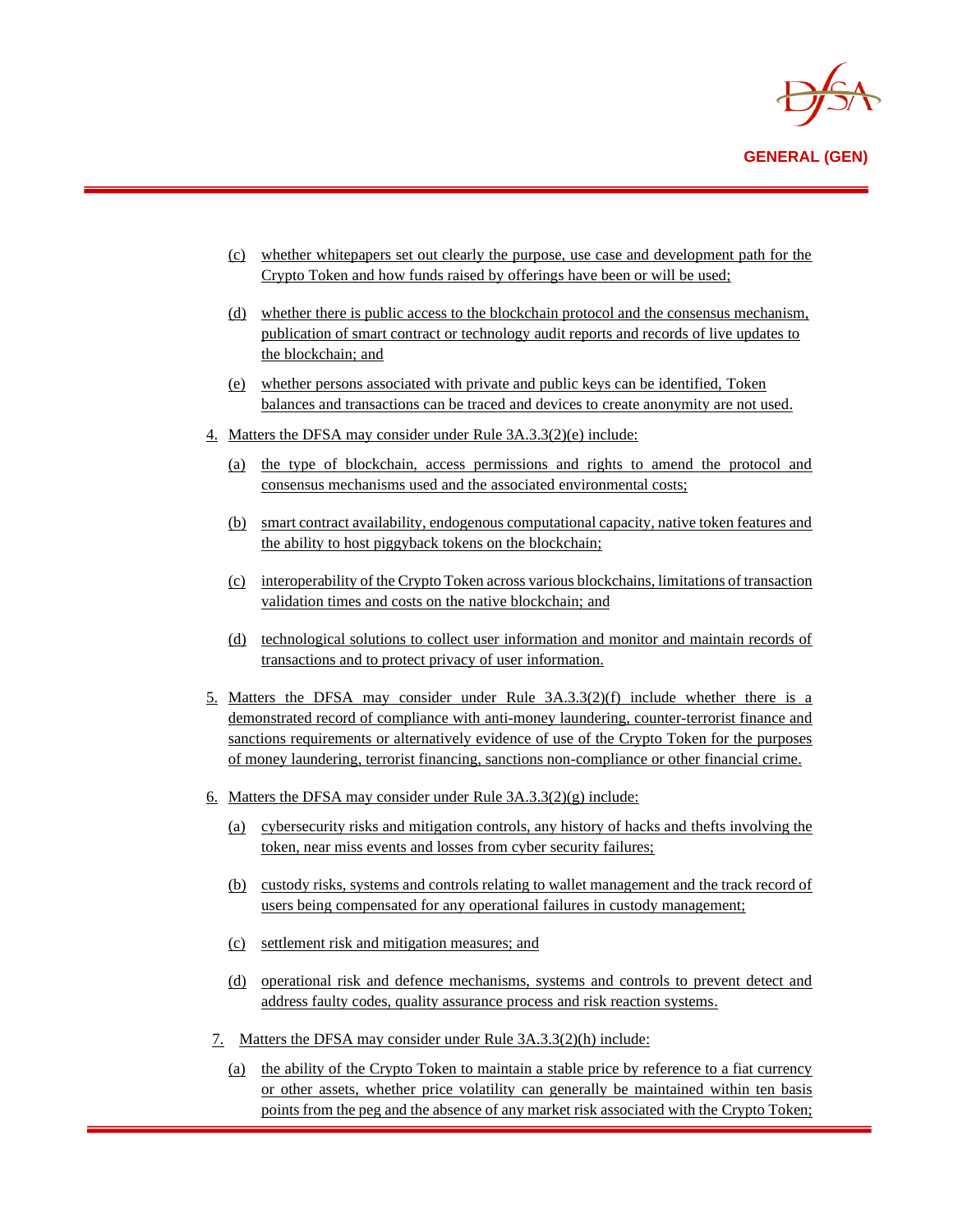

- (b) reserves are held in segregated accounts with properly regulated banks or custodians in jurisdictions that meet FATF standards;
- (c) reserves consisting of cash, include not more than 10% in high quality liquid assets other than cash, and the reserves are denominated in the reference currency;
- (d) reserves are greater than the volume of Tokens in circulation and this is confirmed by a reputable external auditor through detailed reports published at a reasonable frequency;
- (e) the issuer or persons behind the Token are clearly responsible to honour a user's claim against the issuer; and
- (f) the Token cannot be used in any way to suggest it becoming an alternative to a currency or to pay for goods or services other than financial services provided to the user.
- **3A.3.4** (1) The DFSA may refuse an application to approve a Crypto Token if it is not satisfied that the Crypto Token is suitable for use in the DIFC.
	- (2) The procedures in Schedule 3 apply to a decision of the DFSA under (1) and the DFSA must give the applicant an opportunity to make representations under those procedures.

The procedures in Schedule 3 of the Regulatory Law (providing for an affected person to be given an opportunity to make representations) apply to a DFSA decision to refuse an application for a Crypto Token to be an Accepted Crypto Token. However, no right is given under the Rules for an applicant to refer the final decision to the Financial Markets Tribunal.

- **3A.3.5** (1) The DFSA may revoke the Accepted Crypto Token status of a Crypto Token if it is no longer satisfied that the Crypto Token is suitable for use in the DIFC.
	- (2) The procedures in Schedule 3 apply to a decision of the DFSA under (1) and in such a case the DFSA must give the following Persons an opportunity to make representations under those procedures:
		- (a) the Person who applied for the Crypto Token to be an Accepted Crypto Token; and
		- (b) each Authorised Person that Operates an Exchange, Clearing House or MTF relating to the Crypto Token.

### **Guidance**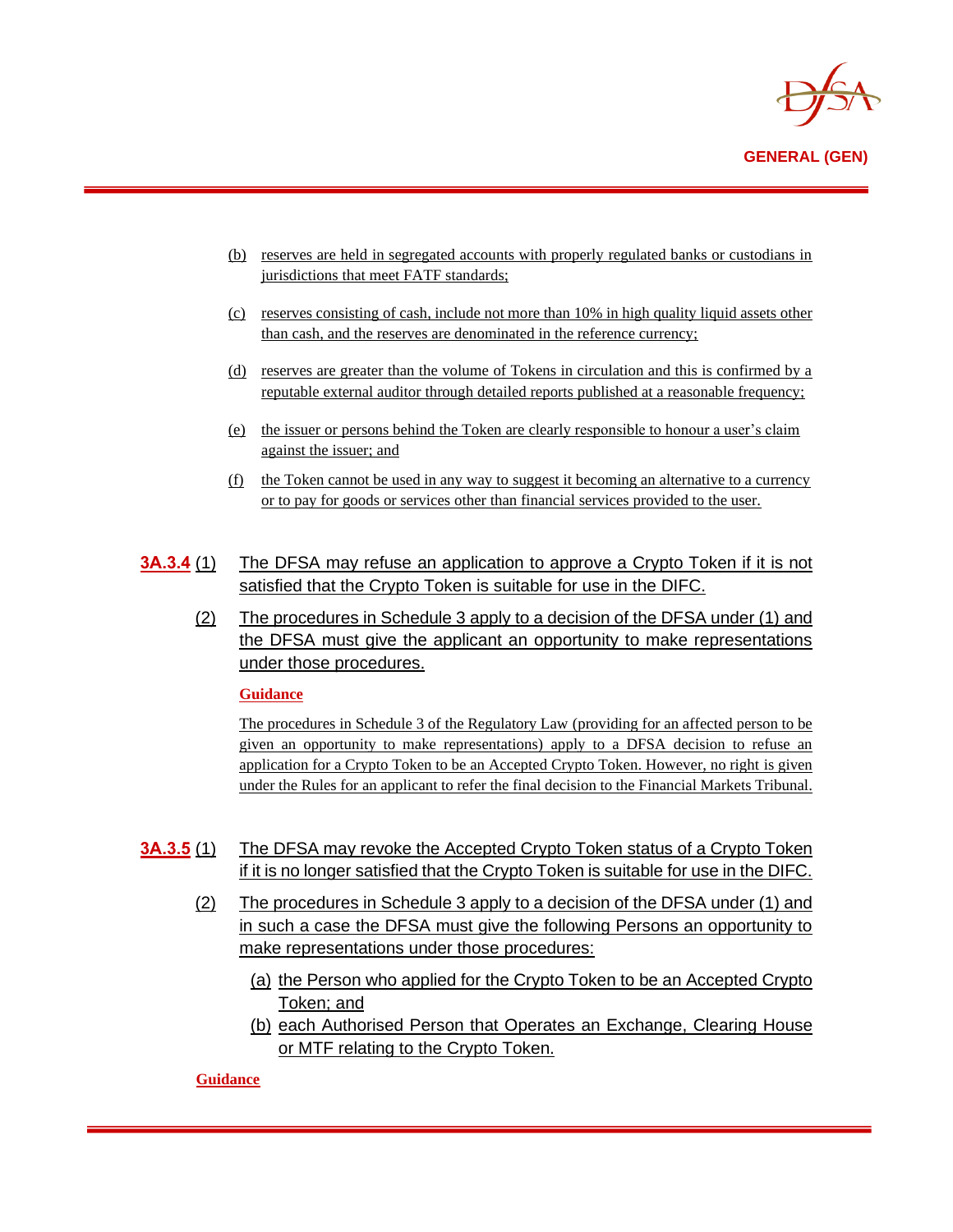

The procedures in Schedule 3 of the Regulatory Law apply to a DFSA decision to revoke the Accepted Crypto Token status of a Crypto Token. Rule 3A.3.5 specifies the Persons to whom an opportunity to make representations is to be given in such a case. However, there is no right under the Rules for the Person to refer the final decision to the Financial Markets Tribunal.

….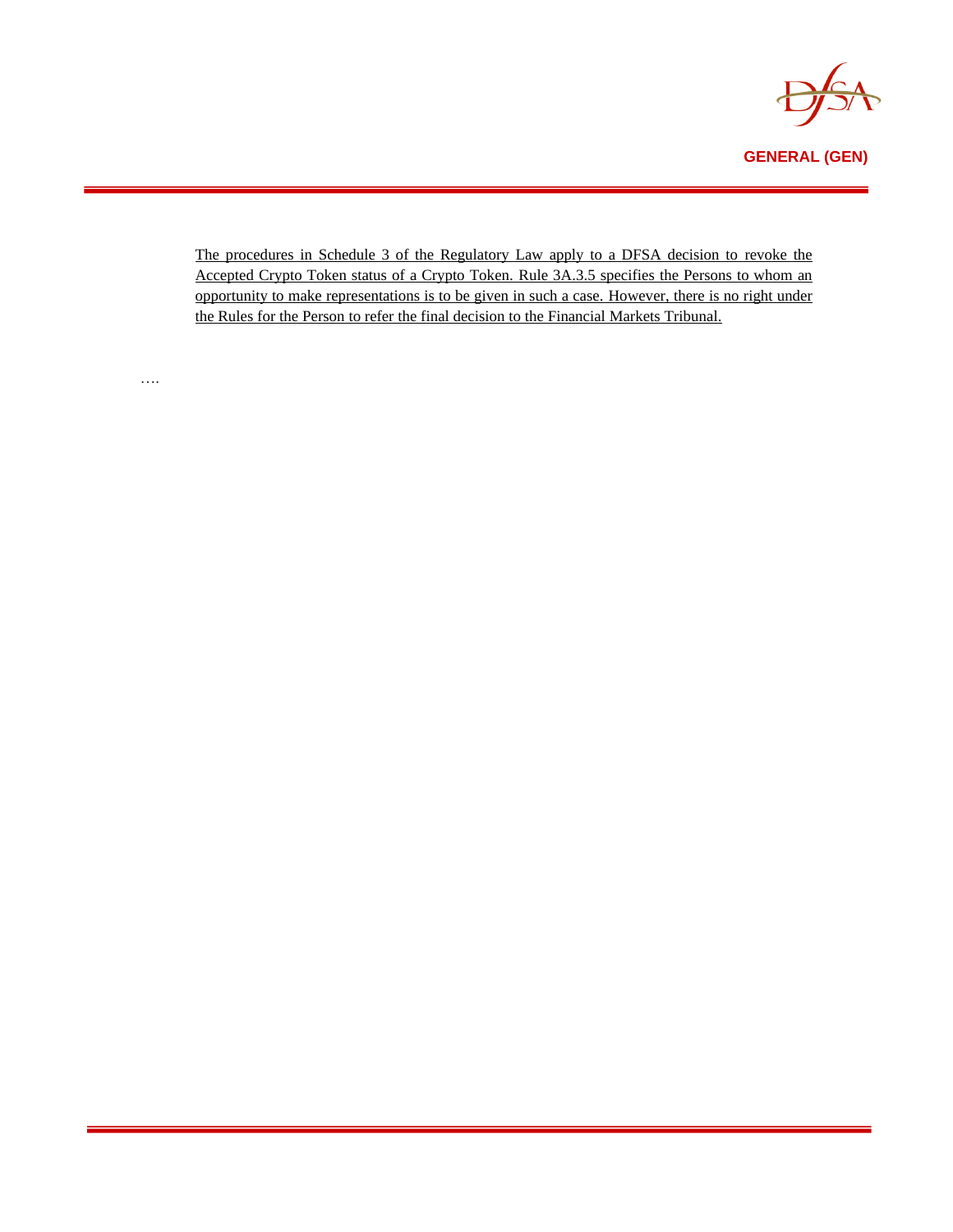

### **7 AUTHORISATION**

### **7.2 Application for a Licence**

#### ….

….

- **7.2.2** (1) The DFSA will only consider an application for a Licence from a Person who, subject to  $(2)$ ,  $(4)$ ,  $(5)$ , and  $(6)$  and  $(7)$ , is:
	- (a) a Body Corporate; or
	- (b) a Partnership;

and who is not an Authorised Market Institution.

- (2) If the application is in respect of either or both of the following Financial Services:
	- (a) Effecting Contracts of Insurance; or
	- (b) Carrying Out Contracts of Insurance,

the applicant must be a Body Corporate.

- (3) Deleted.
- (4) If the application is in respect of the Financial Service of Managing a Collective Investment Fund or Acting as the Trustee of a Fund, the applicant must be a Body Corporate.
- (5) If the application is for the Financial Service of Operating or Acting as the Administrator of an Employee Money Purchase Scheme, the applicant must be a Body Corporate incorporated under the DIFC Companies Law.
- (6) If the application is for Managing a Venture Capital Fund, the applicant must be a Body Corporate incorporated under the DIFC Companies Law.
- (7) If the application is for a Financial Service relating to a Crypto Token, the applicant must be a Body Corporate incorporated under the DIFC Companies Law.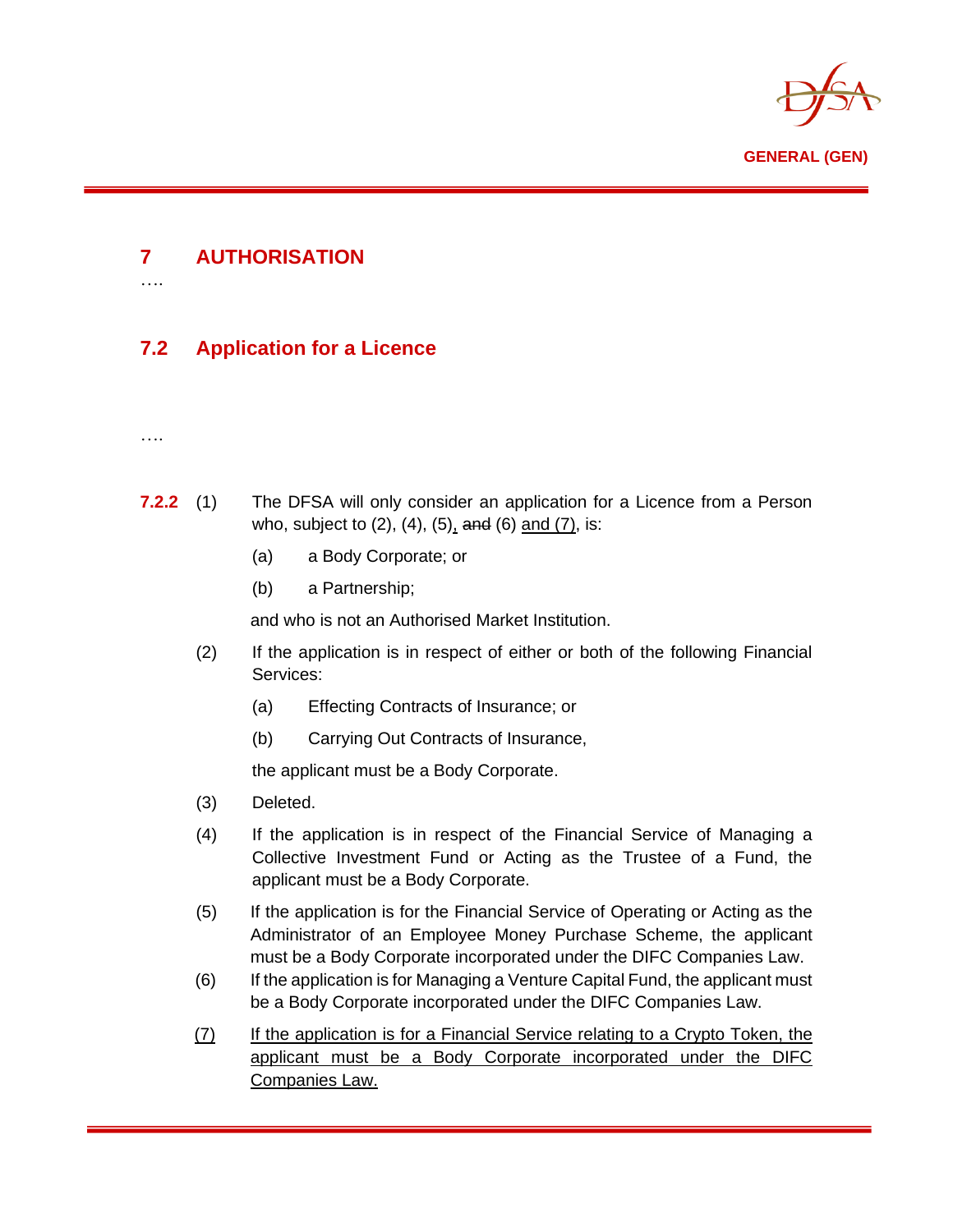

- (1) Section 2.2.8 of the RPP Sourcebook sets out matters which the DFSA takes into consideration when making an assessment under Rule 7.2.2.
- (2) A Body Corporate incorporated under the DIFC Companies Law can be a Private Company or a Public Company.

…..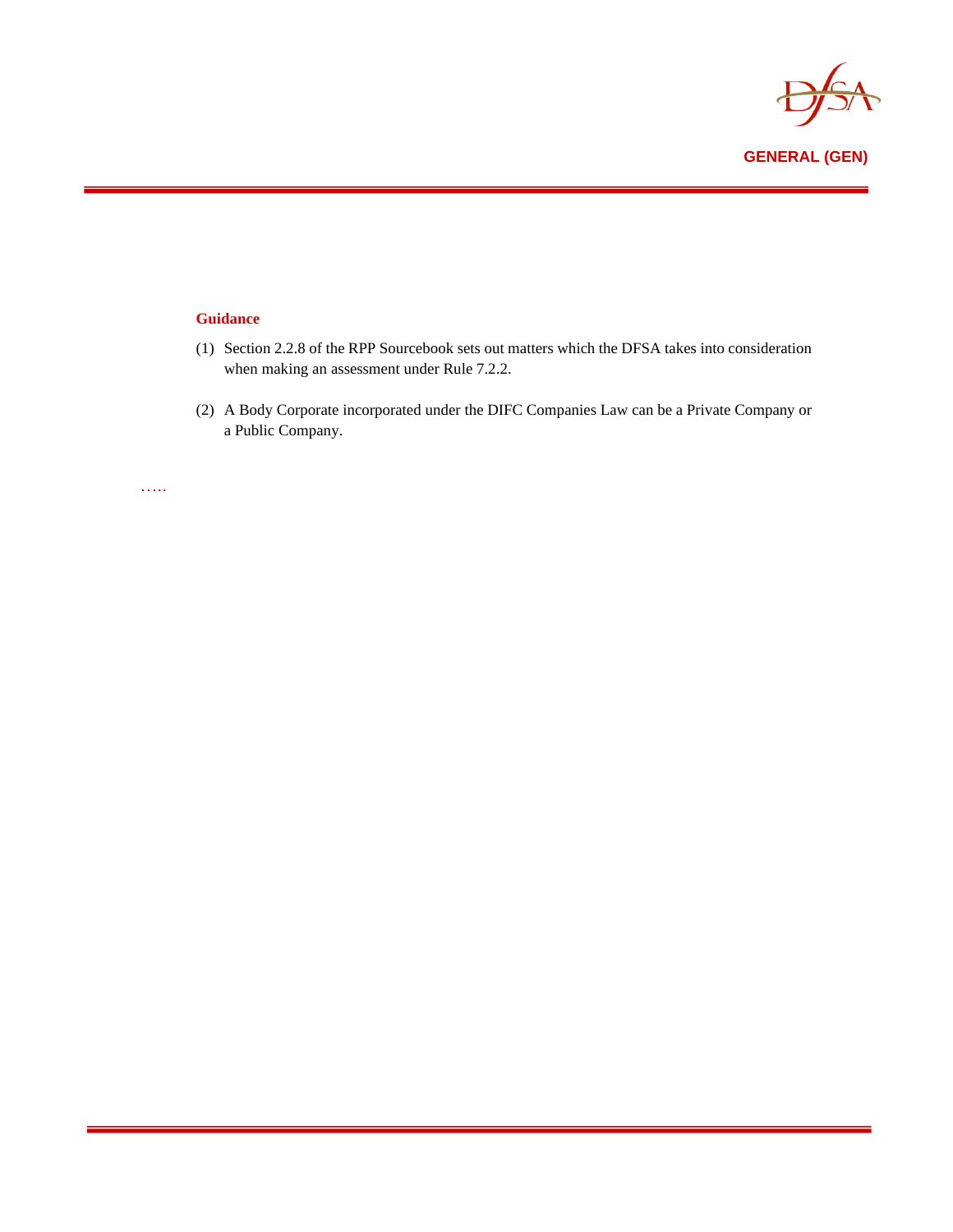

### **11 SUPERVISION**

….

### **11.10 Notifications**

……

### **Significant events affecting Crypto Tokens**

- **11.10.21** (1) This Rule applies to an Authorised Person that carries on a Financial Service relating to a Crypto Token.
	- (2) The Authorised Person must notify the DFSA immediately if it becomes aware of any significant event or development that reasonably suggests that the Crypto Token no longer meets the criteria referred to in Rule 3A.3.3 for it to be an Accepted Crypto Token.
	- (3) A notification is not required under (2) if the Authorised Person reasonably believes that the information is already generally available to the public.

…..

### **11.13 Imposing Restrictions on an Authorised Person's business or on an Authorised Person dealing with property**

- **11.13.1** The DFSA has the power to impose a prohibition or requirement on an Authorised Person in relation to the Authorised Person's business or in relation to the Authorised Person's dealing with property under Article 75 or Article 76 in circumstances where:
	- (a) there is a reasonable likelihood that the Authorised Person will contravene a requirement of any legislation applicable in the DIFC;
	- (b) the Authorised Person has contravened a relevant requirement and there is a reasonable likelihood that the contravention will continue or be repeated;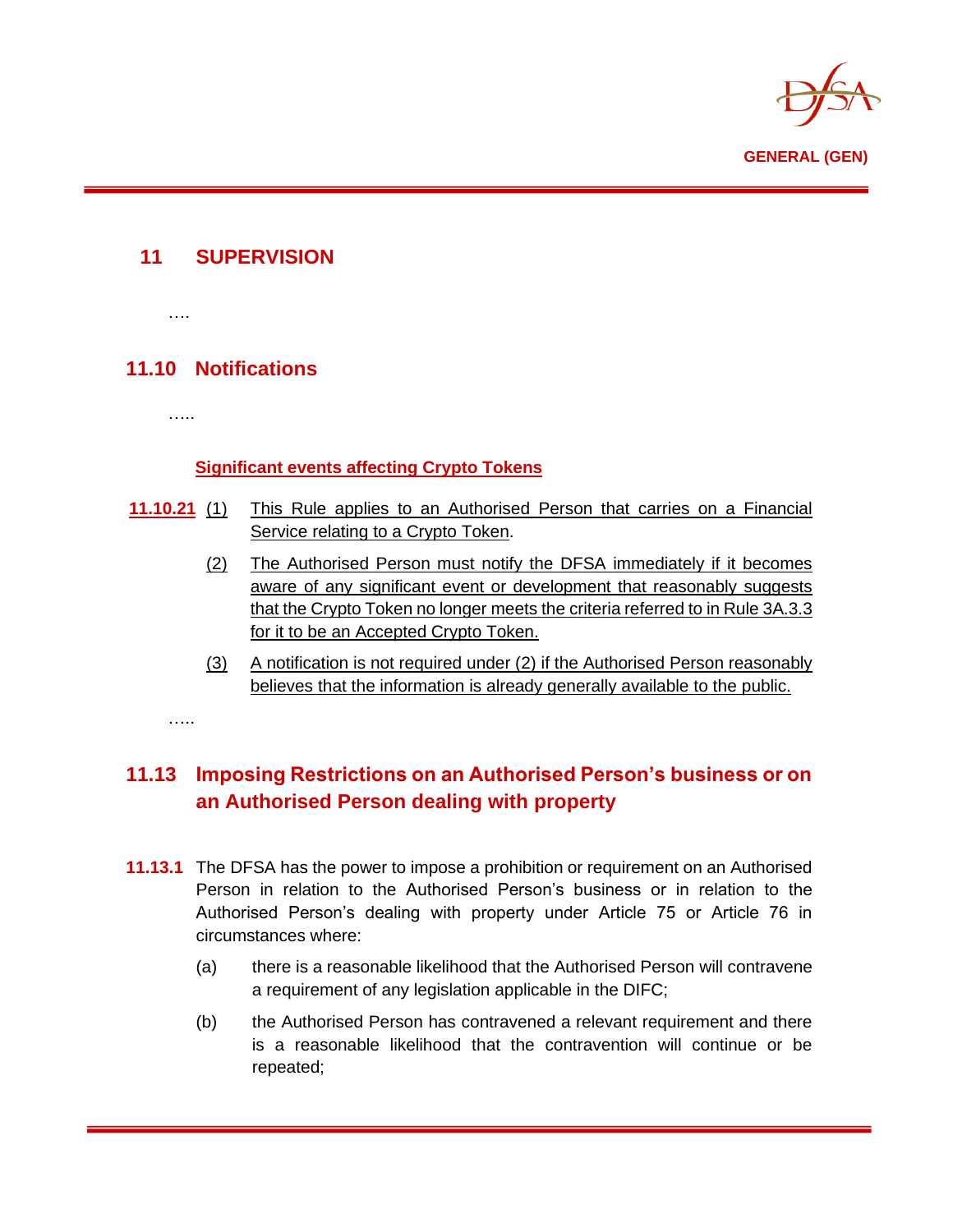

- (c) there is loss, risk of loss, or other adverse effect on the Authorised Person's customers;
- (d) an investigation is being carried out in relation to an act or omission by the Authorised Person that constitutes or may constitute a contravention of any applicable law or Rule;
- (e) an enforcement action has commenced against the Authorised Person for a contravention of any applicable law or Rule;
- (f) civil proceedings have commenced against the Authorised Person;
- (g) the Authorised Person or any Employee of the Authorised Person may be or has been engaged in market abuse;
- (h) the Authorised Person is subject to a merger;
- (i) a meeting has been called to consider a resolution for the winding up of the Authorised Person;
- (j) an application has been made for the commencement of any insolvency proceedings or the appointment of any receiver, administrator or provisional liquidator under the law of any country for the Authorised Person;
- (k) there is a notification to dissolve the Authorised Person or strike it from the DIFC register of Companies or the comparable register in another jurisdiction;
- (l) there is information to suggest that the Authorised Person is involved in financial crime;
- (m) the DFSA considers there are reasonable grounds to require the suspension or removal from trading of an Investment or Crypto Token traded on any facility operated by an Authorised Person; or
- (n) the DFSA considers that this prohibition or requirement is necessary to ensure customers, Authorised Persons or the financial system are not adversely affected.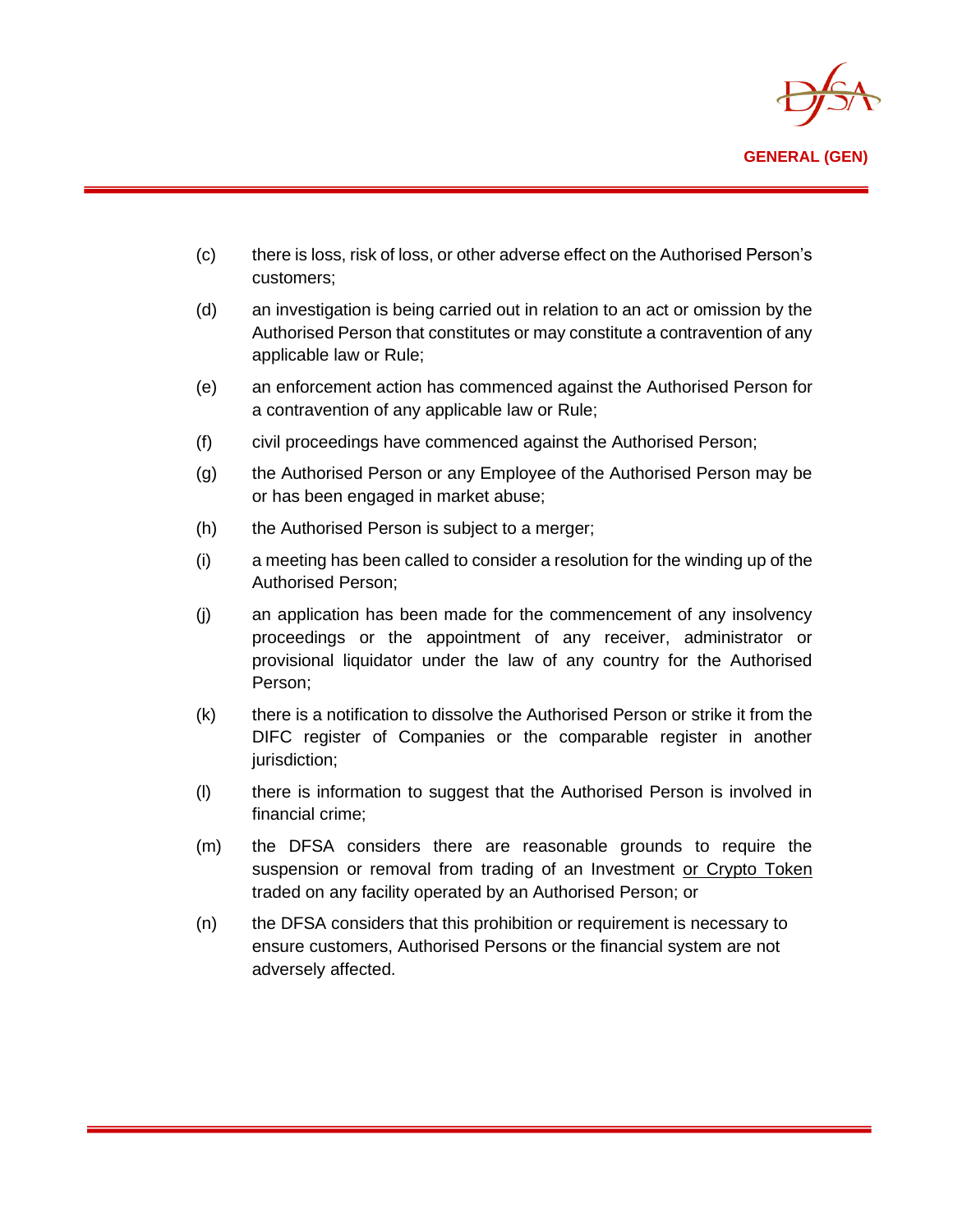

### **APP2 INVESTMENTS AND CRYPTO TOKENS**

### **A2.1 General definition of investments**

### **Investments**

- **A2.1.1** (1) An Investment is, subject to (3), either:
	- (a) a Security; or
	- (b) a Derivative,

as defined in Rule A2.1.2 or Rule A2.1.3.

- (2) Such a Security or Derivative includes:
	- (a) a right or interest in the relevant Security or Derivative;
	- (b) the Security or Derivative in the form of a cryptographically secured digital representation of rights and obligations that is issued, transferred and stored using DLT or other similar technology;
	- (c) a cryptographically secured digital representation of rights and obligations that is issued, transferred and stored using DLT or other similar technology and:
		- (i) confers rights and obligations that are substantially similar in nature to those conferred by a Security or Derivative; or
		- (ii) has a substantially similar purpose or effect to a Security or Derivative; and
	- (d) any instrument declared as a Security or Derivative pursuant to Rule A2.4.1(1).
- (3) In these Rules, an Investment Token means an instrument specified in  $(2)(b)$  or  $(c)$ .
- (4) Where a Rule provides that a Security or Derivative has a different classification for a specified purpose, it shall have that effect for that specified purpose and no other purpose.

#### **Guidance**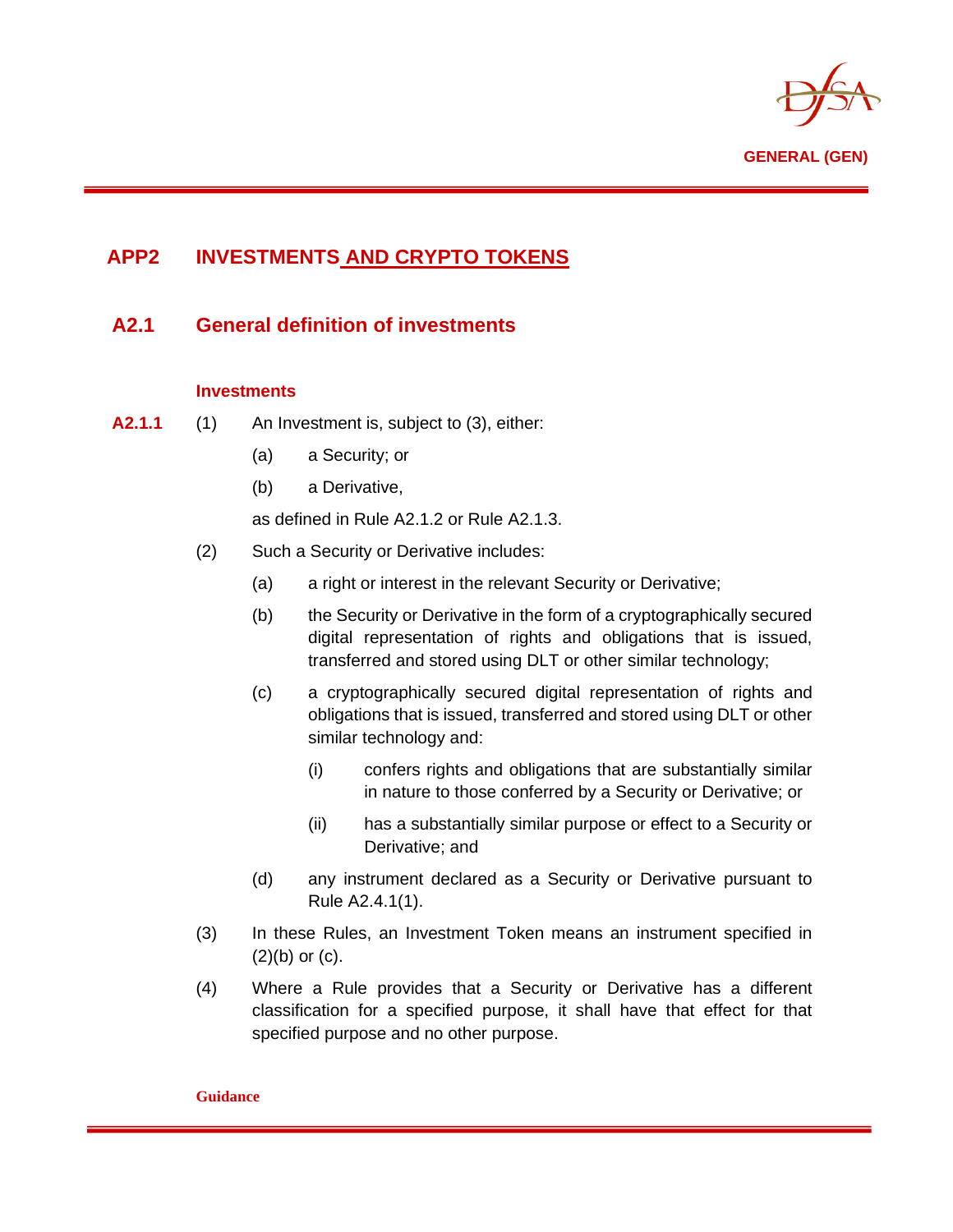

- 1. A Token is defined in GLO as a cryptographically secured digital representation of value, rights or obligations, which may be issued, transferred and stored electronically, using DLT or other similar technology.
- 2. Rules  $A2.1.1(2)(b)$  and (c) specify when a Token will be an Investment. A Token that is an Investment may be either a Security or a Derivative and will be treated under the Rules as being the particular type or particular types of Security or Derivative to which it is substantially similar in nature. A Token that is an Investment is defined in these Rules as an Investment Token.
- 3. An Investment Token that is the same as, or substantially similar in nature, purpose or effect to, a Share, Debenture, Warrant, Certificate, Unit or Structured Product is defined in GLO as a "Security Token". An Investment Token that is the same as, or substantially similar in nature, purpose or effect to, an Option or a Future is defined in GLO as a "Derivative Token".
- 4. GEN App 6 sets out further Guidance relating to whether a particular Token is an Investment Token.
- 5. An example of the application of Rule A2.1.1(4) is Rule A2.1.2(2), where a Derivative is treated as a Security for the purposes of the requirements in PIB.

### **Security**

- **A2.1.2** (1) For the purposes of Rule A2.1.1(1)(a), a Security is:
	- (a) a Share;
	- (b) a Debenture;
	- (c) a Warrant;
	- (d) a Certificate;
	- (e) a Unit; or
	- (f) a Structured Product.
	- (2) For the purposes of the requirements in PIB, each Derivative specified in Rule A2.1.3 is to be treated as a Security.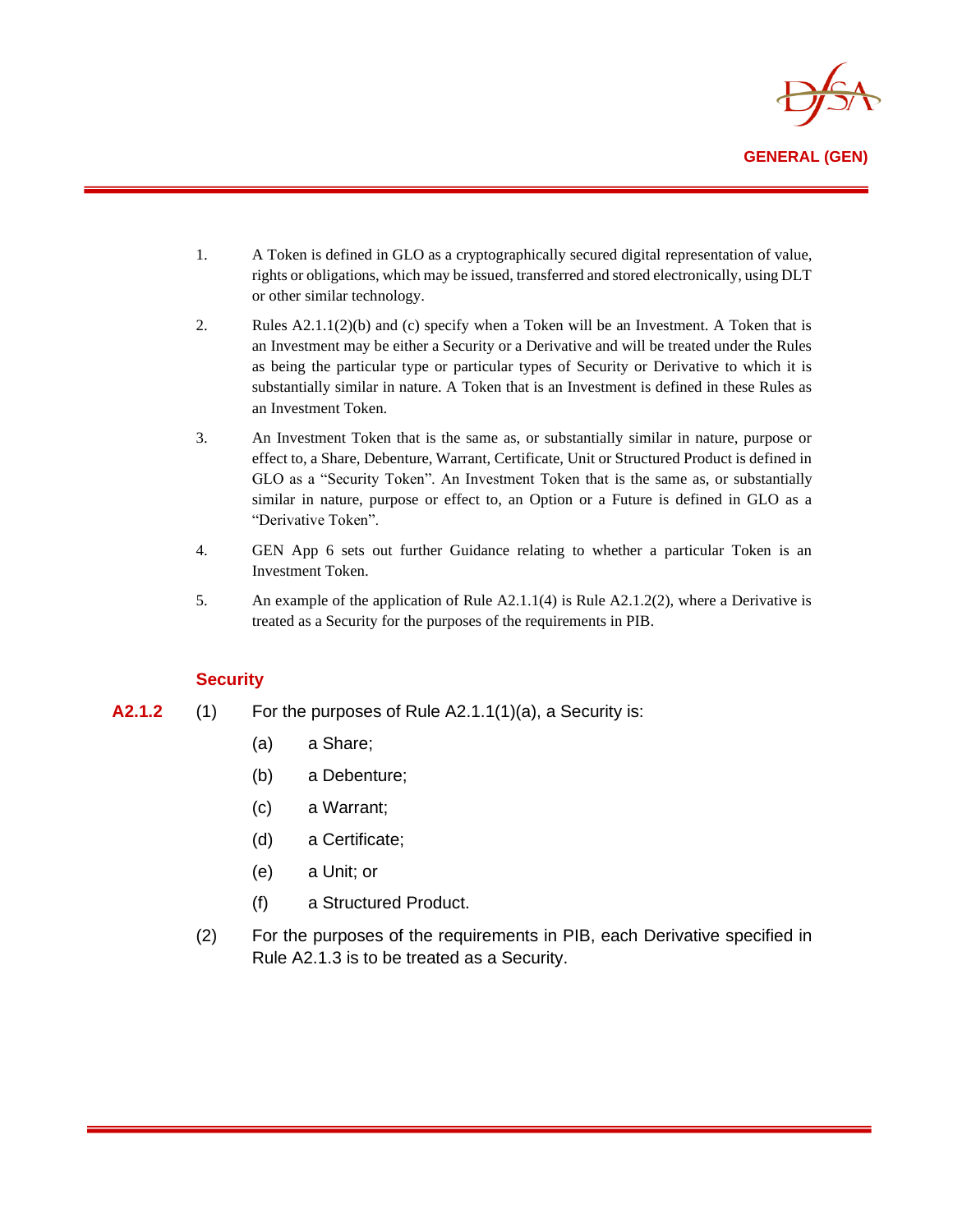

### **Derivative**

- **A2.1.3** For the purposes of Rule A2.1.1(1)(b), a Derivative is:
	- (a) an Option; or
	- (b) a Future.

### **A2.2 Definitions of specific securities**

**A2.2.1** For the purposes of Rule A2.1.2:

### **Shares**

(a) a Share is a share or stock in the share capital of any Body Corporate or any unincorporated body but excluding a Unit;

### **Debentures**

- (b) a Debenture is an instrument creating or acknowledging indebtedness, whether secured or not, but excludes:
	- (i) an instrument creating or acknowledging indebtedness for, or for money borrowed to defray, the consideration payable under a contract for the supply of goods or services;
	- (ii) a cheque or other bill of exchange, a banker's draft or a letter of credit (but not a bill of exchange accepted by a banker);
	- (iii) a banknote, a statement showing a balance on a bank account, or a lease or other disposition of property; and
	- (iv) a Contract of Insurance;

a Crowdfunding Loan Agreement;

### **Guidance**

- 1. A Debenture may include a bond, debenture stock, loan stock or note. Certain Islamic products ("Sukuk") structured as a debt instrument can also fall within this definition.
- 2. If the interest or financial return component on a debt instrument is to be calculated by reference to fluctuations of an external factor such as an index,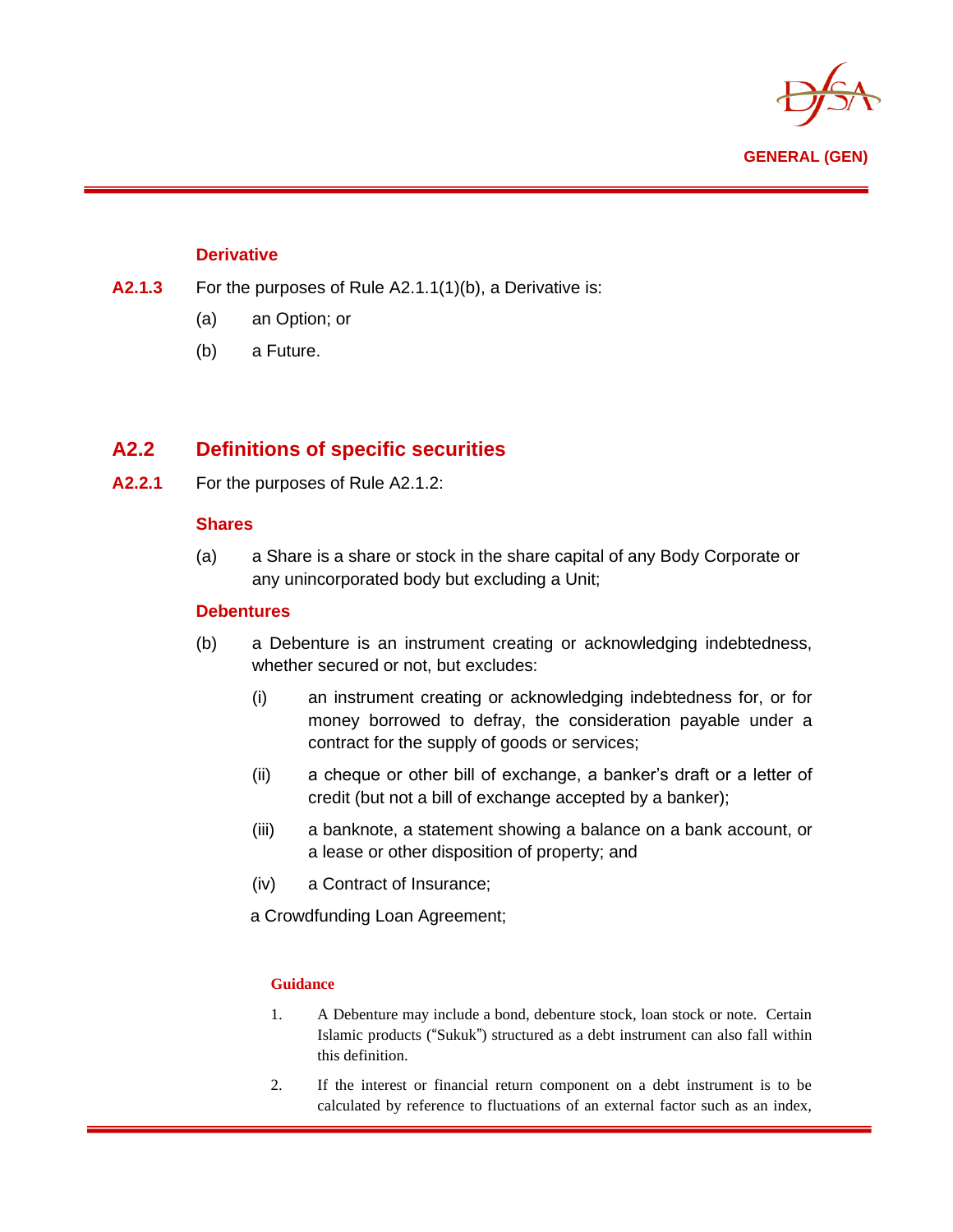

exchange rate or interest rate, that does not prevent such an instrument being characterised as a Debenture.

### **Warrants**

(c) a Warrant is an instrument that confers on the holder a right entitling the holder to acquire an unissued Share, Debenture or Unit;

### **Guidance**

A Warrant confers on the holder an entitlement (but not an obligation) to acquire an unissued Share, Debenture or Unit, thereby distinguishing it from a call Option which entitles the holder, upon exercise, to acquire an already issued (i.e. existing) Security.

### **Certificates**

- (d) a Certificate is an instrument:
	- (i) which confers on the holder contractual or property rights to or in respect of a Share, Debenture, Unit or Warrant held by a Person; and
	- (ii) the transfer of which may be effected by the holder without the consent of that other Person;

but excludes rights under an Option;

### **Guidance**

Certificates confer rights over existing Shares, Debentures, Units or Warrants held by a Person and include receipts, such as Global Depository Receipts (i.e. GDRs).

### **Units**

(e) a Unit is a unit in or a share representing the rights or interests of a Unitholder in a Fund; and

### **Structured Products**

(f) a Structured Product is an instrument comprising rights under a contract where: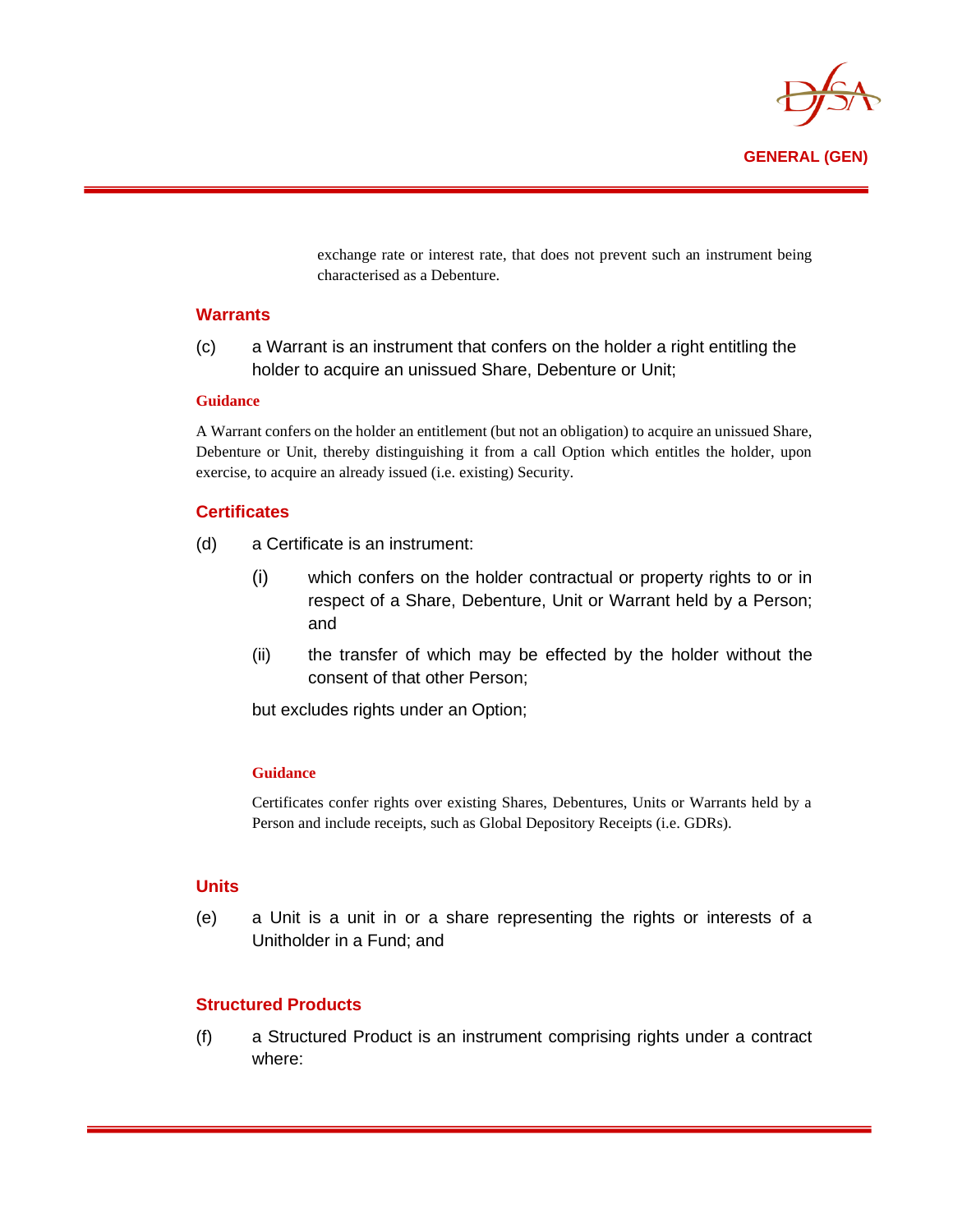

- (i) the gain or loss of each party to the contract is ultimately determined by reference to the fluctuations in the value or price of property of any description, an index, interest rate, exchange rate or a combination of any of these as specified for that purpose in the contract ("the underlying factor") and is not leveraged upon such fluctuations;
- (ii) the gain or loss of each party is wholly settled by cash or set-off between the parties;
- (iii) each party is not exposed to any contingent liabilities to any other counterparty; and
- (iv) there is readily available public information in relation to the underlying factor;

but excludes any rights under an instrument:

- (v) where one or more of the parties takes delivery of any property to which the contract relates;
- (vi) which is a Debenture; or
- (vii) which is a Contract of Insurance.

### **Guidance**

- 1. Instruments previously known as Designated Investments are now included within the definition of Structured Products.
- 2. The reference in Rule  $A2.2.1(f)(i)$  to "property of any description" covers tangible or intangible property, including Securities.

### **A2.3 Definitions of specific derivatives**

**A2.3.1** For the purposes of Rule A2.1.3:

### **Options**

- (a) An Option is an instrument that confers on the holder, upon exercise, rights of the kind referred to in any of the following:
	- (i) a right to acquire or dispose of: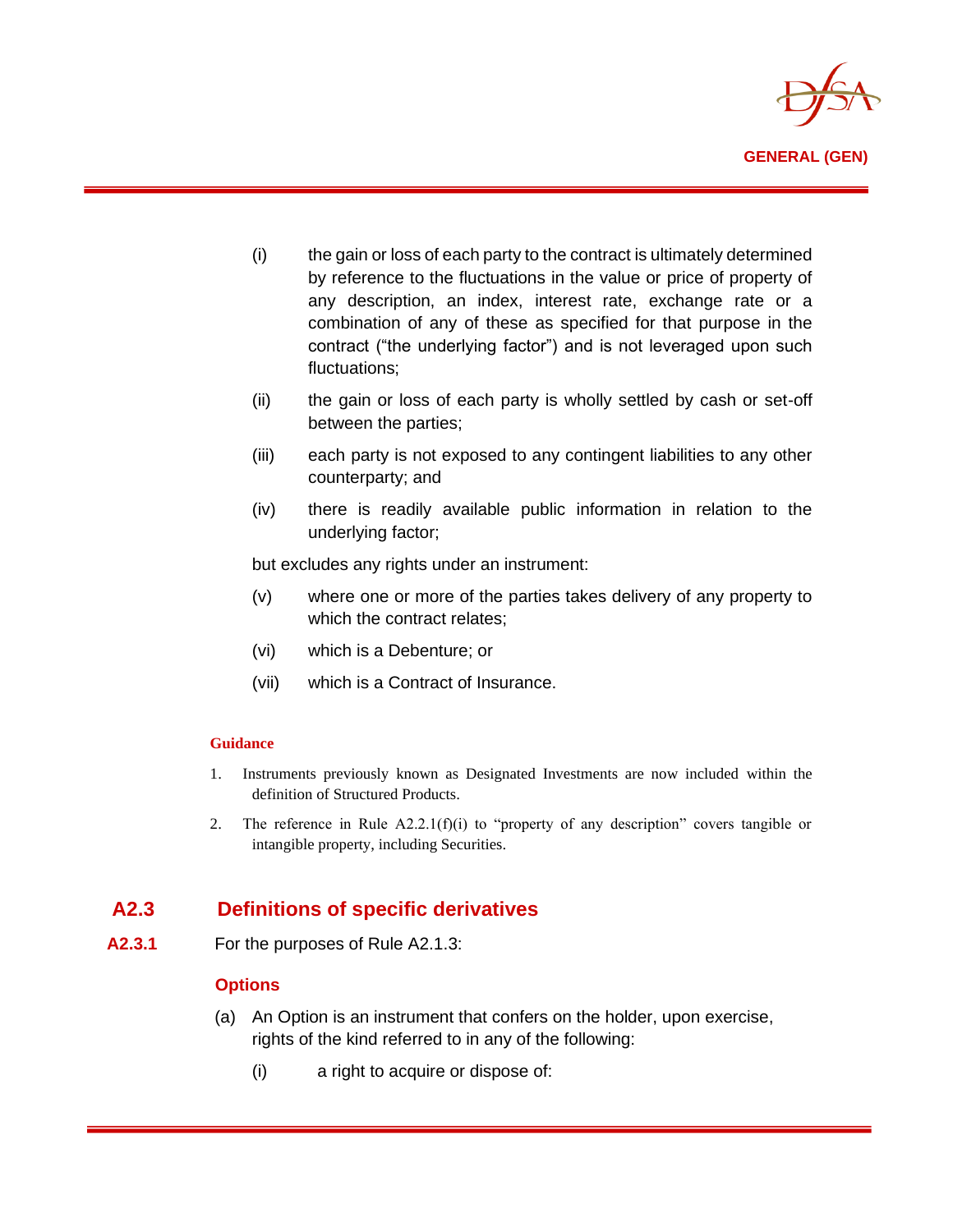

- (A) a Security (other than a Warrant), Crypto Token or contractually based investment;
- (B) currency of any country or territory;
- (C) a commodity of any kind;
- (ii) a right to receive a cash settlement, the value of which is determined by reference to:
	- (A) the value or price of an index, interest rate or exchange rate; or
	- (B) any other rate or variable; or
- (iii) a right to acquire or dispose of another Option under (i) or (ii).

- 1. For example, a call Option confers on the holder, upon exercise, a right but not an obligation to acquire an issued (i.e. existing) Security, thereby distinguishing it from a Warrant which entitles the holder, upon exercise, to acquire an unissued Share, Debenture or Unit.
- 2. Options over a 'contractually based investment' referred to in Rule  $A2.3.1(a)(i)(A)$  covers Options over Futures.
- 3. Cash settled Options such as Index Options are covered under Rule A2.3.1(a)(ii). Other cash settled Options that are covered under this Rule include instruments which confer rights determined by reference to climatic variables, inflation or other official economic statistics, freight rates or emission allowances.
- 4. Options over Options are covered under A2.3.1(a)(iii).

### **Futures**

- (b) a Future is an instrument comprising rights under a contract:
	- (i) for the sale of a commodity or property of any other description under which delivery is to be made at a future date and at a price agreed on when the contract is made, and that contract:
		- (A) is made or traded on a regulated exchange;
		- (B) is made or traded on terms that are similar to those made or traded on a regulated exchange; or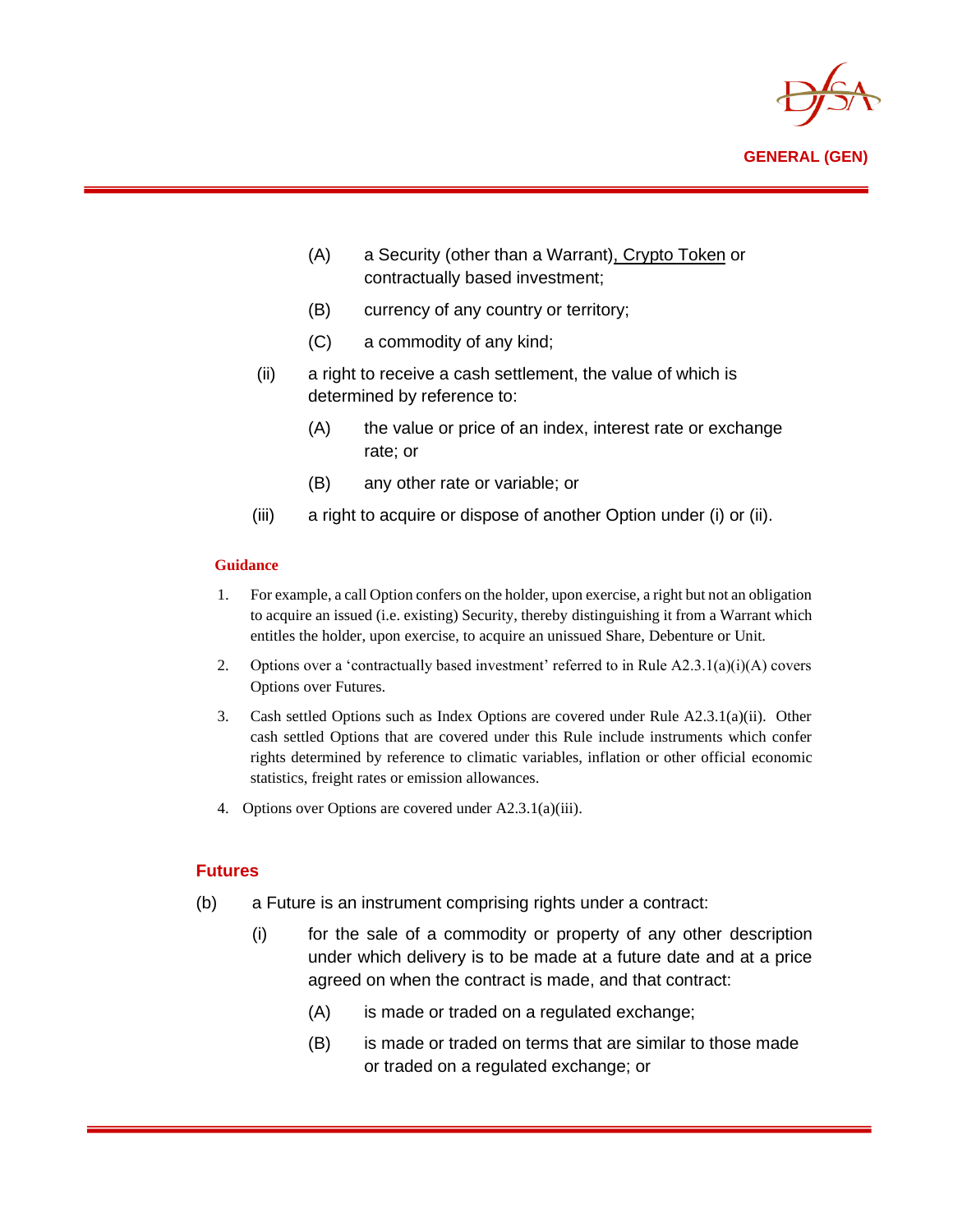

- (C) would, on reasonable grounds, be regarded as made for investment and not for commercial purposes; or
- (ii) where the value of the contract is ultimately determined by reference, wholly or in part, to fluctuations in:
	- (A) the value or price of property of any description; or
	- (B) an index, interest rate, any combination of these, exchange rate or other factor designated for that purpose in the contract; and

which is wholly settled by cash or set-off between the parties but excludes:

- (C) rights under a contract where one or more of the parties takes delivery of any property to which the contract relates;
- (D) a contract under which money is received by way of deposit or an acknowledgement of a debt on terms that any return to be paid on the sum deposited or received will be calculated by reference to an index, interest rate, exchange rate or any combination of these or other factors; or
- (E) a Contract of Insurance.

#### **Guidance**

- 1. An over the counter (OTC) contract may qualify as a Future under Rule  $A2.3.1(b)(i)(C)$  if it can reasonably be regarded as being made for investment and not for commercial purposes. Some of the indicative factors that such a contract is reasonably likely to be made for commercial rather than investment purposes include the following:
	- a. a party to the contract is the producer or a user of the underlying commodity;
	- b. the delivery of the underlying commodity is intended to take place within 7 days of the date of the contract;
	- c. there is no provision made in the contract for margin arrangements; and
	- d. the terms of the contract are not standardised terms.
- 2. A contract under Rule A2.3.1(b)(i) can provide for the physical delivery of the underlying commodity or property. Further, the price agreed under such a contract can be by reference to an underlying factor, such as by reference to an index or a spot price on a given date.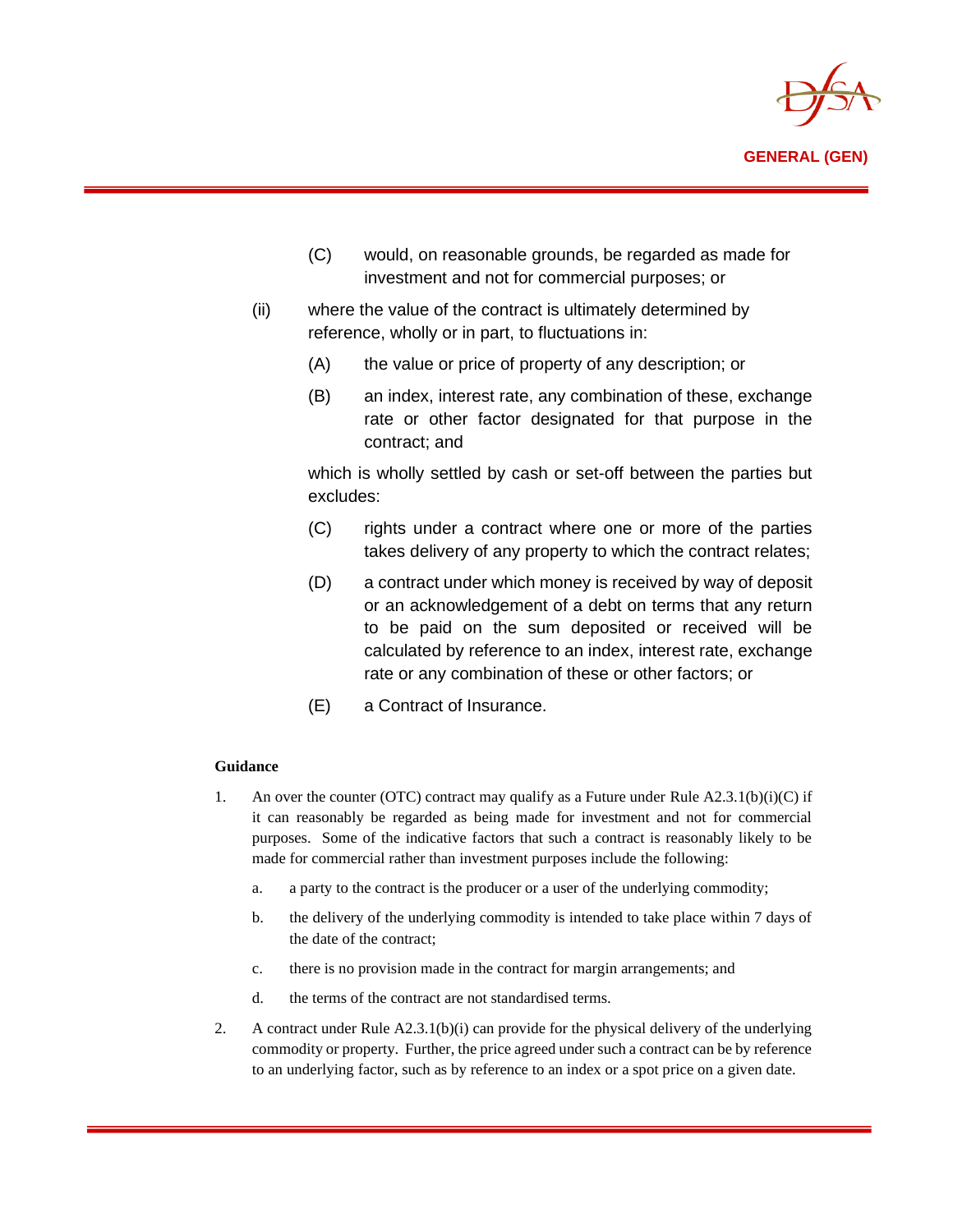

- 3. Contracts for differences (CFDs) fall under the definition in A2.3.1(b)(ii) and may include credit default swaps (CDSs) and forward rate agreements (FRAs). More exotic types of Derivative contracts may also fall within the definition in  $A2.3.1(b)(ii)$ . These can include weather or electricity derivatives where the underlying factor by reference to which the parties' entitlements are calculated can be the number of days in a period in which the temperature would reach below or above a specified level.
- 4. The reference to "property" in Rule A2.3.1(b) will include a Crypto Token, therefore the definition covers a Future relating to a Crypto Token.

### **A2.4 Financial instrument declared as an investment**

- **A2.4.1** (1) The DFSA may, subject to (5), declare by written notice any financial instrument or class of financial instruments to be a particular type of an existing Security or Derivative as defined in these Rules or a new type of a Security or Derivative. It may do so on such terms and conditions as it considers appropriate.
	- (2) The DFSA may exercise the power under (1) either upon written application made by a Person or on its own initiative.
	- (3) Without limiting the generality of the matters that the DFSA may consider when exercising its power under (1), it must consider the following factors:
		- (a) the economic effect of the financial instrument or class of financial instruments;
		- (b) the class of potential investors to whom the financial instrument is intended to be marketed;
		- (c) the treatment of similar financial instruments for regulatory purposes in other jurisdictions; and
		- (d) the possible impact of such a declaration on any person issuing or marketing such a financial instrument.
	- (4) A Person who makes an application for a declaration under (1) must address, as far as practicable, the factors specified in (3).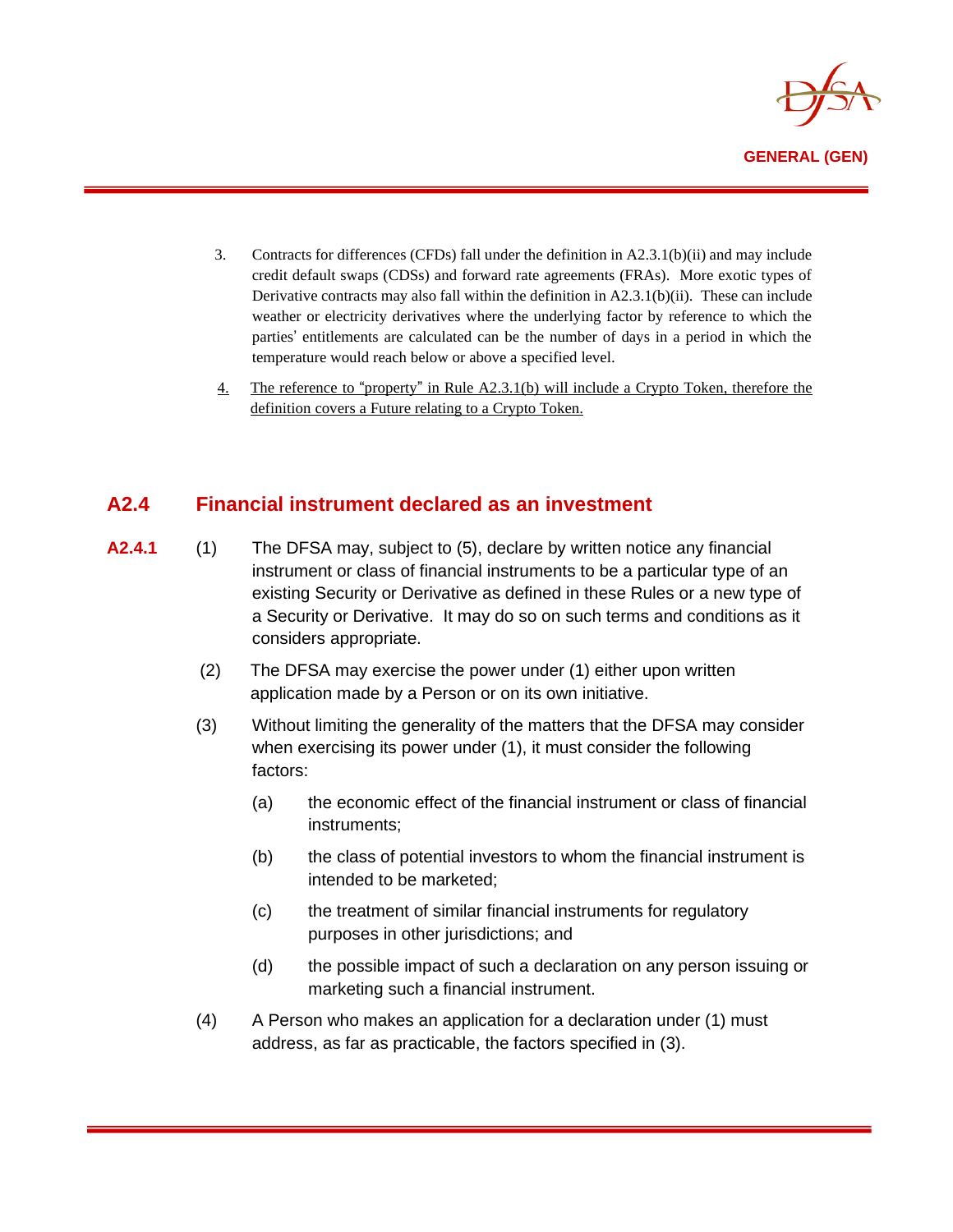

- (5) The DFSA must publish any proposed declaration under (1) for public consultation for at least 30 days from the date of publication, except where:
	- (a) it declares a financial instrument to be a particular type of an existing Security or Derivative;
	- (b) it determines that any delay likely to result from public consultation is prejudicial to the interests of the DIFC; or
	- (c) it determines that there is a commercial exigency that warrants such a declaration being made without any, or shorter than 30 day, public consultation.

- 1. The terms and conditions that may be imposed on a declaration made by the DFSA under Rule A2.4.1(1) can include who should be the Reporting Entity and the type of disclosure requirements that should apply to that Reporting Entity.
- 2. If any issuer of a new financial instrument has any doubt as to whether that instrument can be included in an Official List of Securities as a particular type of a Security, that Person should first raise those issues with the relevant Authorised Market Institution before making an application to the DFSA for the exercise of the declaration power under this Rule. The DFSA has a discrete power to object to any proposed inclusion of a Security in an Official List of Securities of an Authorised Market Institution (see Article 34(1) of the Markets Law 2012).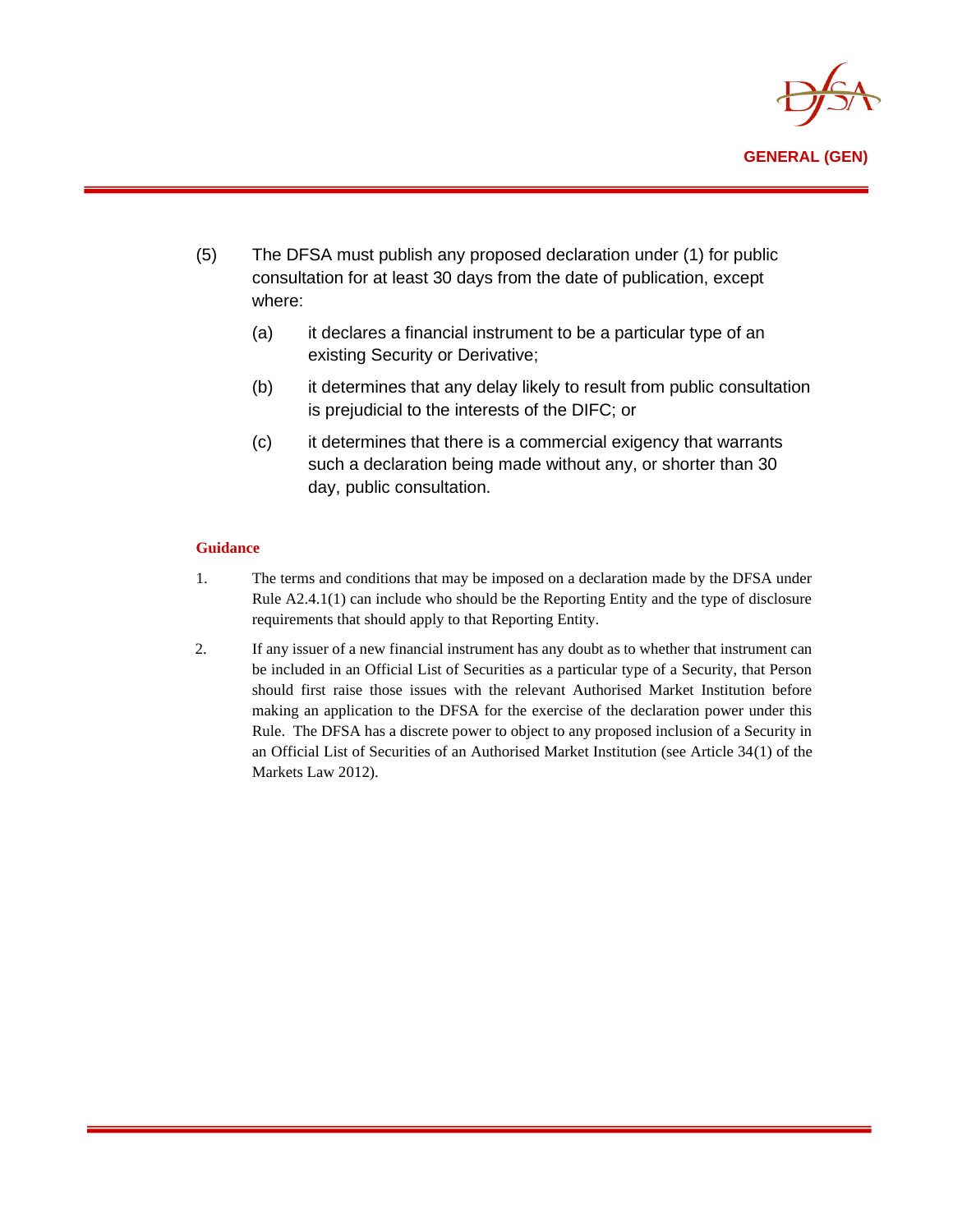

### **A2.5 Definitions relating to Crypto Tokens**

### **Guidance**

- 1. This section defines when a Token is a "Crypto Token" or an "Excluded Token". A Token is defined in GLO as a cryptographically secured digital representation of value, rights or obligations, which may be issued, transferred and stored electronically, using DLT or other similar technology.
- 2. In summary, a Token is a Crypto Token if it is used, or intended to be used, as a medium of exchange or for payment or investment purposes and it is not an Investment Token or other Investment (see Rule A2.1.1) or an Excluded Token (see the definition in Rule 2.5.2 below).
- 3. The following diagram illustrates the different classification of Tokens:



### **Crypto Token**

**A2.5.1** (1) A Crypto Token is a Token that is used, or is intended to be used, as a medium of exchange or for payment or investment purposes but excludes:

(a) an Investment Token or any other type of Investment; or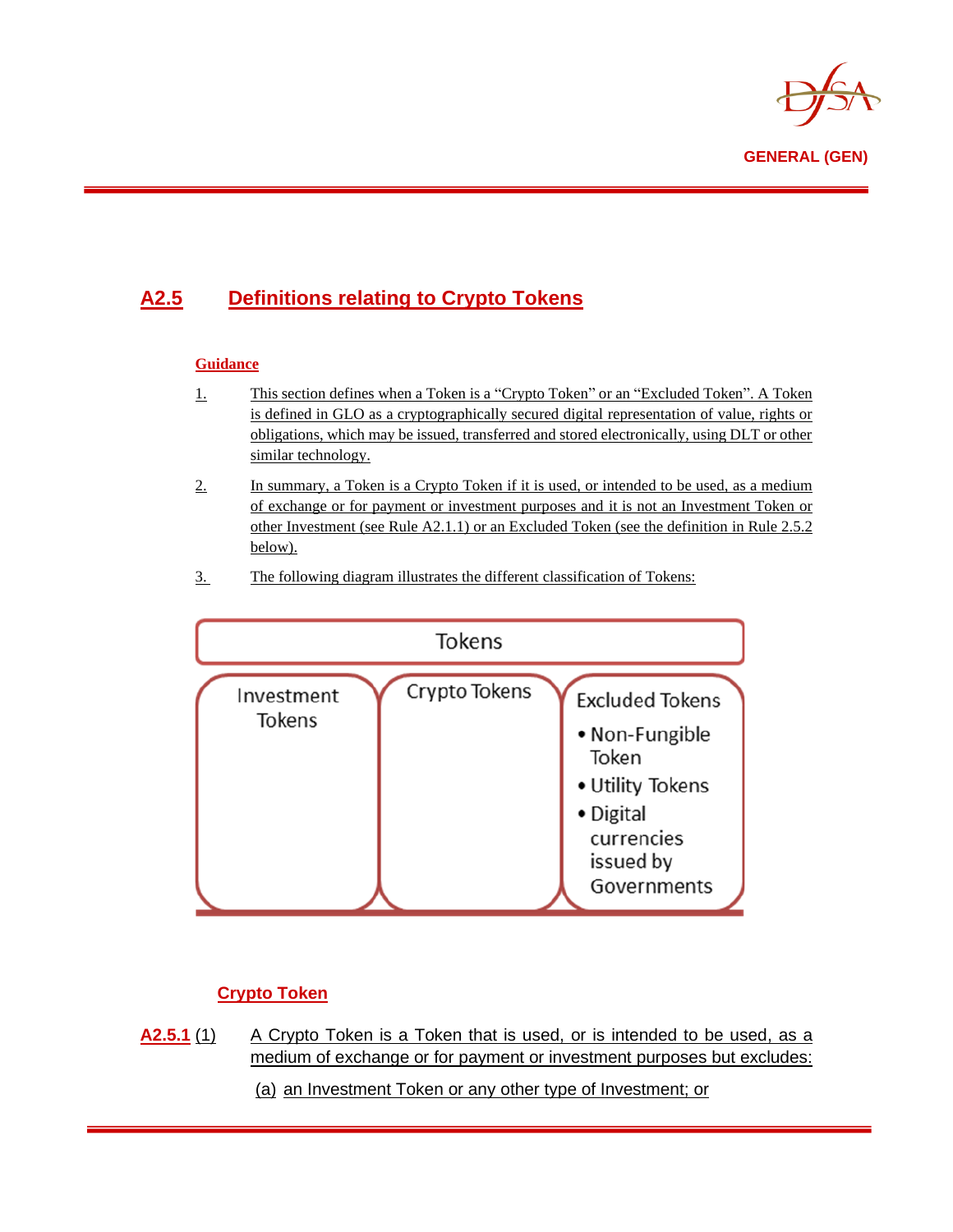

### (b) an Excluded Token.

### (2) A Crypto Token under (1) includes a right or interest in the relevant Crypto Token.

### **Guidance**

- 1. The most common types of a Crypto Token are cryptocurrencies and Asset Referenced Tokens (commonly referred to as 'stablecoins). Cryptocurrencies do not usually provide the holder with a bundle of rights as are commonly attached to Investments. More generally, cryptocurrencies serve as the virtual currency of their native blockchain, where transaction validation takes place through various forms of decentralised consensus mechanisms.
- 2. It is not uncommon for certain cryptocurrencies to provide the holder with rights of early access or discounts on the native blockchain (for example, where the cryptocurrency is the virtual currency on the native crypto exchange). However, these limited rights do not change the nature of the cryptocurrency as these rights have limited impact on the nature and value of the Token.
- 3. Stablecoins, as opposed to other cryptocurrencies, aim to maintain a stable price through a direct one-to-one peg against a fiat currency (usually, the US dollar) or by pegging their value to other assets, such as commodities or other cryptocurrencies. Stablecoins usually claim to have a reserve of assets to back their peg. These assets are purchased using the funds provided by purchasers of the stablecoins. Stablecoins are often used to enter and exit blockchain-based trading systems, where the use of fiat currency is limited, as well as to make payments and transfers between users.
- 4. Derivatives such as futures contracts or options may also be issued relating to cryptocurrencies. Such a futures contract or an option will be a Derivative as defined in GEN Rule A2.1.3 and therefore an Investment under GEN Rule A2.1.1, rather than a Crypto Token as defined in this section. Similarly, if the arrangements relating to a Token constitute a Collective Investment Fund, then the Token will be a Unit and therefore a Security, rather than a Crypto Token.

### **Excluded Token**

- **A2.5.2** A Token is an Excluded Token if is:
	- (a) a Non-Fungible Token (NFT);
	- (b) a Utility Token; or
	- (c) a digital currency issued by any government, government agency, central bank or other monetary authority.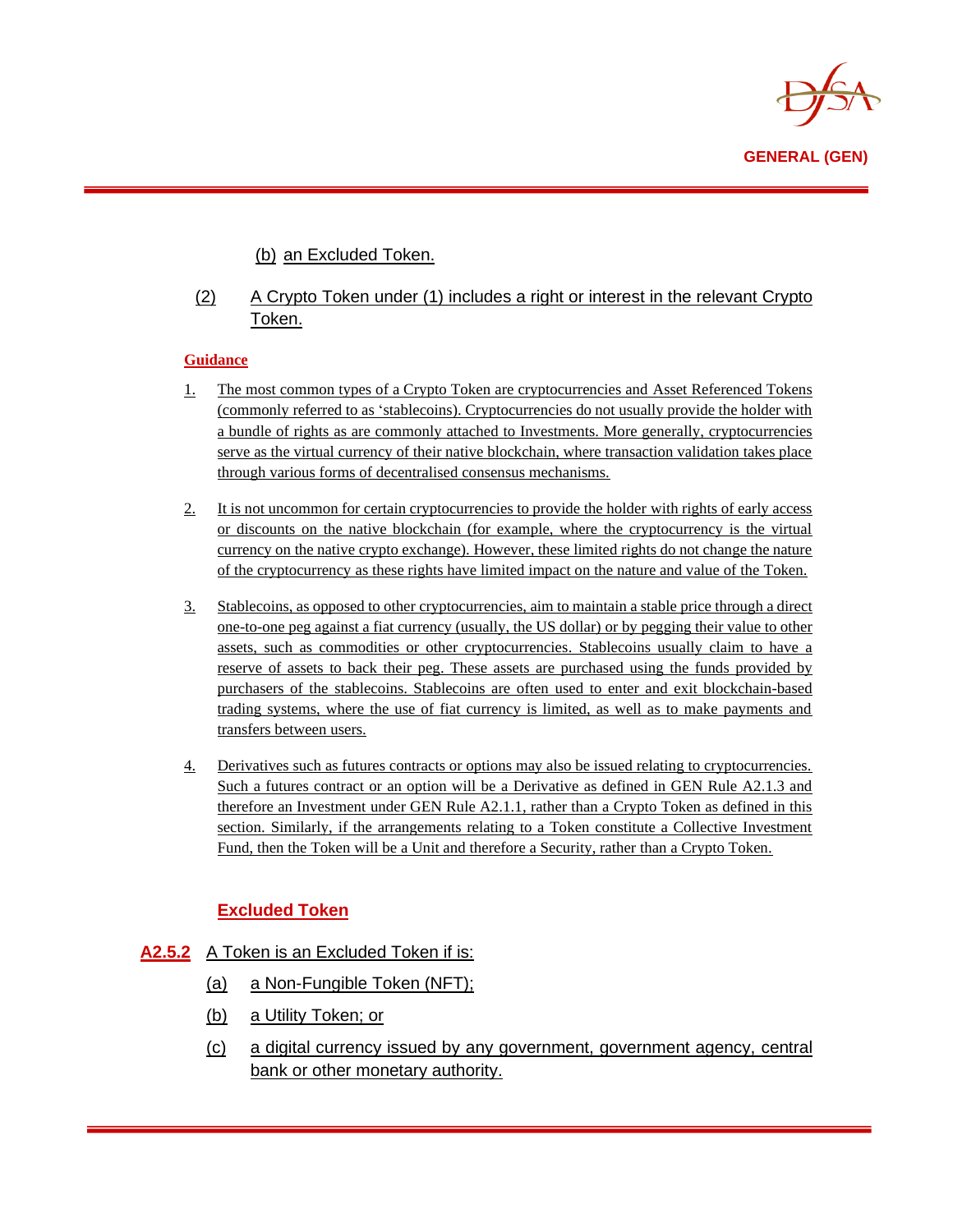

### **Non-Fungible Token (NFT)**

### **A2.5.3** A Token is a Non-Fungible Token (NFT) if it:

- (a) is unique and not fungible with any other Token.
- (b) relates to an identified asset; and
- (c) is used to prove the ownership or provenance of the asset.

### **Guidance**

A Non-Fungible Token is a Token that relates to an identified asset such as art, music, a collectable item, or intellectual property relating to an object. To fall within the definition in Rule A2.5.3 the Token must be unique and not fungible with another Token. Therefore, if a particular type of Token is issued to multiple persons or relates to several different assets, it is unlikely to qualify as a Non-Fungible Token under Rule A2.5.3 and therefore will not be an Excluded Token under Rule 2.5.2. If it is not a Non-Fungible Token, as defined, it is likely to fall within the definition of a Crypto Token or may, depending on the arrangements, constitute a Collective Investment Fund (in which case the Token will be a Unit of that Fund).

### **Utility Token**

### **A2.5.4** A Token is a Utility Token if:

- (a) it can be used by the holder only to pay for, receive a discount on, or access a product or service (whether current or proposed); and
- (b) the product or service referred to in (a) is provided by the issuer of the Token or of another entity in the issuer's Group.

### **Guidance**

A Token will be a Utility Token only if it can be used by the holder to pay for, receive a discount on, or access a product or service (whether current or proposed), and the product or service is provided by the issuer of the Token or of another entity in the issuer's group. If the Token can also be used for other purposes e.g. making other types of payments, its hybrid nature is likely to result in it falling outside the scope of the above definition.

### **Asset Referenced Token**

**A2.5.5** A Crypto Token is an Asset Referenced Token if, to stabilise its price or reduce volatility in its price, the value of the Crypto Token purports to be determined, in whole or in part, by reference to a fiat currency, Crypto Token, commodity or other asset or any combination of assets.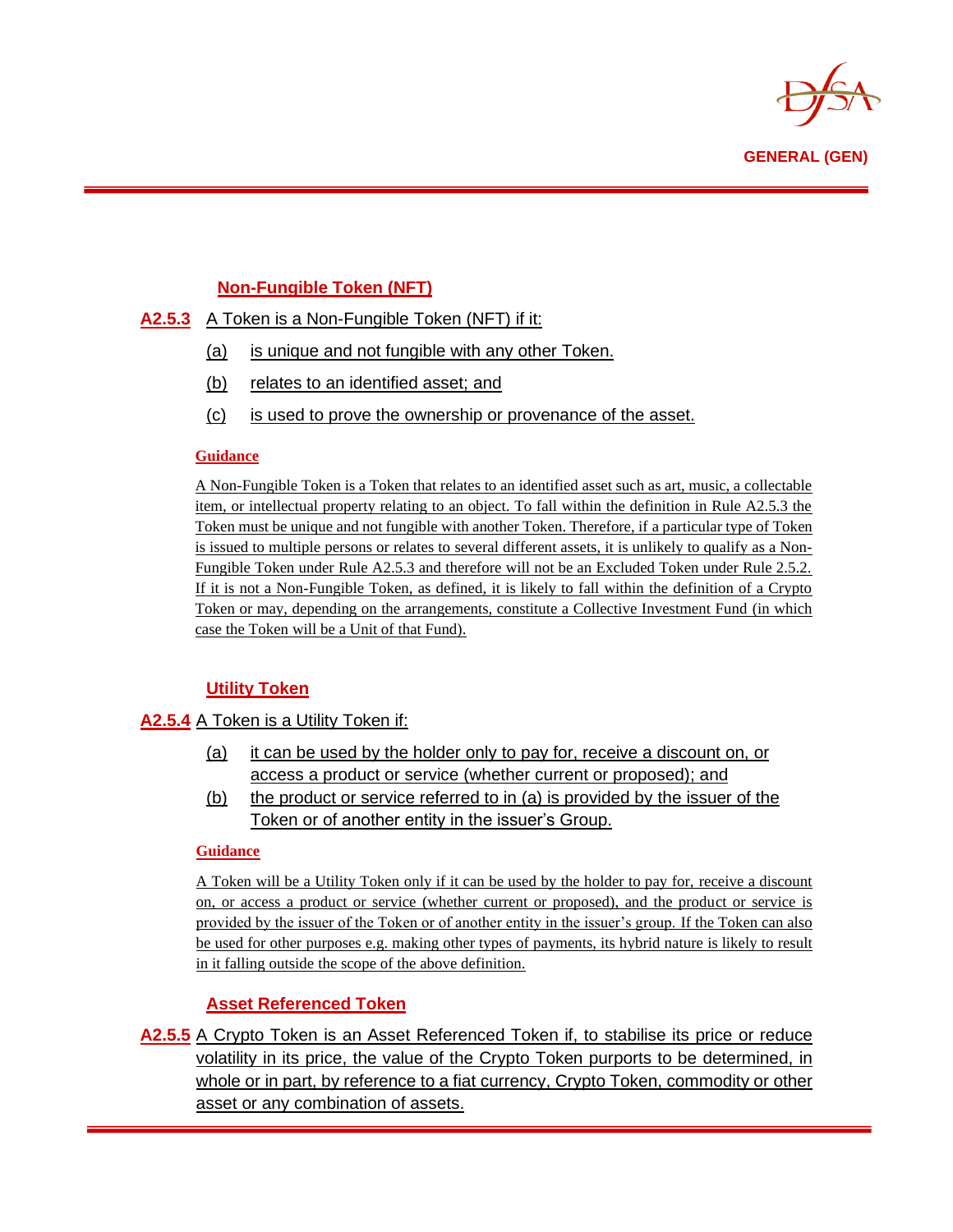

- 1. An Asset Referenced Token (also called a 'stablecoin') is a Crypto Token that purports to be backed by an asset or a collection of assets, the value of which is used to determine the value of the Crypto Token. The asset will typically be a fiat currency, although it may also be another cryptocurrency, a commodity or another asset or basket of assets. The use of assets to back the Crypto Token is intended to stabilise its price or reduce volatility in its price.
- 2. An alternative mechanism for stabilising the price of a Crypto Token is the use of an algorithm, which increases or decreases the supply of the of the Crypto Token in response to changes in demand for the Crypto Token. GEN Rule 3A.2.3 prohibits the use of such a Token in the DIFC i.e. a Crypto Token which uses, or purports to use, an algorithm to stabilise its price. This is because of the general lack of transparency about how such algorithms function.

**….**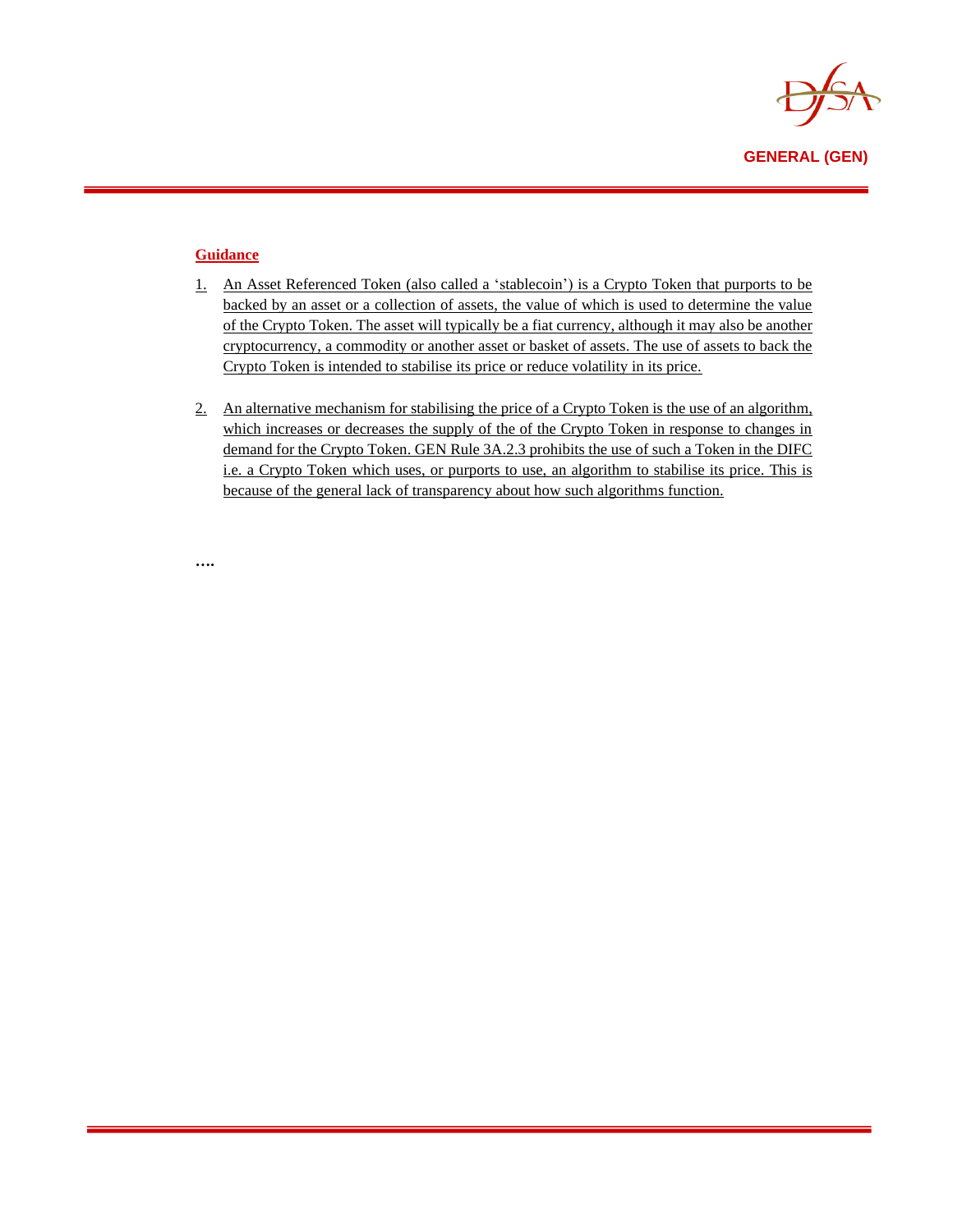

### **APP6 INVESTMENT TOKENS**

#### **Guidance**

#### **Purpose of this Guidance**

- 1. A Person who carries on certain activities relating to Investment Tokens, in or from the DIFC, will require DFSA approval or authorisation, or will need to comply with applicable requirements in DFSA administered laws or Rules. Those activities may include:
	- a. carrying on a Financial Service (as defined in GEN section 2.2.) which relates to an Investment Token (such as operating a facility on which Investment Tokens are traded or cleared, or giving advice on, or arranging deals in such Investment Tokens);
	- b. making a Financial Promotion relating to an Investment Token;
	- c. making an Offer to the Public of an Investment Token; or
	- d. applying for a Security Token to be admitted to the Official List of Securities.
- 2. A Person proposing to carry out such activities relating to a Token, is responsible for analysing and determining whether a Token is an Investment Token and, if so, which type or types of Investment it constitutes. The Guidance in this Appendix is intended to assist a Person conducting such an analysis by indicating how the DFSA will approach that question.
- 3. A Person who wishes to obtain an approval or authorisation from the DFSA to conduct activities which relate to Investment Tokens, will need to include in its application sufficient information to demonstrate how those Investment Tokens meet the definition of one or more specific Investments, taking into account the Guidance in this Appendix.

#### **What is a Token?**

4. A Token is defined in GLO as a cryptographically secured digital representation of value, rights or obligations, which may be issued, transferred and stored electronically, using DLT or other similar technology.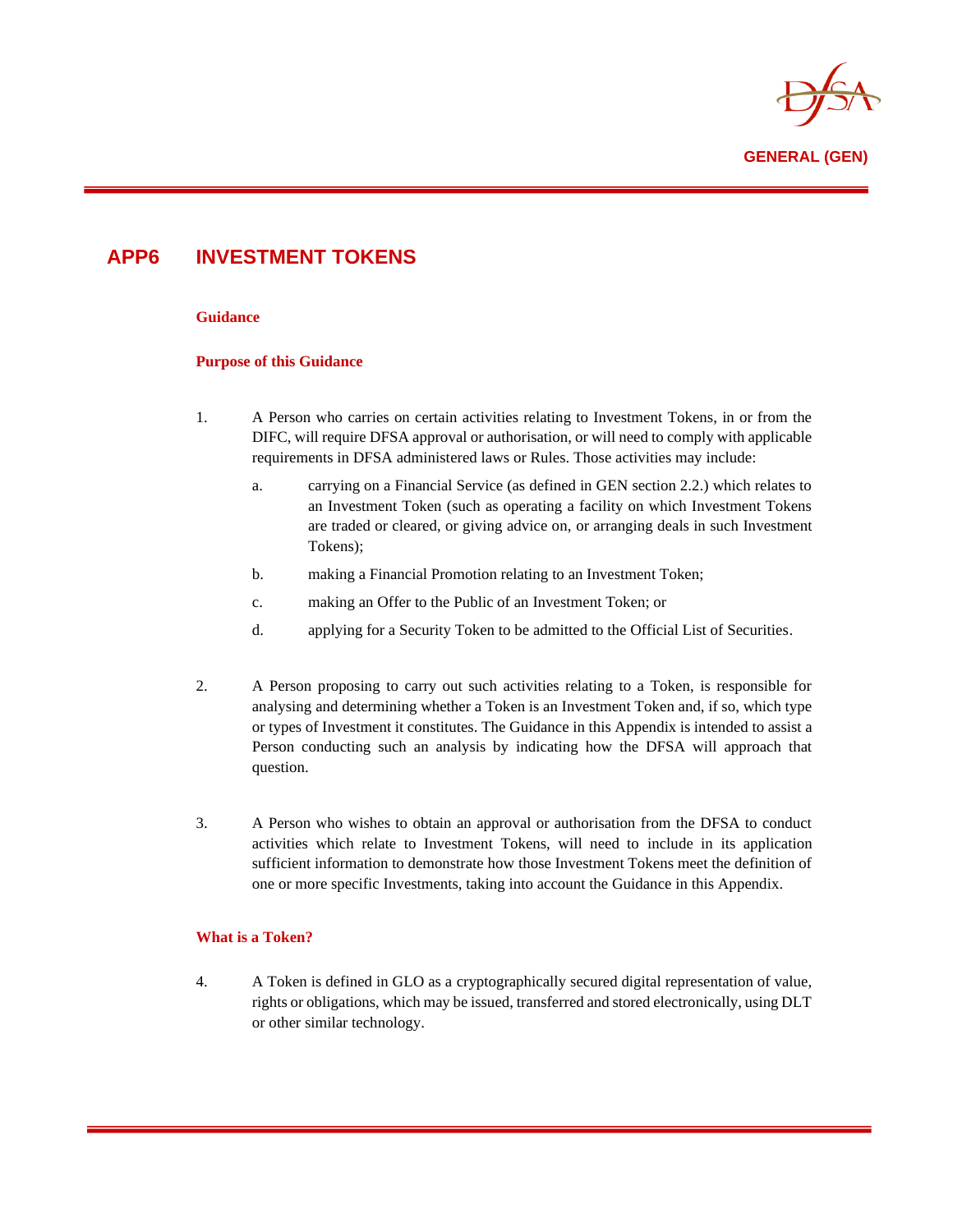

### **What is an Investment Token?**

- 5. An Investment Token is a Token which falls within the definition of one or more types of Investment. An Investment is defined in Rule A2.1.1(1) as a Security or a Derivative. Such a Security or Derivative includes a Token which falls within paragraph (b) or (c) of Rule A2.1.1(2).
- 6. A Token will be an Investment Token under Rule A2.1.1(2)(b) where it falls within the definition of a specific type of Security in Rule A2.2.1, or the definition of a specific type of Derivative in Rule A2.3.1, or falls within more than one of those definitions.
- 7. A Token will also be an Investment Token under Rule A2.1.1(2)(c) if it does not fall within the definition of a specific Security or Derivative, but confers rights and obligations that are substantially similar in nature to those conferred by one or more specific Securities or Derivatives, or has a substantially similar purpose or effect to one or more specific Securities or Derivatives.
- 8. An Investment Token will therefore, depending on the nature of the rights and obligations it confers, fall into one or more existing categories of Security or Derivative. The differentiating feature between a conventional Security or Derivative, on the one hand, and an Investment Token on the other, is that the latter confers rights on holders that are issued, stored and transferred using cryptography and DLT.
- 9. An Investment Token which confers rights and obligations that are substantially similar in nature to those conferred by one or more Securities, or has a substantially similar purpose or effect to one or more Securities, is defined as a Security Token. An Investment Token which confers rights and obligations that are substantially similar in nature to those conferred by one or more Derivatives, or has a substantially similar purpose or effect to one or more Derivatives, is defined as a Derivative Token.
- 10. An Investment Token may confer rights and obligations that go beyond those conferred by one specific Security or Derivative and doing so will not prevent it from falling within the definition of an Investment Token, or from falling within the relevant category of Security or Derivative. Where an Investment Token confers rights and obligations that are substantially similar in nature to those conferred by more than one specific Security or Derivative, it may fall within more than one existing category of Security or Derivative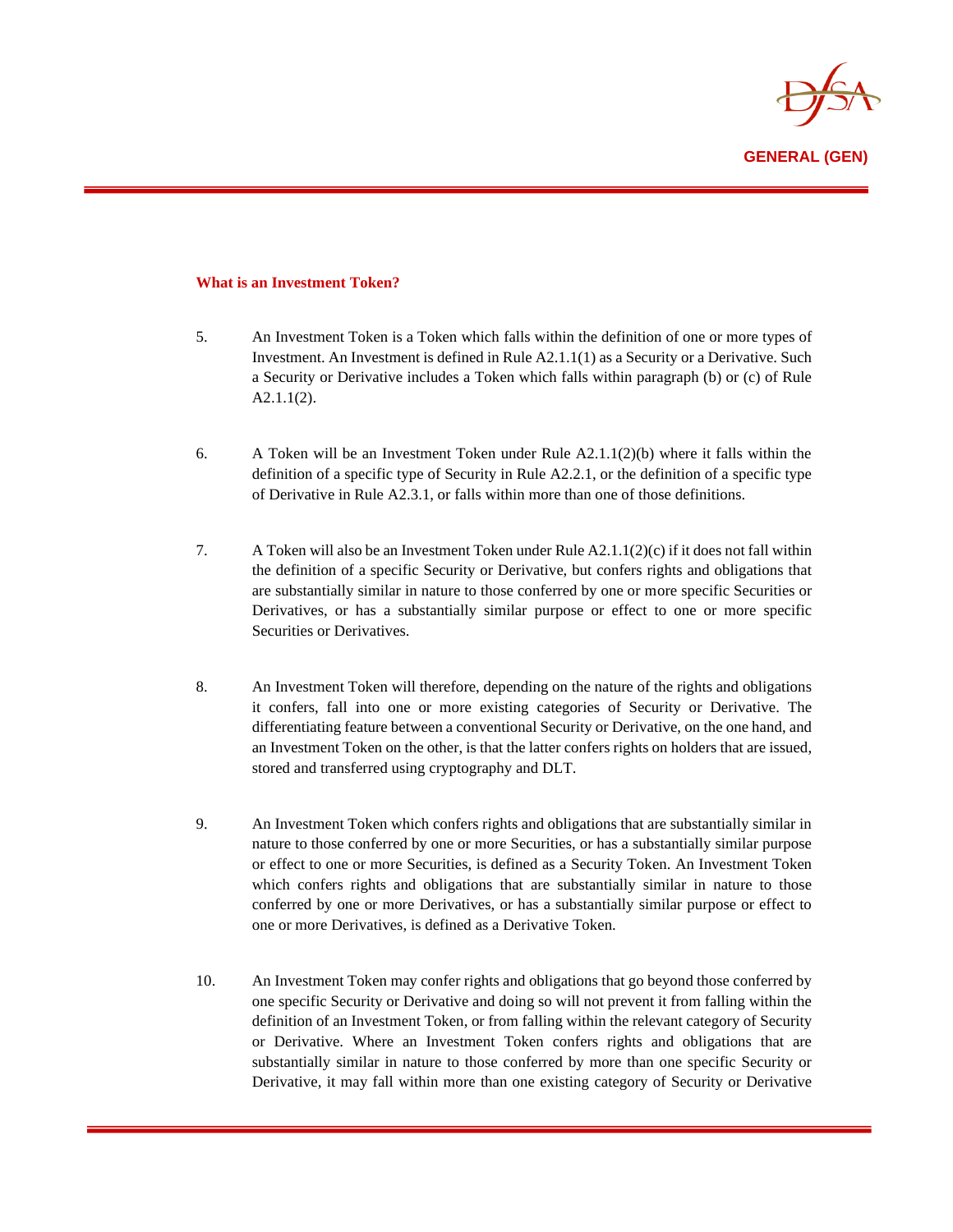

(sometimes referred to as hybrid Investment Tokens) and be subject to the requirements under these Rules applicable to each of those categories.

### **When does a Token confer rights and obligations that are substantially similar in nature to those conferred by a specific Investment?**

- 11. For a Token to confer rights and obligations that are substantially similar in nature to those conferred by a specific Security or Derivative, it should confer rights and obligations that give it most of the main characteristics of the relevant type of Security or Derivative. That is, it is not enough to confer part only of the rights and obligations that are characteristic of the relevant Security or Derivative, or to confer hybrid rights or interests that are not typical of either one type of Security or Derivative or another. As noted in paragraph 10 above, it is possible for an Investment Token to confer additional rights and obligations that go beyond those conferred by one specific Security or Derivative.
- 12. The DFSA considers that key factors to take into account when determining whether a Token is an Investment Token and, if so, which particular type (or types) of Security or Derivative it constitutes include:
	- a. in substance, what rights and interests are given to holders of such a Token;
	- b. who is required to meet the corresponding duties and obligations arising from the rights and interests referred to in (a);
	- c. how such a Token may reasonably be viewed by investors;
	- d. how the offer documents or other marketing material describe the Token (although this is not a conclusive indicator); and
	- e. how such Tokens are generally classified in other jurisdictions.
- 13. The remainder of the Guidance in this Appendix sets out key examples of Investments that a Token might constitute.

#### **When is an Investment Token a Share?**

14. A Share is defined as a 'a share or stock in the share capital of any Body Corporate or unincorporated body but excluding a Unit', in GEN Rule A2.2.1(a). We consider a Token to be a Share if the holder has rights associated with ownership and/or control that are characteristic of a Share, such as: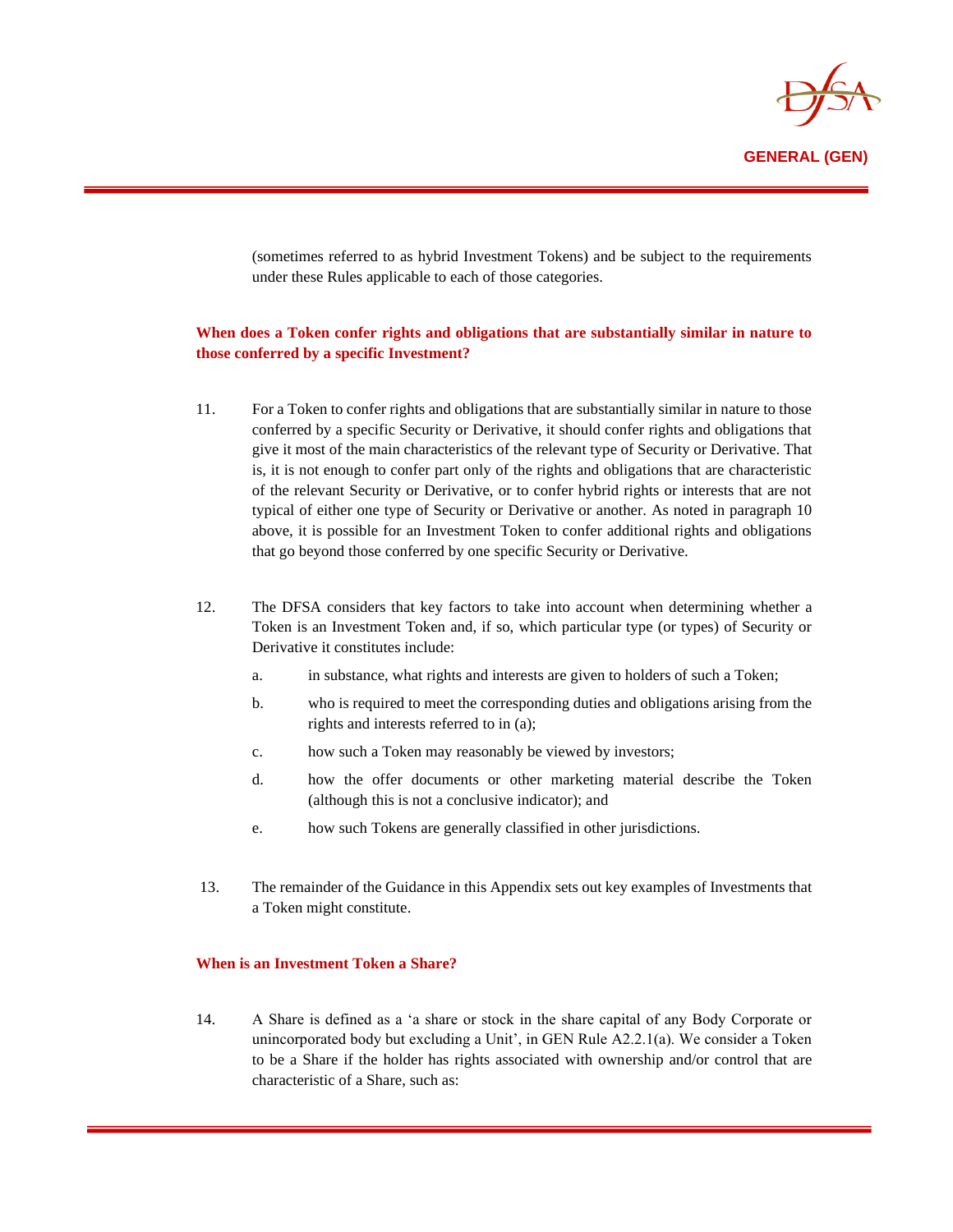

- a. the ability to share in profits, revenue or other benefits generated by the Body Corporate or unincorporated body (legal entity), for example, a right to a declared dividend of the legal entity;
- b. a right to participate in the assets of the legal entity in its winding up; and
- c. a right of control, such as the right to vote on significant matters relating to the management and operation of the business of the legal entity, to appoint or remove directors or senior managers or determine their remuneration, or to agree to a merger, or reconstruction or arrangement to satisfy creditors of the legal entity.
- 15. For a Token to be a Share we would generally expect the holder of that Token, as a person having a 'share in the share capital' of the legal entity, to have rights to participate in profits and benefits, assets in a winding up or voting rights, which are proportionate to the value of the share capital, represented by the tokens held or owned by the person. For example, if the legal entity has a share capital of \$10 million, divided into Tokens of \$100 each, each holder will have *pro rata* rights to distributions and voting rights, based on the number of tokens held.
- 16. Whether a Token is a Share will also depend on the operation of company and corporate law. It may be that even if a Token is labelled or called a share by the Issuer, as a matter of law this might not be possible or accurate (e.g. if the company law governing the Issuer specifies requirements for a Share that have not been met). This may not, however, prevent the Token from constituting another type of specified Investment nonetheless (such as a Certificate or Unit in a Fund, if, in substance, the rights and obligations conferred by the Token are similar to those conferred by a Certificate or Unit in a Fund).
- 17. While generally a right to participate in profits, assets or rights of control (voting on significant matters) go hand-in-hand, it is possible for rights to participate in profits and assets, without control, or *vice versa* to be conferred by a Share, and similarly, by an Investment Token that is considered a Share. An Investment Token that is considered a Share will also be a Security Token.

#### Example 1

18. A Token holder, A, has a right to receive a share of profits or revenue of Company B (a legal entity), to be distributed annually. A can also vote on matters relating to the governance and business direction of Company B. These rights are proportionate to the share of the capital represented by the Token held by A. A can also transfer the Token to another person, who will have the same rights as A by being the holder of that Token. This is a Security Token that confers rights and obligations that are substantially similar in nature to those conferred by a Share and will be considered to be a Share.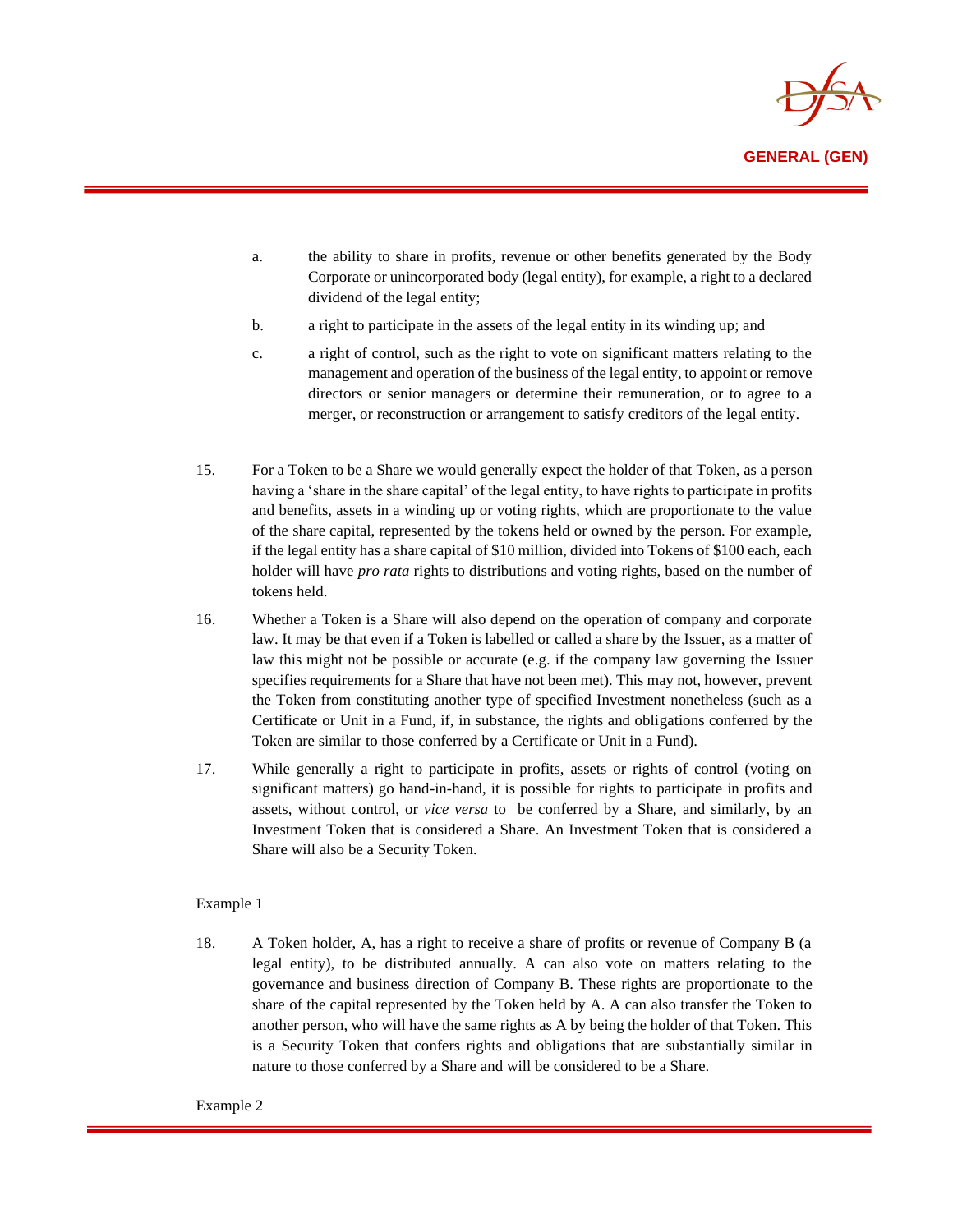

19. A holds a Token in Company B which gives A the right to vote on matters relating to the governance and business of Company B, but no right to participate in the profits, or assets in a winding up, of Company B. This is a Security Token that confers rights and obligations substantially similar in nature to those characteristic of a director's Share, and will be considered to be such a Share.

#### Example 3

20. Company B issues a Token that is described in its white paper as being a Token other than an Investment Token (e.g. a 'pure utility Token'). The Token allows the holder to (i) access a product or service Company B is still developing, and (ii) gives a right to share in the profits of the company, proportionate to the number of Tokens held, once the product is launched. Such a Token confers rights and obligations substantially similar in nature to those conferred by a Share in the capital of Company B and is a Security Token that is considered to be a Share.

### **When is an Investment Token a Debenture?**

- 21. A Debenture is an instrument creating or acknowledging indebtedness, whether accrued or not, but does not include certain instruments specified in Rule A2.2.1(b) (such as a cheque or a letter of credit).
- 22. A Token that creates or acknowledges indebtedness by representing money owed to the Token holder, but does not fall within the exclusions mentioned above, is considered a Debenture and constitutes both an Investment Token and a Security Token.

#### Example 1

23. Company B issues a Token to A, creating or acknowledging that Company B owes money to A (other than to defray any costs of goods or services bought by Company B from A). This instrument confers on A the right to the return of the money owed by Company B, together with any interest (and the corresponding obligation on Company B to pay to A the money owed, together with any interest). This is a Security Token and is considered a Debenture as it confers rights substantially similar in nature to those conferred by a Debenture.

#### Example 2

24. Company B issues a Token to A, acknowledging that Company B owes money to A. In addition to conferring a right to receive interest payments, the Token gives A the right, following a triggering event at a future point in time, to participate in the profits and assets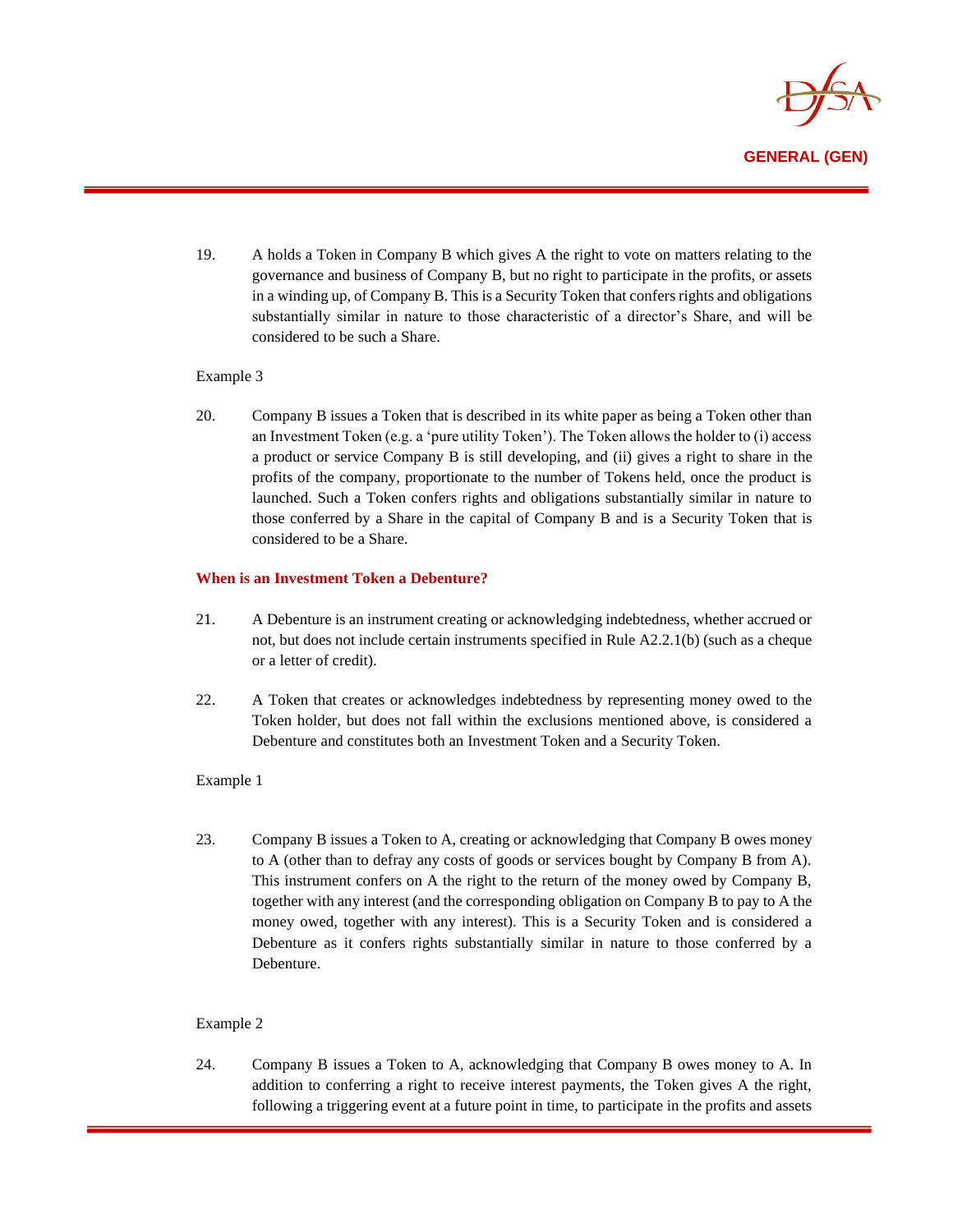

of Company B, and to exercise control of the company through voting rights. This is a Token that gives A substantially similar rights to those conferred by convertible debt, with corresponding obligations imposed on Company B. This is a Security Token that is considered a Debenture, until such time it is converted to a Share in the capital of Company B, at which point it becomes a Security Token that is considered a Share.

#### **When is an Investment Token a Warrant?**

- 25. A Warrant is an instrument that confers, on the holder, a right to acquire an unissued Share, Debenture or Unit in a Fund.
- 26. A Token that confers on the holder a right to acquire an unissued Share, Debenture or Unit will be an Investment Token that is considered a Warrant and therefore also a Security Token. This will be the case regardless of whether the unissued Share, Debenture or Warrant to be acquired by exercising those rights is a Security in its conventional form, or is itself a Security Token.

#### Example

27. Company B issues a Token to investors, which gives the holder a right (but not an obligation) to acquire a new Share or Debenture to be issued by Company B at a future point in time. This confers on the holder a right to have the new Share or Debenture issued, and the obligation on Company B to issue that Share or Warrant, which are substantially similar in nature to those conferred by a Warrant. The Token is therefore a Security Token that is considered a Warrant.

#### **When is an Investment Token a Certificate?**

- 28. A Certificate is an instrument which confers on the holder contractual or property rights over Shares, Debentures, Units or Warrants held by a Person, where the holder of the instrument can effect the transfer those rights without the consent of that Person. For example, the following is a typical example of a Certificate:
	- a. B holds Shares, Debentures, Units or Warrants;
	- b. B issues an 'instrument' to A, giving A rights in respect of the Shares, Debentures, Units or Warrants held by B (such as dividends or distributions); and
	- c. A does not need the consent of B to transfer the instrument, and with it the rights to the Shares, Debentures, Units or Warrants held by B).

Example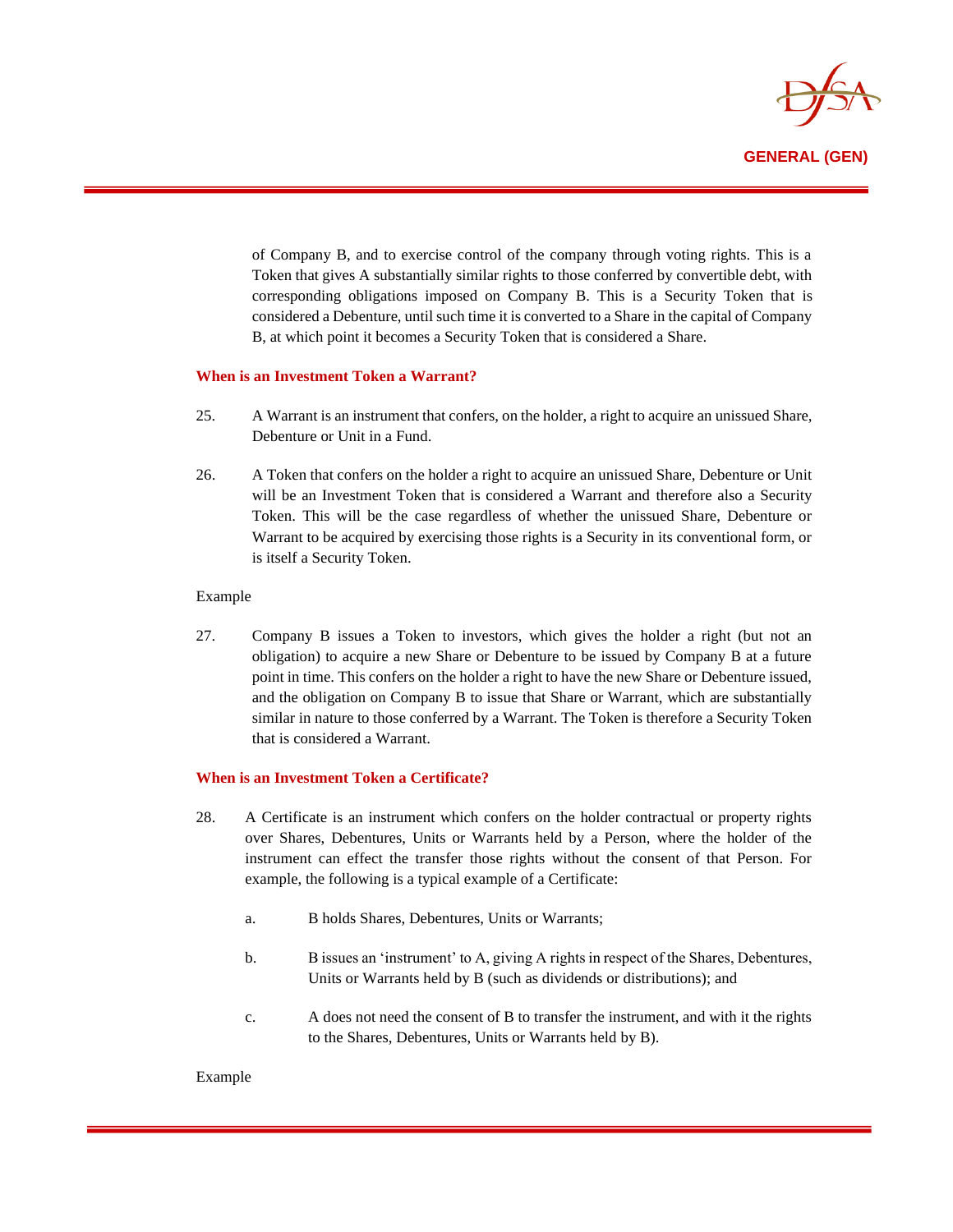

29. B issues a Token to A, conferring rights to Shares, Debentures, Units or Warrants held by B. A can sell that Token and so transfer the rights to those Shares, Debentures, Units or Warrants, without needing the consent of B. As the Token confers rights on A and obligations on B that are substantially similar in nature to those conferred by a Certificate, it is an Investment Token that is considered a Certificate and therefore also a Security Token.

#### **When is an Investment Token a Unit in a Fund?**

- 30. A Unit is a unit in or share representing the rights or interests of a Unitholder in a Fund. Under the Collective Investment Law, a Fund is an arrangement, where:
	- a. the purpose or effect of the arrangement is to enable the persons taking part in that arrangement ('participants') to receive income or profit arising from the property of the arrangement;
	- b. participants do not have the day-to-day control over the management of the property; and
	- c. either the property of the arrangement is managed as a whole, or the investors' contributions and the profits or income thereof are pooled, or both.
- 31. Some arrangements, even though they meet the above criteria, are excluded from the definition of a Fund; see CIR chapter 2.
- 32. If a Token confers the rights to participate in an arrangement that is a Fund, and the rights conferred by the Token are the same as, or substantially similar in nature to, those conferred by a Unit in a Fund, it is an Investment Token that is a Security Token. Such a Security Token will be considered a Unit. Example
- 33. An arrangement is in place under which people contribute their money on the invitation of Firm B (the Fund Manager in this example), in exchange for Tokens. These people make their contributions in the expectation that Firm B will pool those contributions to buy fine art, manage a business of hiring the fine art for corporate events to generate income, and also sell some art to make capital gains. The further expectation is that Firm B will distribute such income and capital gains to the contributors, *pro rata* to the amounts they contributed. This arrangement is a Fund. If the Tokens issued by Firm B to participants confer on them the rights to participate as expected in the profits and income of the arrangement, such a Token confers on the participants rights that are substantially similar in nature to a Unit in a Fund and so it is a Security Token that is considered a Unit.

#### **When is an Investment Token a Structured Product?**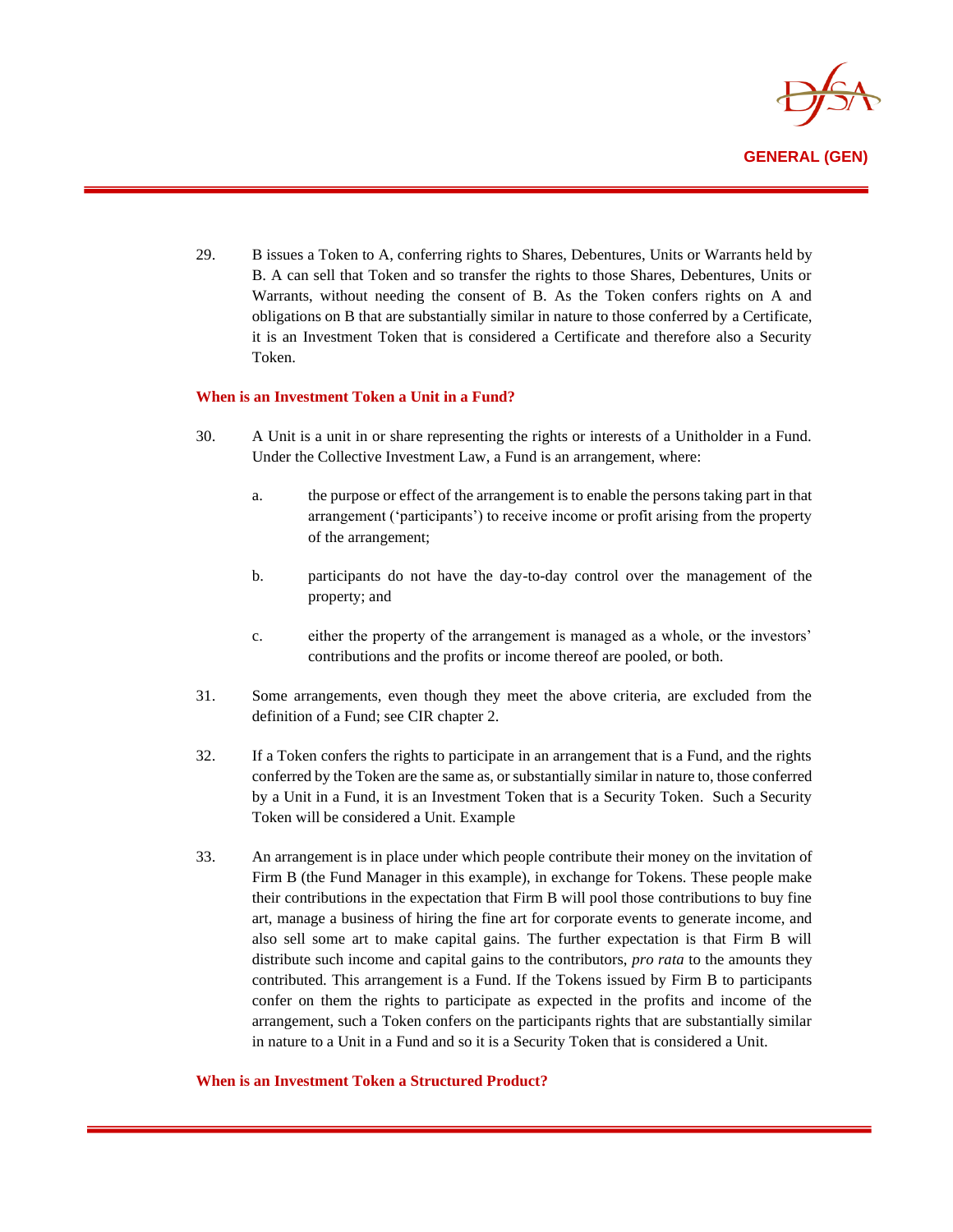

- 34. A Structured Product is an instrument comprising rights under a contract where:
	- a. the gain or loss of each party to the contract is determined by reference to the fluctuations in the value or price of an underlying factor, (such as gold, an index, an interest or exchange rate, in relation to which there is readily available public information);
	- b. the gain or loss of each party is settled by cash or set off between the parties; and
	- c. each party is not exposed to any contingent liabilities to the other (i.e. there is no leverage).
- 35. If the rights and obligations of the parties to a contract that meets the above criteria are conferred by a Token, the Token confers rights and obligations that are substantially similar in nature to a Structured Product, and so the Token is considered an Investment Token that is a Structured Product.
- 36. Although a Structured Product is similar to a contract for difference, it can be distinguished from a Future due to the absence of leverage on the part of the investor and the availability of readily accessible public information relating to the underlying factor referenced by it. Structured Products are categorised as Securities and can be included in the Official List of Securities. An Investment Token that is a Structured Product is therefore also a Security Token.

### Example

37. Firm B enters into a contract with its client, A. The contract provides that A will receive a profit or incur a liability to Firm B, based on whether the underlying price of gold has moved up or down between the opening day, and the closing day, of the contract. The contract does not contain any leverage (for example, where the profit or loss of A would be 50 times the amount of margin A posted with B to open the position). This is a Structured Product. The terms of the contract are embedded in a Token issued by Firm B, and the contract is created when A accepts those terms by accepting ownership of the Token. As the Token confers the rights and obligations of the contract, it confers rights and obligations substantially similar in nature to those conferred by a Structured Product. The Token is therefore a Security Token that is considered a Structured Product.

### **When is an Investment Token an Option?**

- 38. An Option is an instrument that confers on the holder, upon exercise, a right to:
	- a. acquire or dispose of: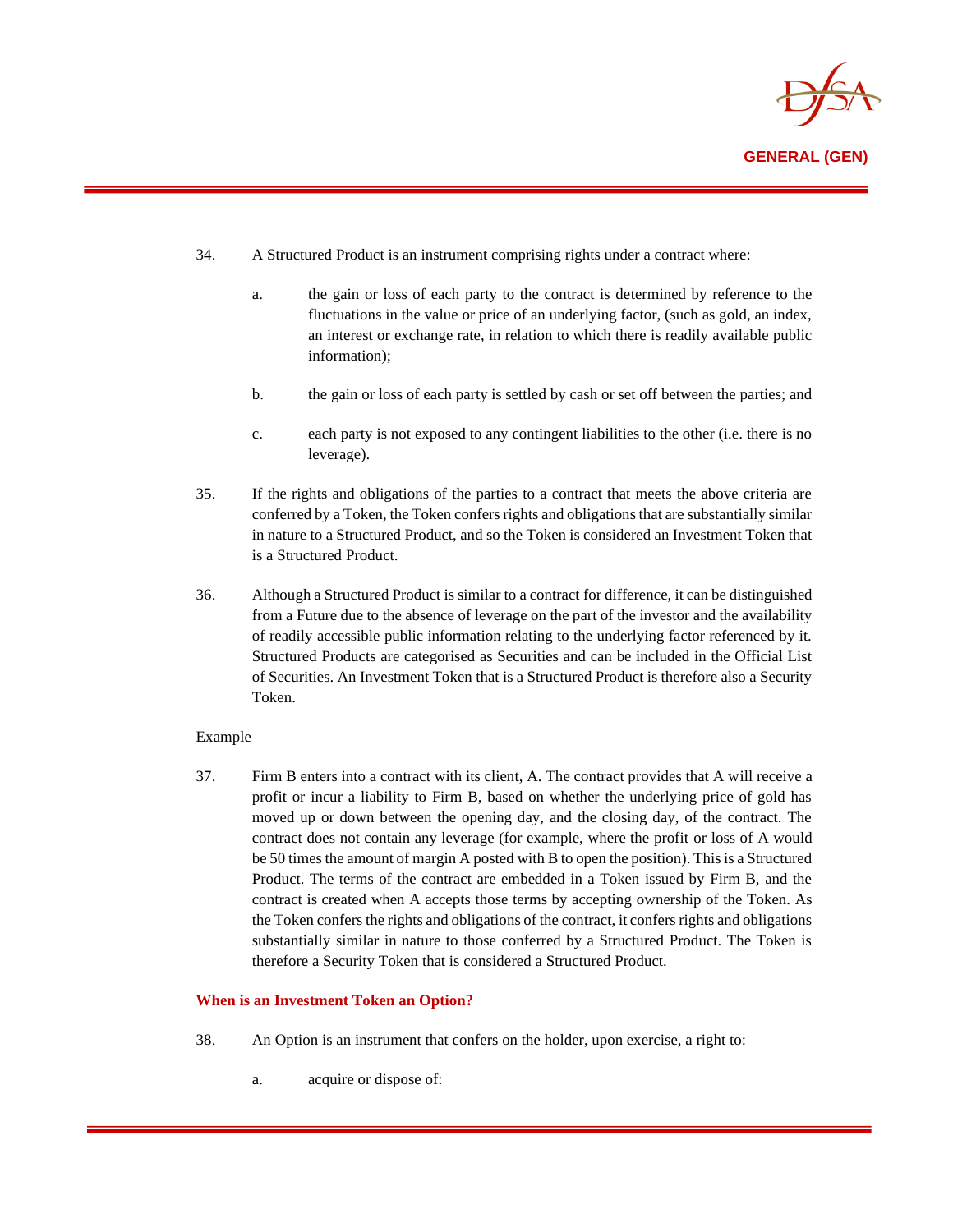

- i. a Security (other than a Warrant);
- ii. a contractually based investment (e.g. a Future);
- iii. currency of any country or territory; or
- iv. a commodity of any kind; or
- b. receive a cash settlement determined by reference to the value or price of an index, interest rate, exchange rate or any other rate or variable; or
- c. a right to acquire or dispose of an Option under a) or b).
- 39. If a person issues a Token that confers on the holder rights that meet the criteria in paragraph 38 a), b) or c) which the holder may, but is not required to exercise, the Token is an Investment Token that is an Option and therefore also a Derivative Token.

#### Example

40. B owns an issued Share in a company. B issues a Token to A which confers on A the right to buy that Share from B at a set price on a certain date, should A choose to do so. The Token confers rights and obligations that are substantially similar in nature to those conferred by a call Option and is therefore a Derivative Token that is considered to be an Option.

#### **When is an Investment Token a Future?**

- 41. Futures are instruments comprising rights under a contract which meets the criteria in the definition in Rule A2.3.1(b). There are two types of Futures; those covered under Rule  $A2.3.1(b)(i)$ , referred to in this Guidance as 'commodity Futures', and those covered under Rule A2.3.1(b)(ii), referred to in this Guidance as 'financial Futures'. A financial Future is sometimes referred to as a contract for difference, or CFD.
- 42. If a Token confers rights and obligations that are substantially similar in nature to those conferred by a contract meeting the definition of a Future, the Token is an Investment Token that is a Future and therefore a Derivative Token.

### Example 1

43. This example relates to a commodity Future under Rule A2.3.2(b)(i). Firm B arranges for its client, A to purchase a Token on a regulated exchange. Embedded in that token are the terms of a contract between the holder of that Token and Company C, which A accepts by purchasing the Token. The contract is for Company C to deliver a specified type and